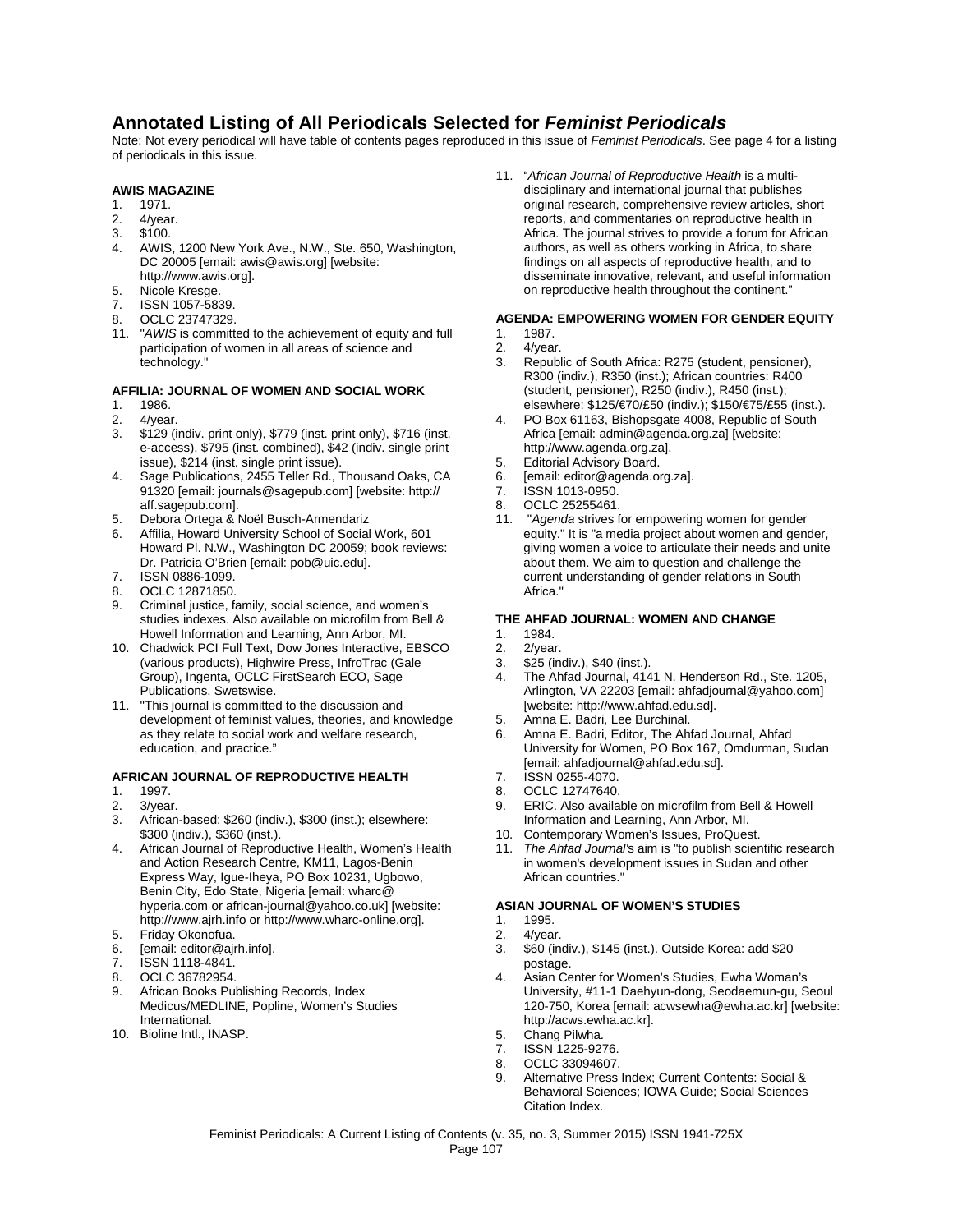- 10. GenderWatch.
- 11. "*AJWS* is an interdisciplinary journal, publishing articles pertaining to women's issues in Asia from a feminist perspective."

#### **ASIAN WOMEN**

- 1. 1995.
- 2. 4/year.
- 3. \$60 (student), \$80 (indiv.), \$120 (inst.).
- Asian Women, Research Institute of Asian Women, Sookmyung Women's University, Cheongpa-ro 47gil 100, Youngsan-gu, Seoul, 140-742, Korea [email: asianfem@sm.ac.kr] [website: http://riaw.sookmyung. ac.kr].
- 5. So Jin Park
- ISSN 1225-925X.
- 8. OCLC 7673725, 36782501.<br>9. Alternative Press Index. Cur.
- Alternative Press Index, Current Contents: Social and Behavioral Sciences, IOWA Guide, Social Sciences Citation Index.
- 10. GenderWatch.
- 11. *Asian Women* seeks "to present various perspectives and raise important issues in women's studies" and wishes "to serve as a communication channel between researchers in Asia and in Western countries."

#### **ASPASIA: THE INTERNATIONL YEARBOOK OF CENTRAL, EASTERN, AND SOUTHEASTERN EUROPEAN WOMEN'S AND GENDER HISTORY**

- 1. 2007.
- 2. 1/year.
- 3. \$25/€20/£15 (student), \$48/€38/£29 (indiv.), \$102/€73/£63 (inst.).
- 4. U.K./Europe: Berghahn Journals, Ltd., c/o Turpin Distribution, Stratton Business Park, Pegasus Dr., Biggleswade, Bedfordshire SG18 8TQ, United Kingdom; elsewhere: Berghahn Journals, Inc., c/o Turpin North America, 143 West St., New Milford, CT 06776 [email: turpinna@turpin-distribution.com] [website: http://www.journals.berghahnbooks.com/journals/asp].
- 5. Francisca de Haan.
- 6. [email: dehaanf@ceu.hu or mfeinberg@history.rutgers. edu]; book reviews: [krasi@sclg.uni-sofia.bg].
- 7. ISSN 1933-2882; E-ISSN 1933-2890.
- 8. OCLC 71270510
- 9. America: History and Life, British Humanities Index, Current Abstracts, GenderWatch, Historical Abstracts, Index Islamicus, International Bibliography of Book Reviews of Scholarly Literature on the Humanities and Social Sciences , International Bibliography of Periodical Literature, MLA International Bibliography, Sociological Abstracts, TOC Premier.
- 10. EBSCO (various products), Gale Group (various products), ProQuest (various products), Wilson (various products).
- 11. "*Aspasia* is an international peer-reviewed yearbook that brings out the best scholarsip in the field of interdisciplinary women's and gender history focused on—and produced in—Central, Eastern, and Southeastern Europe. This region includes such countries as Albania, Belarus, Bosnia and Herzegovina, Bulgaria, Croatia, the Czech Republic, Estonia, Greece, Hungary, Latvia, Lithuania, Macedonia, Moldova, Montenegro, Poland, Romania, Russia, Serbia, Slovakia, Slovenia, Turkey, and Ukraine. In these countries the field of women's and gender history has developed unevenly and has remained only marginally represented in the "international" canon. Through its contributions, *Aspasia* transforms "European women's history" into more than Western European women's history, as is still

often the case, and expands the comparative angle of research on women and gender to all parts of Europe."

#### **ATLANTIS: CRITICAL STUDIES IN GENDER, CULTURE, & SOCIAL JUSTICE**

- 1. 1975; 2011 (electronic only).<br>2. 2/year.
- 
- 2. 2/year.<br>3. No sub No subscription fee.
- 4. Atlantis, Evaristus 231, Mount Saint Vincent University, 166 Bedford Hwy., Halifax, Nova Scotia B3M 2J6, Canada [email: atlantis.journal@msvu.ca] [website: http://www.msvu.ca/atlantis].
- 5. Ardra Cole.<br>7. ISSN 0702-
- ISSN 0702-7818.
- 8. OCLC 3409640.
- 9. Alternative press, Canadian, history, language/literary, multicultural, political science, and women's studies indexes.
- 11. "*Atlantis* is an interdisciplinary journal devoted to critical and creative writing in English or French on the topic of women. Contains scholarly articles, review essays, book reviews, art and poetry."

#### **AUSTRALIAN FEMINIST STUDIES**

- 1. 1985.<br>2 4/year
- $4$ /year.
- 3. US\$240/AU\$215/€195/£145 (indiv.), US\$999/AU\$804/ €797/£601 (inst.).
- 4. U.S./Canada/Mexico: Routledge Journals, Taylor & Francis, Inc., Journals Dept., 325 Chestnut St., 8th Floor, Philadelphia, PA 19106; U.K./Europe: T & F Customer Services Dept., T & F Informa U.K. Ltd., Sheepen Pl., Colchester, Essex CO3 3LP, United Kingdom [email: subscriptions@tandf.co.uk]; Japan: Kinokuniya Co. Ltd., Journals Dept., PO Box 55, Chitose, Tokyo 156, Japan; India: Universal Subscriptions Agency Pvt. Ltd., 101-102 Community Centre, Malviya Nagar Extn., Post Bag No. 8, Saket, New Delhi 110017, India [website: http://www. tandf.co.uk/journals].
- 5. Lisa Adkins and Maryanne Dever.<br>6. Australian Feminist Studies,  $4<sup>th</sup>$  Fl
- Australian Feminist Studies, 4<sup>th</sup> Fl., Bldg. W6A, Modern History, Politics, & Intl. Relations, Faculty of the Arts, Macquarie University, New South Wales 2109, Australia [email: afs@mq.edu.au].
- 7. ISSN 0816-4649; E-ISSN 1465-3303.
- 8. OCLC 16151817.
- 9. Alternative press, Australian, gay/lesbian, social science, and women's studies indexes.
- 10. EBSCO (various products), OCLC FirstSearch ECO, Swetswise.
- 11. "*Australian Feminist Studies* publishes transdisciplinary scholarship and discussion in the fields of feminist research and women's studies courses. In addition, it aims to attract and encourage discussion of government and trade union initiatives and policies that concern women; examination of the interaction of feminist theory and practice; comment on changes in curricula relevant to women's studies and feminist studies. . . ; reviews, critiques, enthusiasms and correspondence."

#### **BERKELEY JOURNAL OF GENDER, LAW & JUSTICE**

- 1. 1986. Formerly titled *Berkeley Women's Law Journal*.
- 2. 2/year.
- 3. \$11.25 (student), \$22.50 (indiv.), \$55 (inst.). Outside North America: add \$15 postage.
- 4. Journal Publications, University of California, Berkeley, Berkeley Law Library, LL123 Boalt Hall South, Berkeley, CA 94720-7210 [email: journalpublications@law.berkeley.edu] [website: http://genderlawjustice.berkeley.edu].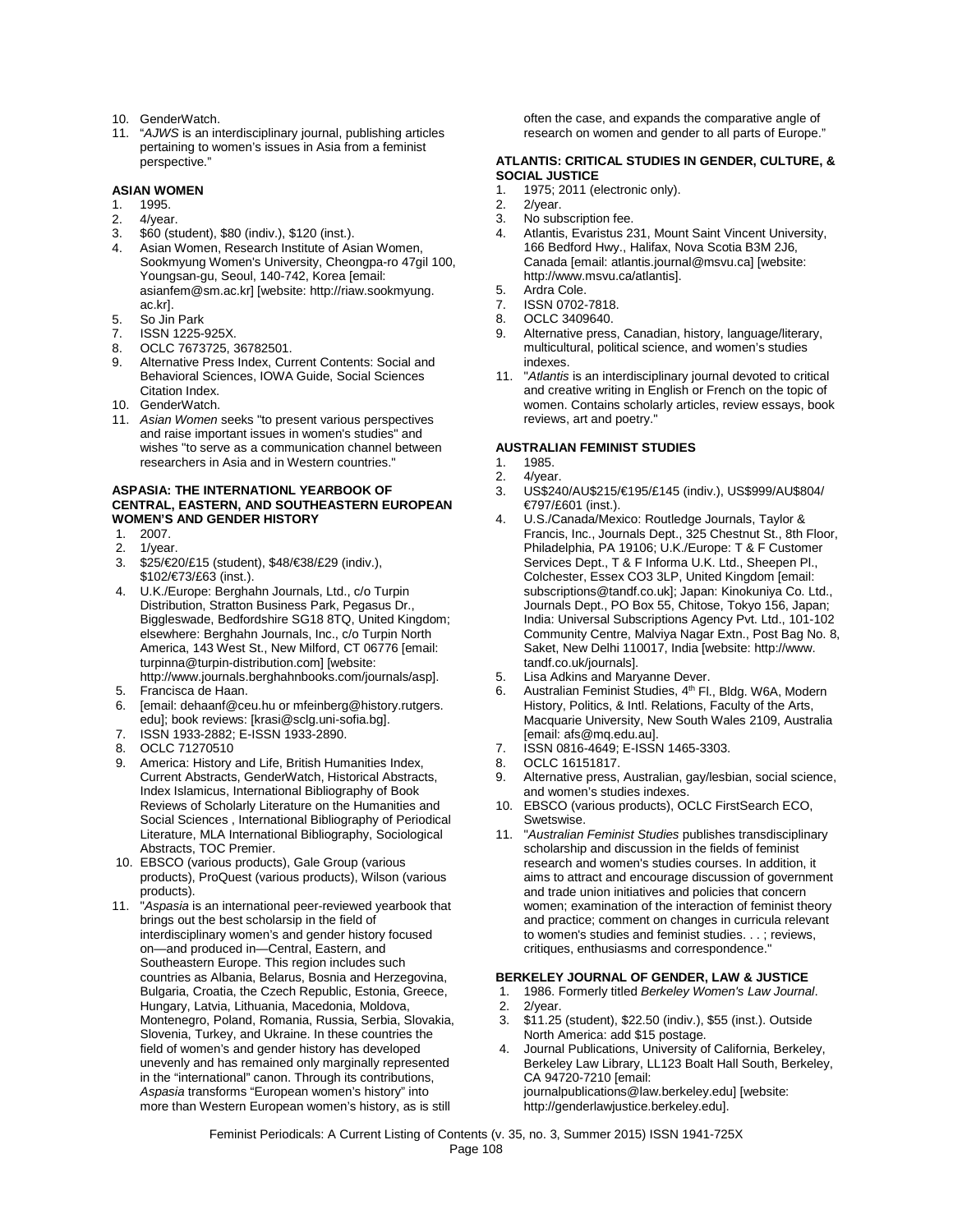- 5. "Editor."
- 6. Berkeley Journal of Gender, Law & Justice, 38 Boalt Hall #7200, University of California, Berkely, CA 94720-7200 [email: bglj.submissions@gmail.com].
- 7. ISSN 0882-4312.
- 8. OCLC 11830558.
- 9. Alternative Press Index, Annotated Guide to Women's Periodicals, Current Index to Legal Periodicals.
- 10. Lexis-Nexis Academic Universe.
- 11. "*Berkeley Journal of Gender, Law & Justice*, a continuation of the *Berkeley Women's Law Journal*, is guided by an editorial policy which distinguishes us from other law reviews and feminist journals. Our mandate is to publish research, analysis, narrative, theory, and commentary that address the lives and struggles of underrepresented women. We believe that excellence in feminist legal scholarship requires critical examination of the intersection of gender with one or more other axes of subordination, including, but not limited to, race, class, sexual orientation, and disability. Therefore discussions that treat women as a monolithic group do not fall within our mandate. Because conditions of inequality are continually changing, our mandate is continually evolving.

#### **BITCH: FEMINIST RESPONSE TO POP CULTURE**

- 1. 1996.<br>2. 4/year
- 4/year.
- 3. U.S.: \$24.95; Canada: \$34.95; elsewhere: \$49.95.
- 4. Bitch, 4930 NE 29<sup>th</sup> Ave., Portland, OR 97211 [email: orders@b-word.org] [website: http://www. bitchmedia.org].
- 5. Andi Zeisler.
- 6. [email: info@b-word.org].
- 7. ISSN 1524-5314.
- 8. OCLC 38398466.
- 9. Alternative Press Index.
- 10. GenderWatch.
- 11. *Bitch* offers ". . . feminist analysis of pop culture, the fomenting of activism among our readership, and the effecting of change in pop culture's portrayals of women and feminism."

## **BUST: FOR WOMEN WITH SOMETHING TO GET OFF THEIR CHESTS**<br>1. 1993.

- 
- 1. 1993.<br>2. 6/yea 6/year.
- 3. U.S.: \$19.95; Canada: \$29.95; elsewhere: \$39.95.
- 4. BUST Subscriptions, PO Box 16775, North Hollywood, CA 91615-9272 [email: subscriptions@bust.com] [website: http://www.bust.com].
- 5. Debbie Stoller.<br>6. BUST Submiss
- 6. BUST Submissions, PO Box 1016, Cooper Station New York, NY 10276 [email: submissions@bust.com]. 7. ISSN 1089-4713.
- 8. OCLC 32952095.
- 11. "With an attitude that is fierce, funny and proud to be female, *Bust* tells the truth about women's lives and presents a female perspective on pop culture."

#### **CALYX: A JOURNAL OF ART AND LITERATURE BY WOMEN**

- 1. 1976.
- 2. 3/year.<br>3. \$19.50
- 3. \$19.50 (low income), \$23 (indiv.), \$29 (inst.). Canada/Mexico: add \$15 postage; outside U.S./Canada/ Mexico: add \$25 postage.
- 4. PO Box B, Corvallis, OR 97339-0539 [email: info@ calyxpress.org] [website: http://www.calyxpress.org].
- 5. Editorial Collective.
- 7. ISSN 0147-1627.
- 8. OCLC 3114927.
- 9. American Humanities Index, The Annual Index to Poetry in Periodicals, The Index of American Periodical Verse.
- 11. "*Calyx* publishes literature and art by women. It exists to nurture women's creativity through the wide promotion and publication of women's finest work."

#### **CAMERA OBSCURA: FEMINISM, CULTURE, AND MEDIA STUDIES**

- 1. 1976.<br>2. 3/year
- 2. 3/year.<br>3. \$20 (str
- 3. \$20 (student), \$30 (indiv.), \$165 (inst.). Canada: add \$11 postage; outside U.S./Canada: add \$14 postage.
- 4. Duke University Press, Journals Fulfillment, 905 W. Main St., Ste. 18B, Durham, NC 27701 [email: subscriptions@ dukeupress.edu] [website: http://www.dukeupress.edu/ cameraobscura].
- 5. Editorial Collective.
- 6. Camera Obscura, Dept. of Film and Media Studies, Univ. of California, Santa Barbara, CA 93106-4010 [email: cameraobscura@filmandmedia.ucsb.edu]
- 7. ISSN 0270-5346 ; E-ISSN 1529-1510.
- 8. OCLC 4818143.
- 9. Alternative press, film, humanities, television, and women's studies indexes.
- 10. Contemporary Women's Issues, EBSCO (various products), GenderWatch, General Reference Center Gold (Gale Group), Ingenta, Lexis-Nexis Academic Selected Full Text, Swetswise.
- 11. Film theory and history; feminist theory; psychoanalytic theory; Marxist theory; photography; video and performance.

#### **CANADIAN JOURNAL OF WOMEN AND THE LAW**

- 1. 1985.<br>2 2/year
- 2. 2/year.<br>3 Canada
- Canada: CN\$30 (student/low income), CN\$40 (indiv.), CN\$100 (inst.); elsewhere: CN\$52 (indiv.), CN\$120 (inst.).
- 4. University of Toronto Press, Journals Div., 5201 Dufferin St., Toronto, Ontario M3H 5T8, Canada [email: journals@utpress.utoronto.ca] [website: http://www.utpjournals.com/cjwl/cjwl.html].
- 5. Debra Parkes, Annie Rochette.
- 6. Co-Editor (English), Debra Parkes, Canadian Journal of Women and the Law, Faculty of Law, University of Manitoba, Robson Hall, 224 Dysart Rd., Winnipeg, Manitoba R3T 2N2, Canada [email: cjwl@cc.umanitoba.ca]; Corédactrice (français), Annie Rochette, Revue Femmes et Droit, Départment des sciences juridiques, Université du Québec à Montréal, Case Postale 8888, Succ. Centre-Ville, Montréal, Québec H3C 3P8, Canada [email: rochette.annie@uqam.ca].
- 7. ISSN 0832-8781; E-ISSN 1911-0235.
- 8. OCLC 13902155.
- 9. Canadian, legal, and women's studies indexes.
- 10. Hein Online.
- 11. "*CJWL* is the only Canadian legal periodical dedicated to providing in-depth, feminist analysis of legal issues of concern to women."

#### **CANADIAN WOMAN STUDIES/LES CAHIERS DE LA FEMME**<br>1. 197 1. 1978.

- 
- 2. 4/year.<br>3 CN\$38 3. CN\$38 (indiv.), CN\$75 (inst.). Outside Canada: add CN\$20 postage.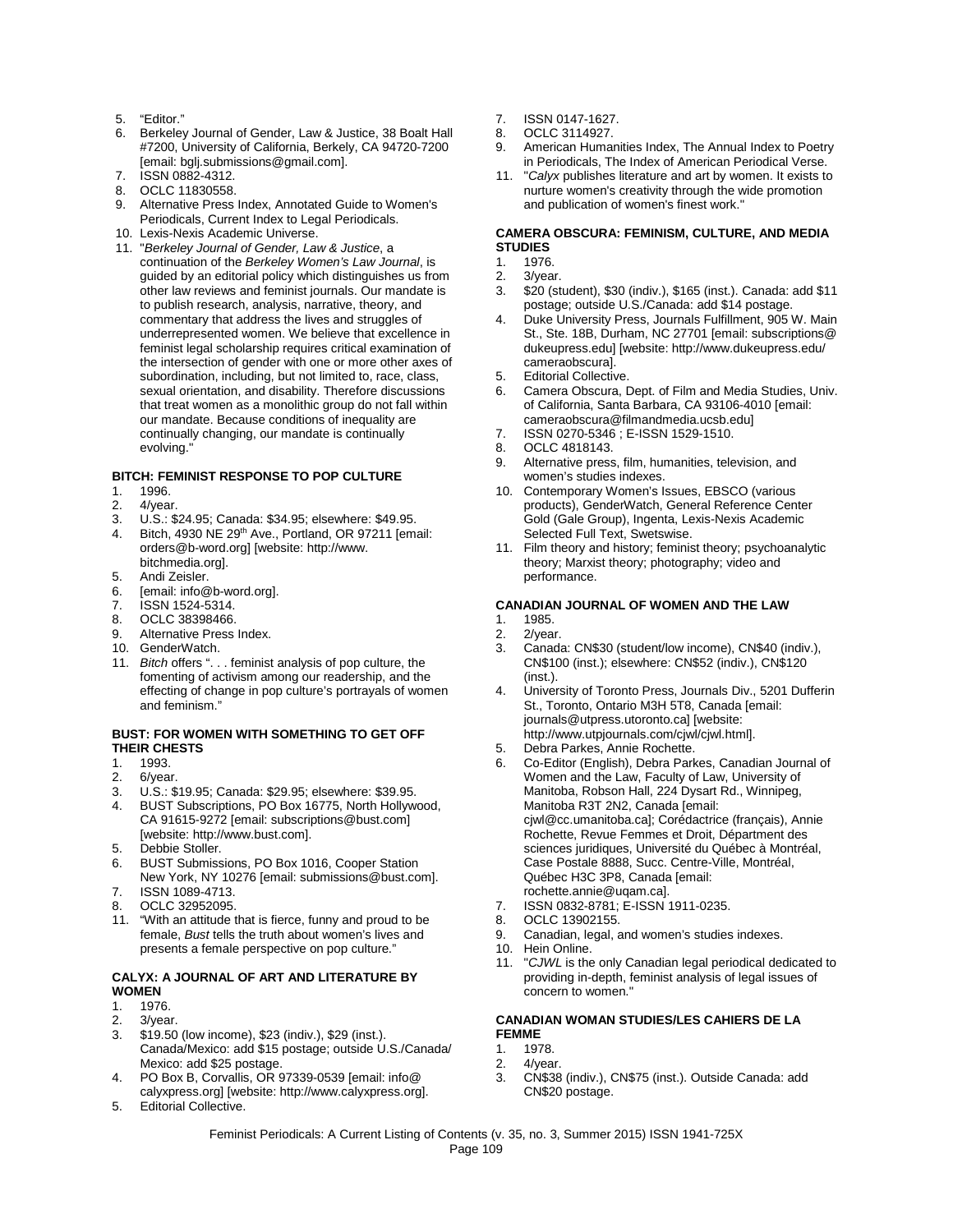- 4. Canadian Woman Studies, 210 Founders College, York University, 4700 Keele St., Toronto, Ontario M3J 1P3, Canada [email: cwscf@yorku.ca] [website: http://www.cwscf.ca].
- 5. Luciana Ricciutelli.
- 7. ISSN 0713-3235.
- 8. OCLC 9951504.
- 10. Canadian Periodical Index, Women's Studies International, Women's Studies Index.
- 11. "*CWS/cf* is a bilingual, interdisciplinary, feminist journal that brings exciting scholarship about women to nonscholars, broadcasts our diverse experiences and bridges the gap between Canada's languages and cultures."

#### **COLUMBIA JOURNAL OF GENDER AND LAW**

- 1. 1991.<br>2. **Irregu**
- Irregular.
- 3. \$20 (student), \$40 (indiv.), \$50 (public interest org.), \$65 (inst.). Outside U.S.: add \$10 postage.
- 4. Columbia Journal of Gender and Law, Columbia University School of Law, 435 W. 116th St., New York, NY 10027-7297 [email: columbia.jgl.subscriptions@ gmail.com] [website: http:// www.columbia.edu/cu/jgl].
- 5. Editorial Collective.<br>6. Femail: columbia inf
- [email: columbia.jgl.submissions@gmail.com].
- 7. **ISSN 1062-6220.**<br>8. OCLC 24786087.
- OCLC 24786087.
- 9. Wilson's Index to Legal Periodicals.
- 10. GenderWatch, Lexis-Nexis Academic Universe.
- 11. "*Columbia Journal of Gender and Law* was founded to publish legal and interdisciplinary writings on feminism and gender issues and to expand feminist jurisprudence. Both national and international in focus, *JGL* is intended to serve as a forum for topics inadequately addressed in most law journals and reviews, including issues concerning women, children, family, sexuality, reproductive rights, and violence. The articles in *JGL* approach legal issues from a variety of disciplines. We aim to promote an expansive view of feminism embracing women and men of all colors, classes, sexual orientations, and cultures."

#### **CONTEMPORARY WOMEN'S WRITING**

- 1. 2007.
- 2.  $3$ /year.
- 3. \$115/€86/£57 (indiv.), \$375/€281/£187 (inst.).
- 4. Americas: Journals Customer Service Dept., Oxford University Press, 2001 Evans Rd., Cary, NC 27513 [email: jnlorders@oup.com]; Japan: Journals Customer Services, Oxford University Press, Tokyo, 4-5-10-8F Shiba, Minato-ku, Tokyo 108-8386, Japan [email: custserv.jp@oup.com]; elsewhere: Journals Customer Service Dept., Oxford University Press, Great Clarendon St., Oxford OX2 6DP, United Kingdom [email: jnls.cust. serv@oup.com] [website: http://cww.oxfordjournals.org].
- 5. Suzanne Keen, Emma Parker.
- 6. [email: cww.editorialoffice@oxfordjournals.org].
- ISSN 1754-1476; E-ISSN 1754-1484
- 8. OCLC 228439788.
- 9. MLA International Bibliography.
- 11. "*Contemporary Women's Writing* critically assesses writing by women authors who have published approximately from 1970 to the present. It welcomes theoretical, cultural, historical, geographical, formalist and political approaches."

#### **CURVE: THE BEST-SELLING LESBIAN MAGAZINE**

- 1. 1990.<br>2. 8/year
- 8/year.
- 3. U.S.: 1 year print, \$39.95; Canada: \$51.95, International: \$74.95; 1 year digital, \$20
- 4. Curve Magazine, P.O. Box 467, New York, NY 10034 [email: crvcs@magserv.com] [website: http://www. curvemag.com].
- 5. Merryn Johns.
- 6. [email: editor@curvemag.com]
- 7. ISSN 1087-867X.
- 11. *"Curve* is North America's best-selling lesbian magazine, providing lifestyle content relating to lesbians and bisexual women."

#### **DIFFERENCES: A JOURNAL OF FEMINIST CULTURAL STUDIES**

- 1. 1989.<br>2. 3/yea
- 2. 3/year.<br>3. \$20 (st)
- 3. \$20 (student), \$35 (indiv.), \$172 (inst.). Canada: add \$11 postage; outside U.S./Canada: add \$14 postage.
- 4. Duke University Press, Journals Fulfillment, 905 W. Main St., Ste. 18B, Durham, NC 27701 [email: subscriptions@ dukeupress.edu] [website: http://www.dukeupress.edu/ differences].
- 5. Ellen Rooney, Naomi Schor, Elizabeth Weed.
- 6. Differences, Box 1958, Brown University, Providence, RI 02912 [email: differences@brown.edu].
- 7. ISSN 1040-7391.
- 
- 8. **OCLC 18507940.**<br>9. Sociological Abstr Sociological Abstracts, Studies on Women Abstracts; Women's Studies International, Women's Studies Index.
- 10. Contemporary Women's Issues, Dow Jones Interactive, EBSCO (various products), GenderWatch, General Reference Center Gold (Gale Group), Humanities Full Text (Wilson), InfoTrac (Gale Group), Ingenta, Lexis-Nexis Academic Selected Full Text, Literature Resource Center (Gale Group), Project MUSE, ProQuest, Swetswise.
- 11. "*Differences* is affiliated with the Pembroke Center for Teaching and Research on Women, a nonprofit educational organization, at Brown University. The journal brings together cultural studies and feminism and aims to provide a forum for an examination of cultural politics and discursive practices informed by feminist criticism."

## **EARLY MODERN WOMEN: AN INTERDISCIPLINARY JOURNAL**<br>1. 2006

- 1. 2006.
- 
- 2. 1/year.<br>3. \$25 (st \$25 (student); \$40; outside U.S.; \$45; inst. \$40.
- 4. Early Modern Women: An Interdisciplinary Journal, Center for the Humanities, PO BOX 248292 University of Miami. Coral Gables, FL 33124 [email: emwj@miami.edu] [website:
- http://humanities.miami.edu/publications/emwj/].
- 5. Anne Cruz, Mary Lindemann, Mihoko Suzuki. 7. ISSN 1933-0065.
- 
- 8. OCLC 71010502.
- 9. MLA International Bibliography, MLA Periodicals, ABELL, Thompson ISI, British Humanities Index, Iter.
- 11. "*Early Modern Women: An Interdisciplinary Journal (EMWJ)* is the only peer-reviewed academic journal devoted to the interdisciplinary and global study of women and gender during the years 1400 to 1700. Each issue of this annual journal reflects the energies of this rapidly growing field by publishing essays, art exhibition and book reviews, bibliographies, and a forum on a current topic of interest to the study of early modern women. Essays may consider women and gender from any region of the globe and may develop a number of scholarly perspectives, including but not limited to art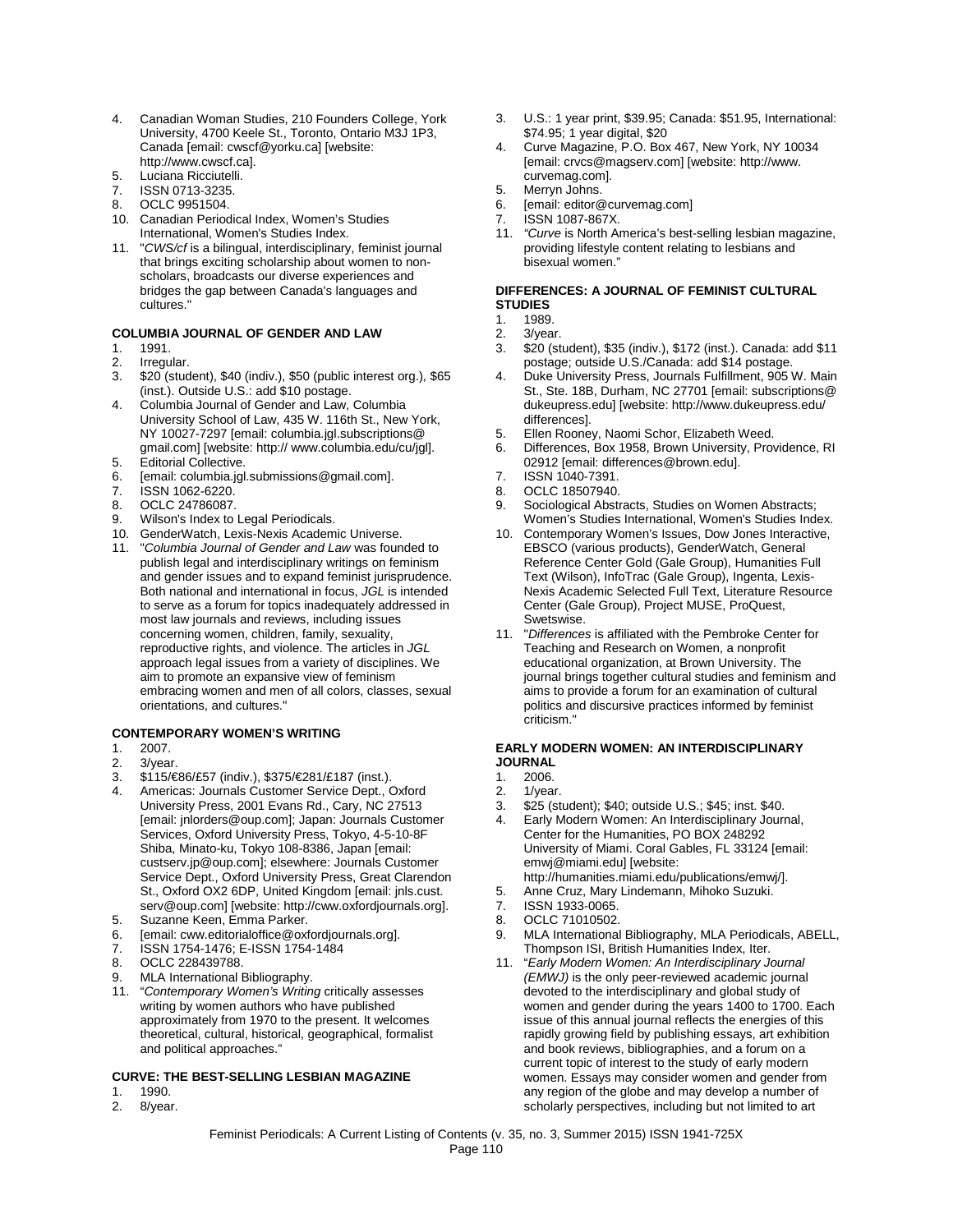history, cultural studies, history, history of philosophy, history of science, literature, music, politics, religion, or theater. Approaches that challenge current assumptions and cross disciplinary boundaries are especially welcome."

#### **EIGHTEENTH-CENTURY WOMEN: STUDIES IN THEIR LIVES, WORK, AND CULTURE**

- 1. 2001.<br>2. 1/year
- 1/year.
- 3. \$142.50 (inst.). Individuals should inquire for personal subscriptions.
- 4. AMP Press, Inc., 63 Flushing Ave., Unit 221, Brooklyn Navy Yard, Brooklyn, NY 11205-1073 [email: amserve@earthlink. net] [website: http://amspressinc.com/ecw.html].
- 5. Linda Veronica Troost.<br>6. Washington and Jeffers
- Washington and Jefferson College, 60 S. Lincoln St., Washington, PA 15301 [email: ltroost@washjeff.edu].
- 7. ISSN 1529-5966.
- 8. OCLC 48413767.<br>9. MLA International
- MLA International Bibliography.
- 11. "Eighteenth-Century Women, a hardcover serial publication from AMS Press, publishes articles and book reviews in the fields of literary, biographical, bibliographical, social, and cultural history. It focuses on women in Great Britain, Europe, the Americas, and the rest of the world during the "long" eighteenth century, extending roughly from the restoration of the English monarchy (1660) to the death of Jane Austen (1817). The Journal Aims to be a record of women's lives and accomplishments, not only as essayists, novelists, playwrights, poets, translators, pamphleteers, letterwriters, and journalists, but also as mothers, wives, daughters, queens, princesses, reformers, business owners, educators, socialites, ladies of the manor, ladies of the night, intellectuals, natural philosophers, travelers, theater managers, actresses, musicians, artists, artisans, consumers, arbiters of taste, and promoters of fads, fashions, and morals."

#### **EUROPEAN JOURNAL OF WOMEN'S STUDIES**

- 1. 1994.<br>2. 4/year
- 2. 4/year.<br>3 \$111/f
- 3. \$111/£60 (indiv.); \$965/£522 (inst.).
- North America: Sage Publications, 2455 Teller Rd., Thousand Oaks, CA 91320 [email: journals@sagepub. com]; Europe: Sage Publications, 1 Oliver's Yard, 55 City Rd., London EC1Y 1SP, United Kingdom [email: subscriptions@sagepub.co.uk] [website: http://ejw. sagepub.com].
- 5. Kathy Davis, Gail Lewis.
- Hazel Johnstone, EJWS, Gender Institute, LSE, Houghton St., London WC2A 2AE, United Kingdom [email: ejws@lse.ac.uk]; book reviews: Ann Phoenix [email: a.phoenix@ioe.ac.uk] and Veronica Pravadelli [email: pravadel@uniroma3.it] [website: http://www.lse.ac.uk/collections/ejws].
- 7. ISSN 1350-5068; E-ISSN 1461-7420.
- 8. OCLC 30758367.
- 9. Current contents, humanities, political science, social science, and women's studies indexes.
- 10. EBSCO (various products), Highwire Press, Ingenta, OCLC FirstSearch ECO, Swetswise.
- 11. *European Journal of Women's Studies* is a major international forum for original scholarship at the cutting edge of Women's Studies. The journal's main focus is the complex theoretical and empirical relationship between women and the particular, and diverse, context of Europe. As well as publishing articles, the journal

includes short topical and polemical pieces and book reviews.

#### **FEMINISM & PSYCHOLOGY**

- 1. 1991.
- 2. 4/year.<br>3. \$111/£
- 3. \$111/£60 (indiv.), \$1,026/£553 (inst.).
- 4. North America: Sage Publications, 2455 Teller Rd., Thousand Oaks, CA 91320 [email: journals@ sagepub.com]; Europe: Sage Publications, 1 Oliver's Yard, 55 City Rd., London EC1Y 1SP, United Kingdom [email: subscriptions@sagepub.co.uk] [website: http:// fap.sagepub.com].
- 5. Virginia Braun, Nicola Gavey.
- 6. [email: feminism.psychology@auckland.ac.nz]; book reviews: Rose Capdevila [email: rose.capdevila@ northampton.ac.uk].
- 7. ISSN 0959-3535; E-ISSN 1461-7161.
- 8. OCLC 23367452.
- 9. Current contents, family, mental health, psychology, sexuality, and women's studies indexes.
- 10. CSA Sage Psychology, EBSCO (various products), Highwire Press, Ingenta, OCLC FirstSearch ECO, Sage Publications, Swetswise.
- 11. *Feminism & Psychology* aims "to foster the development of feminist theory and practice in – and beyond – psychology, and to represent the concerns of women in a wide range of contexts across the academic-applied 'divide.'"

#### **FEMINIST COLLECTIONS: A QUARTERLY OF WOMEN'S STUDIES RESOURCES**

- 1. 1980.
- 2. 4/year.<br>3 Univers
- University of Wisconsin: \$10 (indiv./non-profit women's org.), \$20 (inst.); in Wisconsin: \$20 (indiv./non-profit women's org.), \$30 (inst.); elsewhere inside U.S.: \$35 (indiv./non-profit women's org.), \$65 (inst.); Canada/Mexico: \$50 (indiv./non-profit women's org.), \$80 (inst.): elsewhere outside U.S.: \$55 (indiv./non-profit women's org.), \$85 (inst.). Prices include subscription to *New Books on Women, Gender, & Feminism*.
- 4. 430 Memorial Library, 728 State Street, Madison, WI 53706 [email: wiswsl@library.wisc.edu] [website: http:// womenst.library.wisc.edu/publications/feminist-coll.html].
- 5. Phyllis Weisbard, JoAnne Lehman.<br>7. ISSN 0742-7433.
- ISSN 0742-7433.
- 8. OCLC 6467769.
- 9. Alternative Press Index, LISA: Library & Information Sciences Abstracts, Women's Studies Index, Women's Studies International.
- 10. Contemporary Women's Issues, GenderWatch, Ingenta, LISA: Library & Information Sciences Abstracts, ProQuest Research Libraries.
- 11. Book, video, website, & periodical reviews; editorials; features; news; bibliographies. Focus on feminist, teaching, publishing, librarianship, bookselling, archiving, researching – in Wisconsin, nationally, and worldwide. Review essays strive to provide a guide to the literature on a particular topic (e.g., Australian feminist writing; global economics; women in prison; Islam & feminism; African American feminism/womanism; domestic violence; women in the civil rights movement).

#### **FEMINIST CRIMINOLOGY**

- 1. 2006.
- 2. 4/year.<br>3 \$151 (i)
- 3. \$151 (indiv.), \$668 (inst.).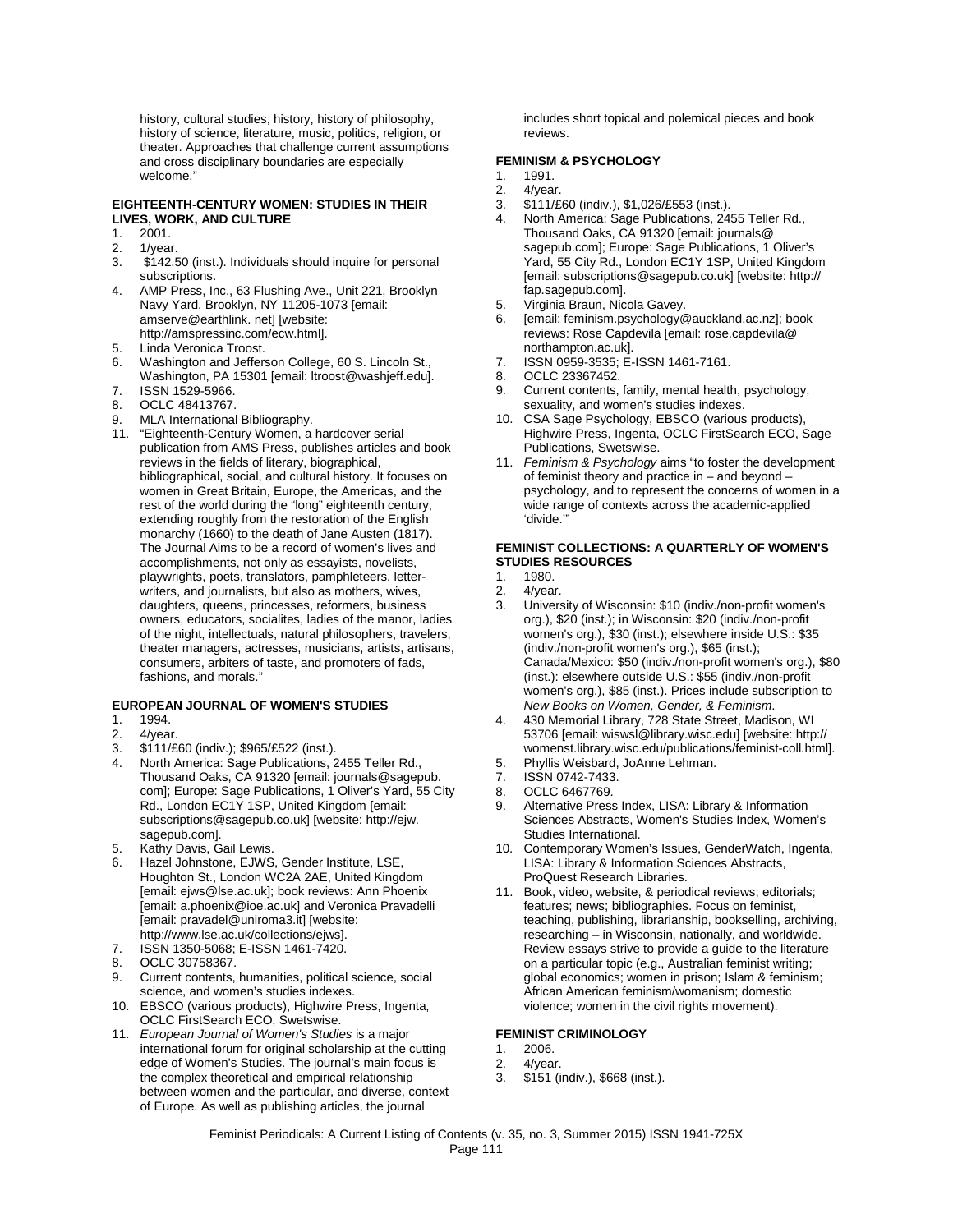- 4. Sage Publications, 2455 Teller Rd., Thousand Oaks, CA 91320 [email: journals@sagepub.com] [website: http://fcx.sagepub.com].
- 5. Jana L. Jasinski.
- Jana L. Jasinski, University of Central Florida, Dept. of Sociology, Phillips Hall 409D, 4000 Central Florida Blvd., Orlando, FL 32816-8005.
- 7. ISSN 1557-0851.
- 8. OCLC 61145011.
- 9. Criminal Justice Abstracts.
- 11. "*Feminist Criminology* is dedicated to research related to women, girls and crime within the feminist critique of criminology and focuses on research theory that highlights the gendered nature of crime. Research that uses sex as a control variable often fails to illuminate the factors that predict female criminality. *Feminist Criminology* provides a venue for articles that place women in the center of the research question, answering different questions than the mainstream approach of controlling for sex."

#### **FEMINIST ECONOMICS**

- 1. 1995.<br>2. 4/yea
- 4/vear.
- 
- 3. North America: \$552 (inst.); elsewhere: £384 (inst.). 4. U.S./Canada: Routledge Journals, Taylor & Francis, Inc., Journals Dept., 325 Chestnut St., 8th Floor, Philadelphia, PA 19106; U.K./Europe/elsewhere: T & F Customer Services Dept., T & F Informa U.K. Ltd., Sheepen Pl., Colchester, Essex CO3 3LP, United Kingdom [email: subscriptions@tandf.co.uk] [website: http://www.tandf. co.uk/journals].
- 5. Günseli Berik, Diana Strassmann.
- 6. Diane Strassmann, Editor, Feminist Economics, MS-9 Rice University, PO Box 1892, Houston, TX 77251-1892 [email: feministeconomics@rice.edu]; books for review: Fiona MacPhail, Dept. of Economics, University of Northern British Columbia, 3333 University Way, Prince George, British Columbia V2N 4ZP, Canada [email: macphail@unbc.ca] [website: http://www.feministeconomics.org].
- 7. ISSN 1354-5701.
- 8. OCLC 32729633.
- 9. Alternative press, current contents, humanities, social science, and women's studies indexes.
- 10. Contemporary Women's Issues, EBSCO (various products), Ingenta, MetaPress, OCLC FirstSearch ECO, Swetswise.
- 11. "*Feminist Economics* was founded to provide an open forum for dialogue and debate about feminist economic perspectives. By opening new areas of economic inquiry, welcoming diverse voices, and encouraging critical exchanges, the editors aim to enlarge and enrich the field of economic discourse. The journal's goal is not just to develop more illuminating theories, but to improve the conditions of living for all children, women, and men."

#### **FEMINIST FORMATIONS**

- 1. 2010. Previously published as *NWSA Journal* established, 1988.
- 2. 3/year.
- 3. \$40 (indiv.), \$160 (inst.). Canada/Mexico: add \$12.80 postage; outside U.S./Canada/Mexico: add \$17.60 postage.
- 4. Johns Hopkins University Press, PO Box 19966, MD 21211-0966 [email: jrnlcirc@press.jhu.edu] [website: http://www.press.jhu.edu/journals/feminist\_formations].
- 5. Sandra K. Soto.
- 6. Feminist Formations, Dept. of Gender and Women's Studies, University of Arizona, 925 N. Tyndall Ave., PO

Box 210438, Rm 110, Tuscson, AZ 85721-0438 [email: feministformations@email.arizona.edu].

- 7. ISSN 2151-7363; E-ISSN 2151-7371.
- 8. OCLC 463430899.
- 9. Education, history, literary, social science, and women's
- studies indexes. 10. Chawick Literature Online, Contemporary Women's Issues, Dow Jones Interactive, EBSCO (various products), GenderWatch, InfoTrac (Gale Group), OCLC FirstSearch ECO, Project MUSE, ProQuest (various products), Swetswise, Wilson (various products).
- 11. "An interdisciplinary, peer-reviewed journal, *Feminist Formations* publishes groundbreaking work by scholars, activists, and practitioners in feminist, gender, and sexuality studies. Its subject matter includes national as well as global and transnational feminist thought and practice, the cultural and social politics of genders and sexualities, historical and contemporary studies of gendered experience, agency, and activism, and other established and emerging lines of feminist inquiry. *Feminist Formation* showcases new feminist theoretical formations, cultivating a common forum where feminists can articulate theory, activism, and education."

# **FEMINIST MEDIA STUDIES**

- 1. 2001.
- 2. 4/year.
- 3. \$164/€164/£97 (indiv.), \$932/€742/£583 (inst.)
- 4. U.S./Canada: Routledge Journals, Taylor & Francis, Inc., Journals Dept., 325 Chestnut St., 8th Floor, Philadelphia, PA 19106; U.K./Europe/elsewhere: T & F Customer Services Dept., T & F Informa U.K. Ltd., Sheepen Pl., Colchester, Essex CO3 3LP, United Kingdom [email: subscriptions@tandf.co.uk] [website: http://www.tandf. co.uk/journals].
- 5. Cynthia Carter, Lisa McLaughlin.
- 6. North America/Latin America/Caribbean: Lisa McLaughlin, Editor, Feminist Media Studies, Dept. of Communication, Williams Hall, Miami University, Oxford, OH 45056 [email: mclauglm@muohio.edu]; Europe/Africa/ Asia/Australasia: Cynthia Carter, Editor, Feminist Media Studies, Cardiff School of Journalism, Media and Cultural Studies, Cardiff University, Bute Bldg., King Edward VII Ave., Cardiff, Wales CF10 3NB, United Kingdom [email: cartercl@cardiff.ac.uk].
- 7. ISSN 1468-0777; E-ISSN 1471-5902.
- 8. OCLC 46802581.
- 9. Internatiolnal Bibliography of the Social Sciences, MLA International Bibliography, Sociological Abstracts.
- 10. EBSCO.
- 11. "*Feminist Media Studies* provides a transdisciplinary, transnational forum for reachers pursuing feminist approaches to the field of media and communication studies, with attention to the historical, philosophical, cultural, social, political, and economic dimensions and analysis of sites including print and electronic media, film and the arts, and new media technologies. The journal invites contributions from feminist researchers working across a range of disciplines and conceptual perspectives. *Feminist Media Studies* offers a unique intellectual space bringing together scholars, professionals and activists from around the world to engage with feminist issues and debates in media and communication. Its editorial board and contributors reflect a commitment to the facilitation of international dialogue among researchers, through attention to local, national and global contexts for critical and empirical feminist media inquiry."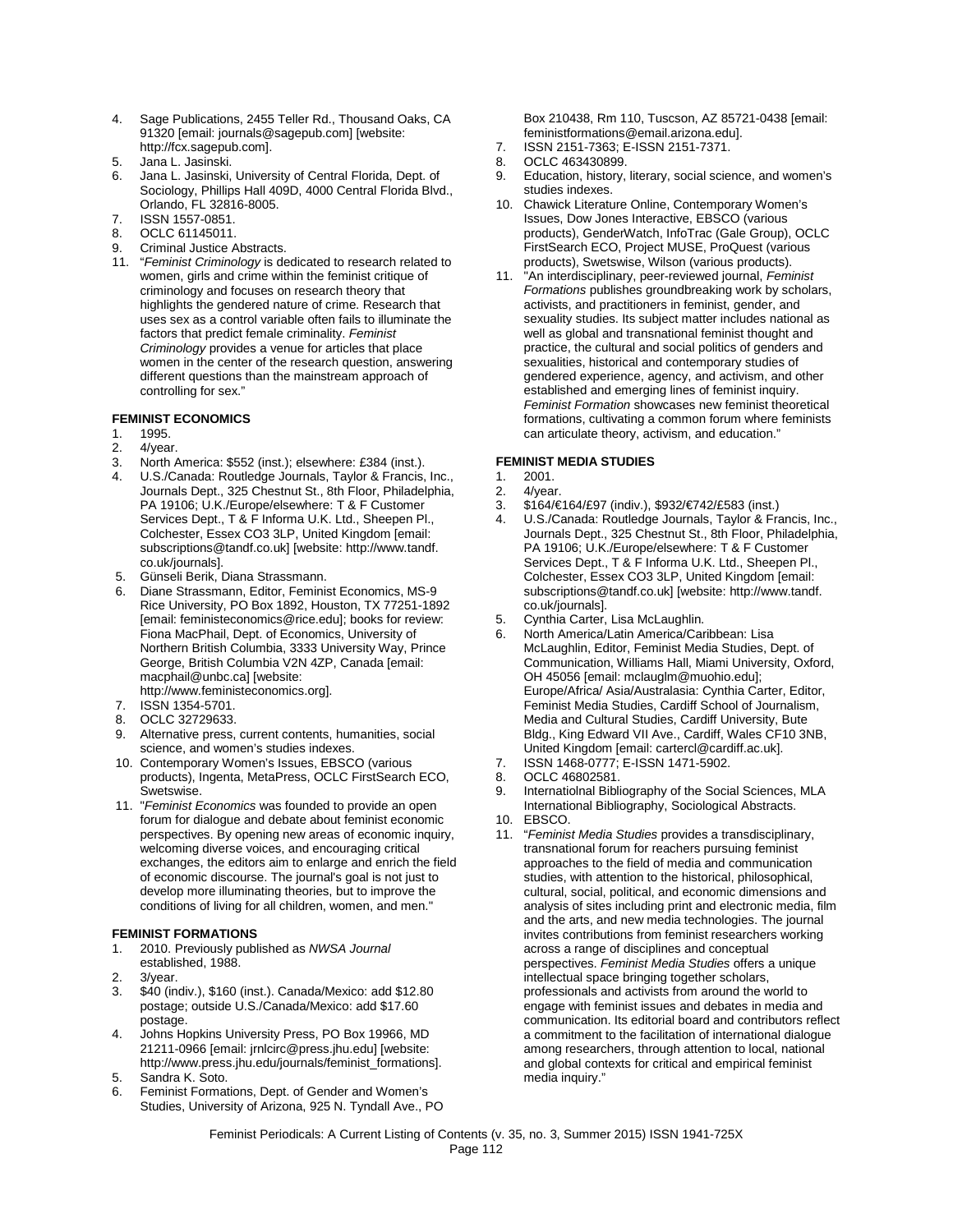#### **FEMINIST REVIEW**

- 1. 1979.<br>2. 3/yea
- 3/year.
- 3. \$86/£46 (indiv.), \$645/£339 (inst).<br>4. Customer Services, Subscription I
- 4. Customer Services, Subscription Dept., Palgrave Macmillan, Brunel Rd., Houndmills, Basingstoke, Hampshire RG21 6XS, United Kingdom [email: subscriptions@palgrave.com] [website: http://www.feminist-review.com].
- 5. Editorial Collective.
- 6. Feminist Review, c/o Women's Studies, London Metropolitan University, 166-220 Holloway Rd., London N7 8DB, United Kingdom [email: feminist-review@ londonmet.ac.uk]
- 7. ISSN 0141-7789; E-ISSN 1466-4380.
- 8. OCLC 6191763.<br>9. Alternative press
- Alternative press, social science, and women's studies indexes.
- 10. Chadwyck PCI Full Text, Dow Jones Interactive, EBSCO (various products), Ingenta, MetaPress, OCLC's Electronic Collections Online (ECO), Palgrave Macmillan, ProQuest (various products), Swetswise.
- 11. *Feminist Review* is a "major women's studies journal in Britain committed to publishing the best of contemporary feminist analysis and always informed by an awareness of changing political issues."

#### **FEMINIST STUDIES**

- 1. 1972.<br>2. 3/yea
- 3/year.
- 3. \$20 (student), \$40 (indiv.), \$315 (inst.); outside U.S.: \$85 (indiv.), \$330 (inst.).
- 4. Feminist Studies, Business and Editorial Office, 0103 Taliaferro, University of Maryland, College Park, MD 20742 [email: info@feministstudies.org] [website: http://www.feministstudies.org].
- 5. Editorial Collective.<br>7. ISSN 0046-3663
- ISSN 0046-3663.
- 8. OCLC 1632609.
- 9. Alternative press, book review, general, current contents, family, history, language, literary, social science, and women's studies indexes.
- 10. Chawick Literature Online, Chadwyck PCI Full Text, Contemporary Women's Issues, EBSCO (various products), Factiva, Gale Group (various products), GenderWatch, ProQuest (various products), Social Sciences Sciences Full Text (Wilson), Swetswise. Wilson (various products).
- 11. "*Feminist Studies* was founded to encourage analytic responses to feminist issues and to open new areas of research, criticism and speculation. The editors are committed to providing a forum for feminist analysis, debate, and exchange. The feminist movement has demonstrated that the study of women is more than a compensatory project. Instead, feminism has the potential fundamentally to reshape the way we view the world. We wish not just to interpret women's experiences but to change women's condition. For us, feminist thought represents a transformation of consciousness, social forms, and modes of action."

#### **FEMINIST TEACHER**

- 1. 1984.
- 2. 3/year.
- 3. \$43 (indiv.), \$95 (inst.). Outside U.S.: add \$20 postage.
- 4. University of Illinois Press, 1325 S. Oak St., Champaign, IL 61820 [email: journals@uillinois.edu] [website: http:// www.press.uillinois.edu/journals/ft.html].
- 5. Editorial Collective.
- 6. Manuscripts: Daniel Toronto [email: dtoronto@ brown.edu]; book reviews: Monica Barron [email: mbarron@truman.edu] [website: http://www.uwec.edu/ wmns/feministteacher/index.htm]
- 7. ISSN 0882-4843.
- 8. OCLC 11660672.<br>9. AcadAlternative P
- AcadAlternative Press Index, Biography Index, Book Review Index, ERIC, Left Index, MLA International Bibliography, Sociological Abstracts, Women's Studies International, Women's Studies Index.
- 10. Academic Search, Contemporary Women's Issues, Education Fulltext, GenderWatch, ProQuest (various products).
- 11. "*Feminist Teacher* provides discussions of such topics as multiculturalism, interdisciplinarity, and distance education within a feminist context. *Feminist Teacher* serves as a medium in which educators can describe strategies that have worked in their classrooms, institutions, or non-traditional settings; theorize about successes or failures; discuss the current place of feminist pedagogies and teachers in classrooms and institutions; and reveal the rich variety of feminist pedagogical approaches."

#### **FEMINIST THEORY**

- 1. 2000.
- 2. 3/year.<br>3. \$87/f4
- 3.  $$87/£47$  (indiv.),  $$670/£362$  (inst.).<br>4. North America: Sage Publications
- North America: Sage Publications, 2455 Teller Rd., Thousand Oaks, CA 91320 [email: journals@sagepub. com]; Europe: Sage Publications, 1 Oliver's Yard, 55 City Rd., London EC1Y 1SP, United Kingdom [email: subscriptions@sagepub.co.uk] [website: http://fty. sagepub.com].
- 5. Stacy Gillis, Sarah Kember, Carolyn Pedwell, Celia Roberts.
- 6. Stacy Gillis, Feminist Theory, School of English, Percy Bldg., Newcastle University, Newcastle NE1 7RU, United Kingdom [email: feminist-theory@ncl.ac.uk]; books for review [email:ftbookreviews@ncl.ac.uk].
- 7. ISSN 1464-7001; E-ISSN 1741-2773.
- 8. OCLC 44511077.
- 9. Communications, family, gay & lesbian, political science, social science, and literary indexes.
- 10. EBSCO (various products), Highwire press, Ingenta,OCLC FirstSearch ECO, Sage Publications, Swetswise.
- 11. "*Feminist Theory* is an international interdisciplinary journal which provides a forum for critical analysis and constructive debate within feminist theory."

## **FEMSPEC**<br>1 1998

- 1. 1998.
- 2. 2/year.
- 3. \$55 (indiv.), \$110 (inst.); outside U.S.: add \$20.
- 4. Batya Weinbaum, Femspec,1610 Rydalmount Rd., Cleveland Heights, OH 44118 [email: femspec@aol.com] [website: http://www.femspec.org].
- 5. Batya Weinbaum.
- 7. ISSN 1523-4002.
- 8. OCLC 40652224.
- 9. American Humanities Index, MLA Bibliography.<br>10. Genderwatch. Humanities Full Text. Science Fir
- Genderwatch, Humanities Full Text, Science Fiction and Fantasy Research Database.
- 11. "*Femspec*, a peer-reviewed journal, is interested in developing a community of like-minded people engaged in speculating, theorizing, creating and questioning gender across the boundaries, including issues of sexual orientation. We emphasize interdisciplinary approaches, and encourage work on teaching as well as literary and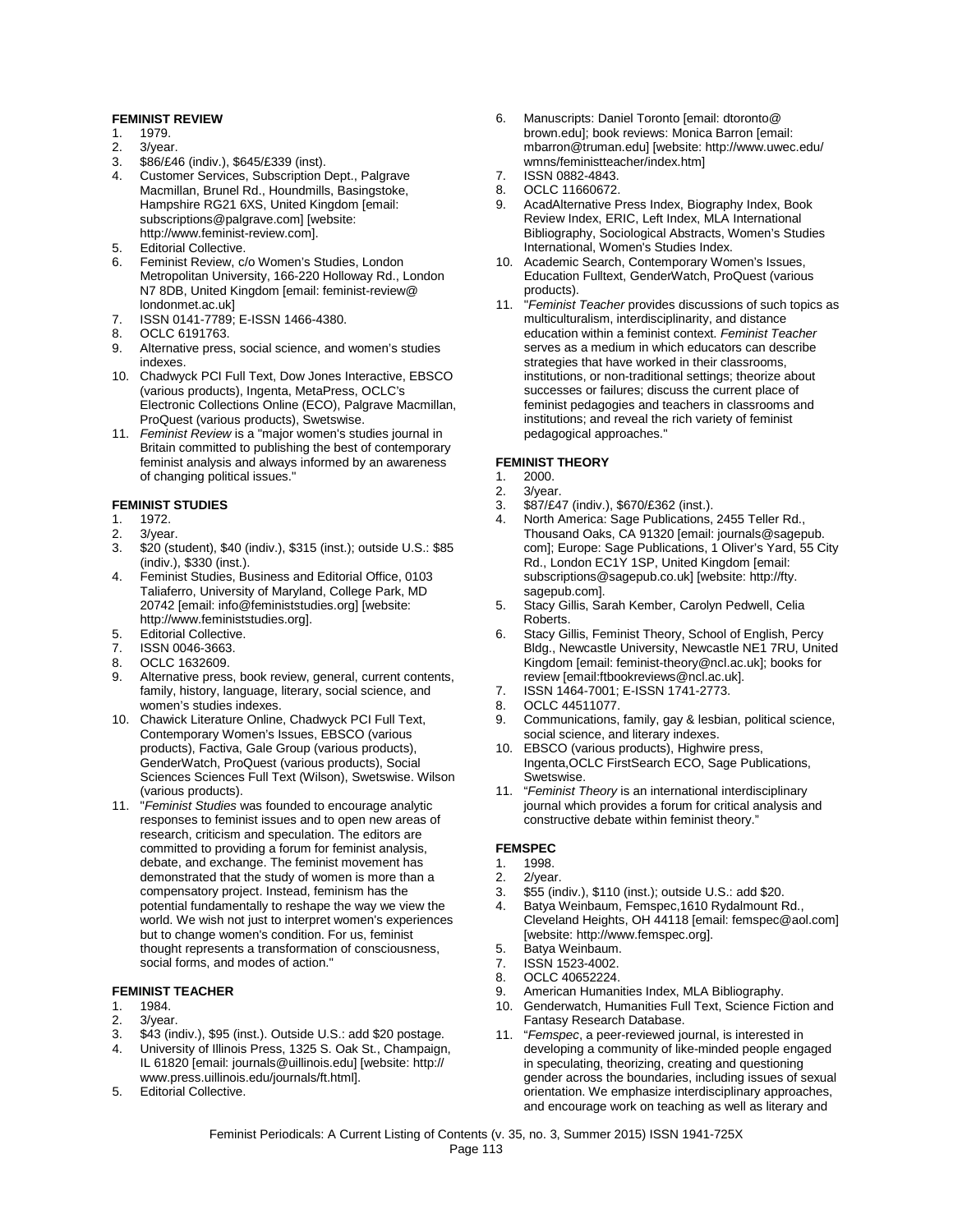cultural criticism and creative material. We hope an approach to pedagogy will bring in work from a wider area of disciplines. We are interested in a variety of feminisms and aim to be inclusive of ethnic and cultural diversity in an internationalist perspective. We are also committed to publishing feminist experimental prose and poetic works, and to experimenting across media. Our impetus came from the collectively-perceived lack of attention to non-linear writing, sf, fantasy, magical realism and supernatural works in feminist journals and audiences; the lack of consistently evolving developed levels of feminism in sf criticism; and the inadequacy of magical realism publishing outlets in the U.S."

#### **FILMS FOR THE FEMINIST CLASSROOM**

- 1. 2009.<br>2. 2/year
- 2. 2/year.<br>3. No sub
- No subscription fee.
- 4. [website: http://www.signs.rutgers.edu/ffc\_home.html].<br>5. Editorial Collective
- Editorial Collective.
- 6. Films for the Feminist Classroom, c/o SIGNS, Rutgers University, Rm. 8 Voorhees Chapel, 5 Chapel Dr., New Brunswick, NJ 08901 [email: ffc@signs.rutgers.edu]. 7. ISSN 1948-3066.
- 
- 11. "*Films for the Feminist Classroom (FFC),* an openaccess online journal, is a collaborative project of the Rutgers University Women's and Gender Studies Department and the Rugers-based editorial offices of *Signs: Journal of Women, Culture, and Society*. *FFC* publishes film reviews that provide critical assessments of the value of the films as pedagogical tools in the feminist classroom. Interviews with directors and producers of feminist film are also included in *FFC* issues. *FFC* endeavors to become a dynamic resource for feminist teachers."

#### **FRONTIERS: A JOURNAL OF WOMEN STUDIES**

- 1. 1975.<br>2. 3/yea
- 
- 2. 3/year.<br>3. \$39 (in 3. \$39 (indiv.), \$111 (inst.); outside U.S.: \$57 (indiv.), \$129 (inst.).
- 4. University of Nebraska Press, 1111 Lincoln Mall, Lincoln, NE 68588-0630 [email: journals@unlnotes.unl.edu] [website: http://www.nebraskapress.unl.edu].
- 5. Guisela Latorre, Judy Tzu-Chun Wu.
- 6. Editors, Frontiers: A Journal of Women Studies, Dept. of Women's, Gender, and Sexuality Studies, The Ohio State University, 286 University Hall, 230 N. Oval Mall, Columbus, OH 43210-1349 [email: frontiers@osu.edu] [website: http://frontiers.osu.edu].
- 7. ISSN 0160-9009.
- 8. OCLC 2586280.
- 9. Current contents, history, language/literature, family, social science, and women's studies indexes.
- 10. EBSCO (various products), Gale Group (various products), GenderWatch, OCLC FirstSearch ECO, Project MUSE, ProQuest (various products), Swetswise.
- 11. Feature articles; personal essays; poetry; short fiction; black and white photography and art. Many issues focus on a theme, e.g., women's oral history; dilemmas in feminist fieldwork; Chicana identity; lesbian history; gender and nationalism. All issues have two or more thematic "clusters" of articles, art, and essay. Recent topics include dance, hair, multicultural pedagogy. Crossing boundaries in feminist scholarship and the arts, *Frontiers* seeks to be a multidisciplinary, multicultural bridge between the community and the academy.

#### **GENDER & DEVELOPMENT**

1. 1993.

- 2. 3/year.
- 3. \$145/€115/£89 (indiv.), \$441/€353/£261 (inst.), developing countries as listed in the current UNDP Human Development Report: \$63.
- 4. U.S./Canada: Routledge Journals, Taylor & Francis, Inc., Journals Dept., 325 Chestnut St., 8th Floor, Philadelphia, PA 19106; U.K./Europe/elsewhere: T & F Customer Services Dept., T & F Informa U.K. Ltd., Sheepen Pl., Colchester, Essex CO3 3LP, United Kingdom [email: subscriptions@tandf.co.uk] [website: http://www.tandf. co.uk/journals].
- 5. Caroline Sweetman.
- 6. The Editor, Gender & Development, Oxfam Publishing, Oxfam House, John Smith Dr., Cowley, Oxford OX4 2JY, United Kingdom [email: csweetman@oxfam.org.uk] [website: http://www.oxfam.org.uk/go/gad].
- 7. ISSN 1355-2074; E-ISSN 1364-9221.
- OCLC 32372551.
- 9. International Bibliography of the Social Sciences, Women's Studies International.
- 10. EBSCO (various products), Ingenta, MetaPress, OCLC FirstSearch ECO, Swetswise.
- 11. "*Gender & Development* offers a forum for development practitioners, students and all concerned with the theory and practice of gender-oriented development to exchange views, record experience, describe models of good practice and disseminate information about networks and resources."

#### **GENDER AND EDUCATION**

- 1. 1989.<br>2. 7/year
- 7/year.
- 3. \$495/€395/£250 (indiv.), \$2,793/€2,221/£1,489 (inst.).
- 4. U.S./Canada: Routledge Journals, Taylor & Francis, Inc., Journals Dept., 325 Chestnut St., 8th Floor, Philadelphia, PA 19106; U.K./Europe/elsewhere: T & F Customer Services Dept., T & F Informa U.K. Ltd., Sheepen Pl., Colchester, Essex CO3 3LP, United Kingdom [email: subscriptions@tandf.co.uk] [website: http://www.tandf. co.uk/journals/GandE].
- 5. Jo-Anne Dillabough, Gabrielle Ivinson, Julie McLeod, Maria Tamboukou.
- 6. Helen Rowlands, Cardiff University, Glamorgan Bldg., King Edward VII Ave., Cardiff CF10 3WT, United Kingdom [email: genderandeducation@cf.ac.uk]; books for review: Alexandra Allen, School of Education, University of Exeter, St. Luke's Campus, Heavitree Rd., Exeter EX1 2LU, United Kingdom.
- 7. ISSN 0954-0253; E-ISSN 1360-0516.
- 8. OCLC 19946680.
- 9. Education, linguistic, multicultural, social science, and women's studies indexes.
- 10. Contemporary Women's Issues, EBSCO (various products), Ingenta, MetaPress OCLC FirstSearch ECO, ProQuest (various products), Swetswise.
- 11. *Gender and Education* focuses on "gender and feminist knowledge, theory and debate as these relate to all aspects of educational development and its effects."

#### **GENDER & HISTORY**

- 1. 1989.
- 2. 3/year.
- 3. Americas: \$50 (indiv.), \$922 (inst.); Europe: £33/€51 (indiv.), €703 (inst.); elsewhere: £41 (indiv.), \$1261 (inst.).
- 4. Americas: Journal Customer Services, John Wiley & Sons Inc., 350 Main St., Malden, MA 02148; Europe/Middle East/Africa: John Wiley & Sons Ltd, PO Box 738, Chichester PO19 9QG, United Kingdom [email: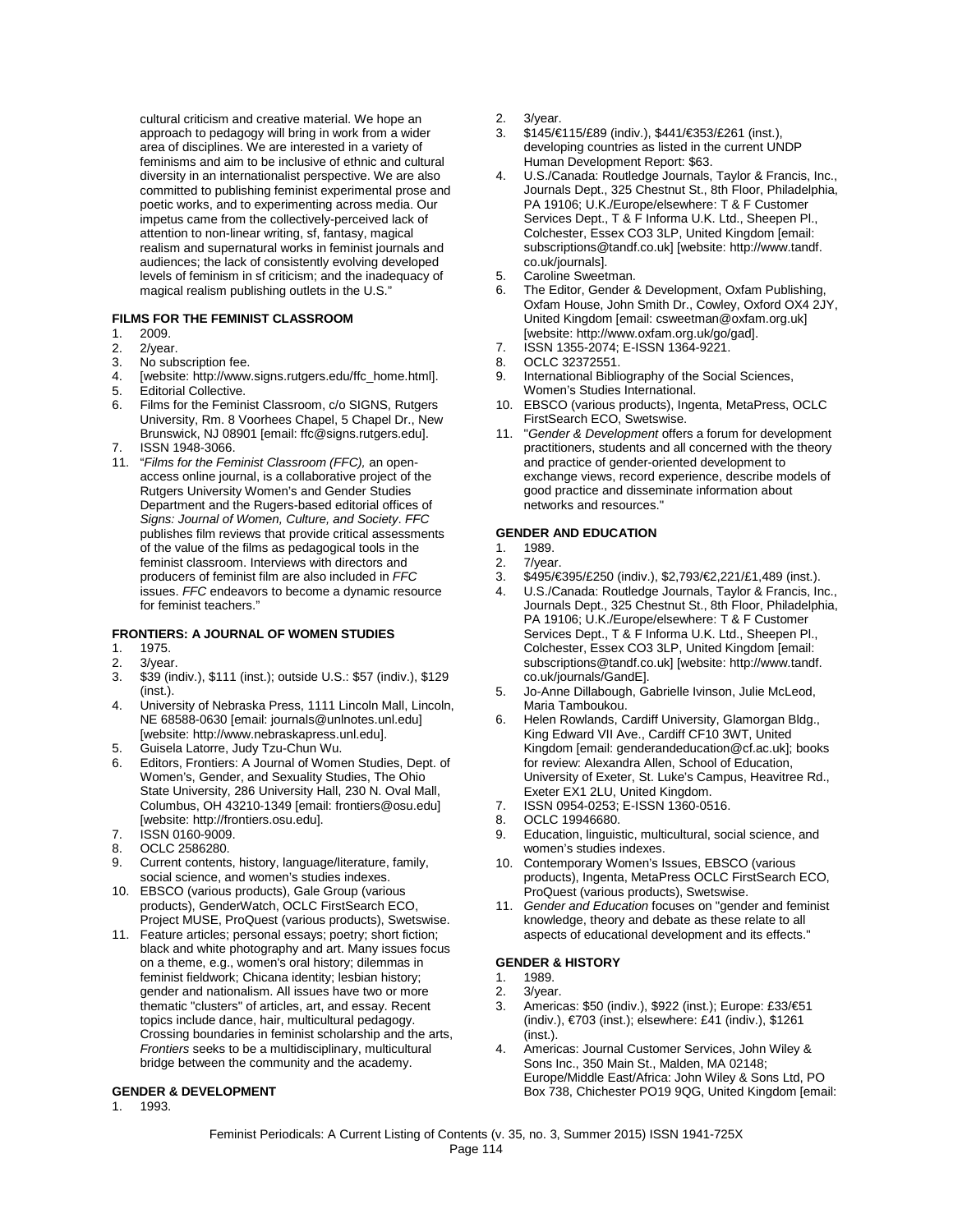cs-journals@wiley.com] [website: http://onlinelibrary.wiley.com]

- 5. Editorial Collective.
- 6. U.S.: The Editors, Gender & History, Dept. of History, University of Minnesota, 1110 Heller Hall, 271-19<sup>th</sup> Ave S., Minneapolis, MN 55455 [email: gendhist@umn.edu]; U.K.: Gender & History, Economic and Social History, Lilybank House, Bute Gardens, University of Glasgow, Glasgow G12 8RT, United Kingdom [email: genderandhistory@gla.ac.uk]; books for review: pre-1800 books: The Reviews Editor, Gender & History, Dept. of Art History, University of Nottingham, University Park, Nottingham, NG7 2RD, United Kingdom; post-1800 books: The Reviews Editor, Gender & History, University of Glasgow, Lilybank House, Bute Gardens, Glasgow, G12 8RT, United Kingdom [email: arts-reviewsgandh@ glasgow.ac.uk].
- 7. ISSN 0953-5233; E-ISSN 1468-0424.
- 8. OCLC 19587394.
- 9. Women Studies Index, Women's Studies International.
- 10. Blackwell/Synergy, EBSCO (various products), Ingenta, OCLC FirstSearch ECO, Swetswise.
- 11. *Gender and History* is "the only specialist journal for research and writing on historical questions about femininity and masculinity and relationships between women and men in the past. The journal covers all historical periods and a wide spectrum of societies."

#### **GENDER AND LANGUAGE**

- 1. 2007.
- 
- 2. 2/year.<br>3. North A North America: \$205 (inst.); elsewhere: £110 (inst.).
- 4. Subscription Customer Services Manager, Equinox Publishing Ltd., 1 Chelsea Manor Studios, Flood St., London SW3 5SR, United Kingdom [email: journals@ equinoxpub.com] [website: http://www.equinoxpub.com].
- 5. Bonnie McElhinny, Ann Weatherall.<br>6. Iemail: genderandlanguage@utoron
- [email: genderandlanguage@utoronto.ca].
- 7. ISSN 1747-6321; E-ISSN 1747-633X.
- 8. OCLC 141197817. Bibliography of Linguistic Literature, Educational
- Research Abstracts Online, Linguistics Abstracts, MLA Bibliography.
- 10. Equinox Publications.
- 11. "Gender and Language is the journal of the International Gender and Language Association (IGALA). It is an international forum for research on and debates about feminist research on gender and language. Gender is defined broadly, as a key element of social relationships often loosely linked to perceived differences between the sexes as well as a primary arena for articulating power in complex interaction with other dimensions of power, like class, race, and sexuality. It welcomes research employing and investigating a range of different linguistic approaches (including, but not only including, conversation analysis, critical discourse analysis, ethnography of communication, interactional sociolinguistics, linguistic anthropology, variationist sociolinguistics, stylistics and pragmatics) which focus on a range of different linguistic phenomena."

#### **GENDER & SOCIETY**

- 1. 1987.
- 2. 6/year.<br>3. \$157 (i)
- 3. \$157 (indiv.), \$837 (inst.).
- 4. Sage Publications, 2455 Teller Rd., Thousand Oaks, CA 91320 [email: journals@sagepub.com] [website: http:// gas.sagepub.com].
- 5. Joya Misra.
- 6. [email: gendsoc@soc.umass.edu]; books for review: Joan Spade and Denise Copelton, Gender & Society Book Review Eds., The College at Brockport, State University of New York, 350 New Campus Dr., Brockport, NY 14420-2955 [email: GSbooks@brockport.edu].
- 7. ISSN 0891-2432; E-ISSN 1552-3977.
- 8. OCLC 14687475.
- 9. African studies, current contents, criminal justice, education, family, health, history, Middle Eastern studies, psychology, social science, violence, and women's studies indexes. Also available on microfilm from Bell & Howell Information and Learning, Ann Arbor, MI.
- 10. CSA Sage Sociology, EBSCO (various products), Highwire Press, InfoTrac, (Gale Group), Ingenta, JSTOR, MAS FullTEXT, MasterFILE FullTEXT, OCLC FirstSearch ECO, ProQuest, Sage Publications, Social Sciences Index Full Text, Swetswise.
- 11. "*Gender & Society* focuses on the social and structural study of gender as a basic principle of the social order and as a primary social category. Emphasizing theory and research from a micro- and macrostructural perspective, *Gender & Society* welcomes studies in sociology, social psychology, political science, history, economics, and anthropology that are framed by a social analysis and a feminist perspective. *Gender & Society* is committed to an evaluation policy that does not preclude any of the feminist perspectives."

#### **GENDER IN MANAGEMENT: AN INTERNATIONAL JOURNAL**

- 1. 1986. Formerly titled *Women in Management Review*.
- 8/year.
- 3. Contact publisher for pricing information.
- 4. Emerald Group Publishing Limited, Subscriptions Dept., Howard House, Wagon Ln., Bingley BD16 1WA, United Kingdom [email: subscriptions@emeraldinsight.com] [website: http://www.emeraldinsight.com].
- 5. Adelina Broadbridge, Sharon Mavin.
- 6. [email: a.m.broadbridge@stir.ac.uk or
- sharon.mavin@northumbria.ac.uk]. 7. ISSN 1754-2413.
- 
- 8. OCLC 35083706.
- 9. Cabell's Directory of Publishing Opportunities in Management & Marketing, EBSCO (various products), Personnel Management Abstracts, Emerald Reviews, Helecon, Management Training & Development Alert, SCIMA, Studies on Women Abstracts, Top Management Abstracts.
- 10. EBSCO (various products), Emerald, Ingenta, OCLC FirstSearch ECO, ProQuest (various products), Swetswise.
- 11. "*Gender in Management Review* seeks to provide current research, practice, ideas, developments and news of major issues in the field of women in management by publishing papers which have been accepted after review by external referees."

### **GENDER ISSUES**

- 1. 1980. Formerly titled *Feminist Issues*.
- 2. 4/year.
- 3. \$515 (inst.) plus \$40 postage.
- 4. The Americas: Journals Customer Service, Springer New York, LLC, PO Box 2485, Secaucus, NJ 07094-2485 [email: service-ny@springer.com]; elsewhere: Journals Customer Service, Springer Distribution Center (SDC), Haberstr 7, 69126 Heidelberg, Germany [email: subscriptions@springer.com] [website: http://www. springer.com].
- 5. Rita J. Simon.
- 6. Rita J. Simon, [email: rsimon@american.edu].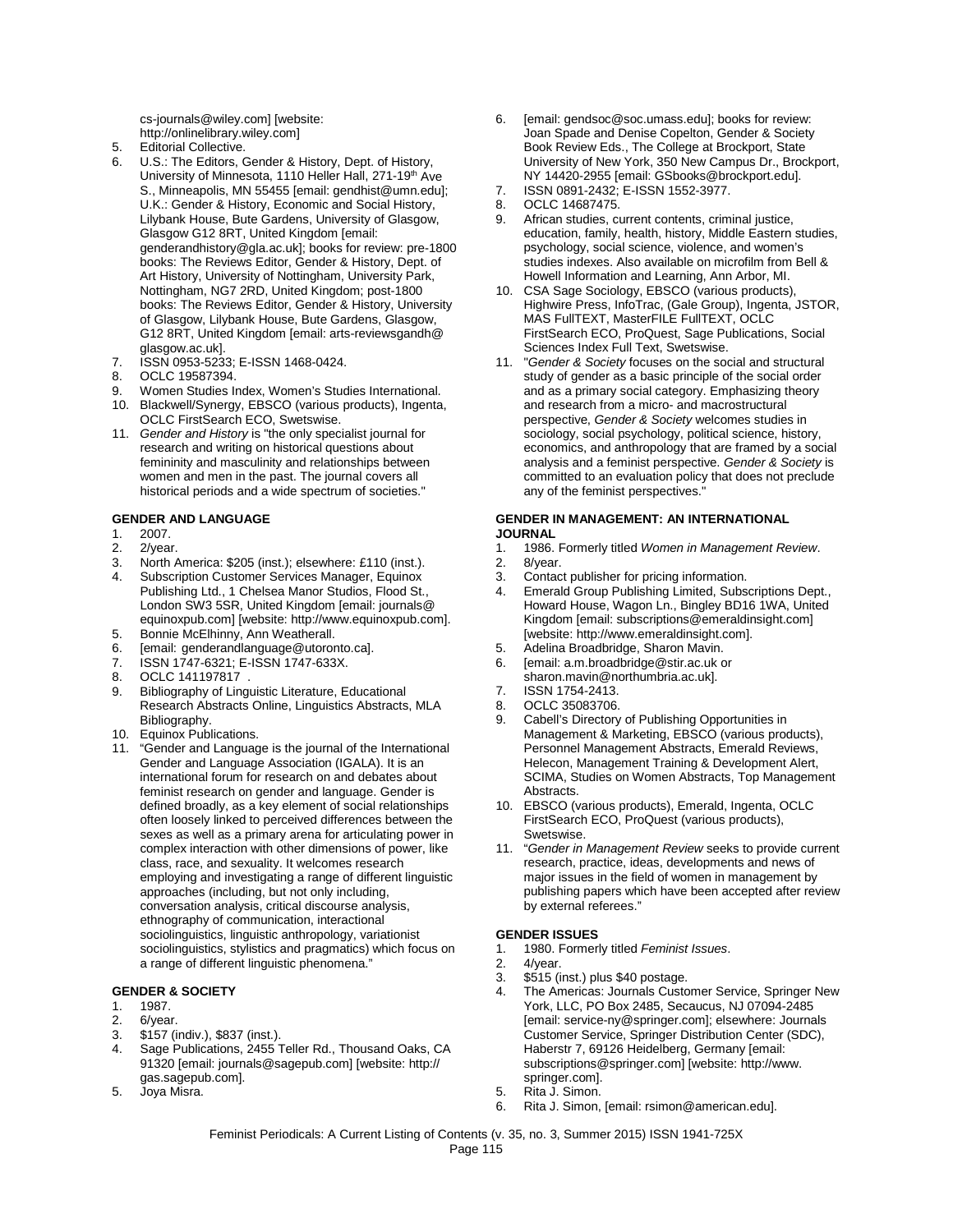- 7. ISSN 1098-092X; E-ISSN 1936-4717.
- 8. OCLC 6482659.
- 9. Alternative press, Islamics, and women's studies indexes. Also available on microfilm from Bell & Howell Information and Learning, Ann Arbor, MI.
- 10. Dow Jones Interactive, EBSCO (various products), Factiva, InfoTrac (Gale Group).
- 11. *Gender Issues* offers "a forum to open debate on feminism, women's issues, and women's lives throughout the world."

## **GENDER, PLACE AND CULTURE: A JOURNAL OF FEMINIST GEOGRAPHY**

- 1. 1994.<br>2 8/year
- 2. 8/year.<br>3. \$459/€
- 3. \$459/€305/£232 (indiv.), \$1,277/€1,017/£773 (inst.).
- 4. U.S./Canada/Mexico: Routledge Journals, Taylor & Francis, Inc., Journals Dept., 325 Chestnut St., 8th Floor, Philadelphia, PA 19106; India: Universal Subscriptions Agency Pvt. Ltd., 101-102 Community Centre, Malviya Nagar Extn., Post Bag No. 8, Saket, New Delhi 110017, India; U.K./Europe/elsewhere: T & F Customer Services Dept., T & F Informa U.K. Ltd., Sheepen Pl., Colchester, Essex CO3 3LP, United Kingdom [email: subscriptions@ tandf.co.uk] [website: http://www.tandf.co.uk/journals].
- 5. Peter Hopkins, Lynda Johnston, Robyn Longhurst, Avril Maddrell.
- 6. Robyn Longhurst, Geography, School of Social Sciences Faculty of Arts and Social Sciences, University of Waikato, Private Bag 3105, Hamilton 3240, New Zealand [email: robynl@waikato.ac.nz]; books for review: Ayona Datta, School of Geography, Faculty of Environment, University of Leeds, Leeds, LS2 9JT, United Kingdom [email: A.Datta@leeds.ac.uk], or Andrew Gorman-Murray, School of Social Sciences and Psychology, University of Western Sydney, Locked Bag 1797, Penrith, NSW, 2751, Australia [email: A.Gorman-Murray@uws.edu.au].
- 7. ISSN 0966-369X; E-ISSN 1360-0524.
- 8. OCLC 29760407.<br>9. Alternative press.
- Alternative press, family, gay/lesbian, geographical, humanities, social science, and women's studies indexes.
- 10. Contemporary Women's Issues, EBSCO (various products), Ingenta, OCLC FirstSearch ECO, ProQuest (various products), Swetswise.
- 11. "The aim of *Gender, Place & Culture* is to provide a forum for debate in human geography and related disciplines on theoretically-informed research concerned with gender issues. It also seeks to highlight the significance of such research for feminism and women's studies. The editors seek articles based on primary research that address: the particularities and intersections of gender, race, ethnicity, age (dis)ability, sexuality, class, culture and place; feminist, anti-racist, critical and radical geographies of space, place, nature and the environment; feminist geographies of difference, resistance, marginality and/or spatial negotiation; and, critical methodology."

#### **GENDER, TECHNOLOGY AND DEVELOPMENT**

- 1. 1997.
- 2. 3/year.<br>3 \$82/Rs
- 3. \$82/Rs 730/£44 (indiv.), \$335/Rs 1,330/£181 (inst.); Bangladesh/Maldives/ Pakistan/Sri Lanka: \$33 (indiv.), \$60 (inst.).
- 4. North America: Sage Publications, 2455 Teller Rd., Thousand Oaks, CA 91320 [email: journals@sagepub. com]; U.K./Europe/Middle East/Africa/Australia: Sage Publications, 1 Oliver's Yard, 55 City Rd., London EC1Y

1SP, United Kingdom [email: subscriptions@sagepub.co. uk] [website: http://gtd.sagepub.com].

- 5. Merete Lie, Ragnhild Lund, Mari Osawa, Thanh-Dam Truong.
- 6. The Editors, Gender, Technology and Development, Gender and Development Studies, Asian Inst. of Technology, PO Box 4, Klong Luang, Pathum Thani 12120, Thailand [email: gtdjournal@ait.ac.th].
- 7. ISSN 0971-8524; E-ISSN 0973-0656.
- 8. OCLC 39721161.
- 9. Worldwide Political Science Abstracts, International Bibliography of the Social Sciences, Sociological Abstracts, Studies on Women and Gender Abstracts, Women's Studies International.
- 11. "This journal serves as a forum for exploring the linkages between changing gender relations and technological development. This journal links the activities of men and women to institutions or governments on the basis of technology, social relations and management."

# **GENDER, WORK & ORGANIZATION**

- 1. 1994.<br>2. 6/yea
- 2. 6/year.<br>3. U.S. \$1
- U.S. \$1,461 (inst.); U.K.: £871 (inst.); Europe: €1,105 (inst.); elsewhere: \$1,704 (inst.).
- 4. Americas: Journal Customer Services, John Wiley & Sons Inc., 350 Main St., Malden, MA 02148; Europe/Middle East/Africa: John Wiley & Sons Ltd, PO Box 738, Chichester PO19 9QG, United Kingdom [email: cs-journals@wiley.com] [website: http://onlinelibrary.wiley.com].
- 5. Deborah Kerfoot, David Knights, Ida Sabelis.
- 6. The Journal Administrator, Gender, Work and Organization, School of Economics and Management Studies, Keele University, Staffordshire ST5 5BG, United Kingdom [email: gwo@keele.ac.uk]; book reviews: David Morgan, Dept. of Management, Keele University, Staffordshire S5T 5BG, United Kingdom.
- 7. ISSN 0968-6673; E-ISSN 1468-0432.
- 8. OCLC 37447061.<br>9. ANBAR Electronic
- 9. ANBAR Electronic Intelligence, Asian Pacific Database, Geo Abstracts, International Bibliography of the Social Sciences, Middle East Abstracts, Sociological Abstracts, South East Asian Abstracts.
- 10. EBSCO (various products), Ingenta, OCLC FirstSearch ECO, Swetswise.
- 11. "Awareness of gender as a central feature of all aspects of everyday life and society has become more and more widespread. Appropriately social sciences research is reflecting this increasing concern with gender, especially in the field of work and organization where this journal is focused. *Gender, Work and Organization* is the first journal to bring together a wide range of interdisciplinary and multi-disciplinary research in this field into a new international forum for debate and analysis. The journal is dedicated to advancing theory, research and applications concerning gender relations at work, the organization of gender, and the gendering of organizations. Contributions are invited from all disciplinary perspectives, including anthropology, history, labour economics, law, philosophy, politics, psychology and sociology."

#### **GIRLHOOD STUDIES: AN INTERDISCIPLINARY JOURNAL**

- 1. 2008.<br>2. 2/year
- 
- 2. 2/year.<br>3. \$20/€1 3. \$20/€15/£12 (student), \$52/€40/£30 (indiv.),
- \$199/€154/£113 (inst.).
- 4. U.K./Europe: Berghahn Journals, Ltd., c/o Turpin Distribution, Stratton Business Park, Pegasus Dr.,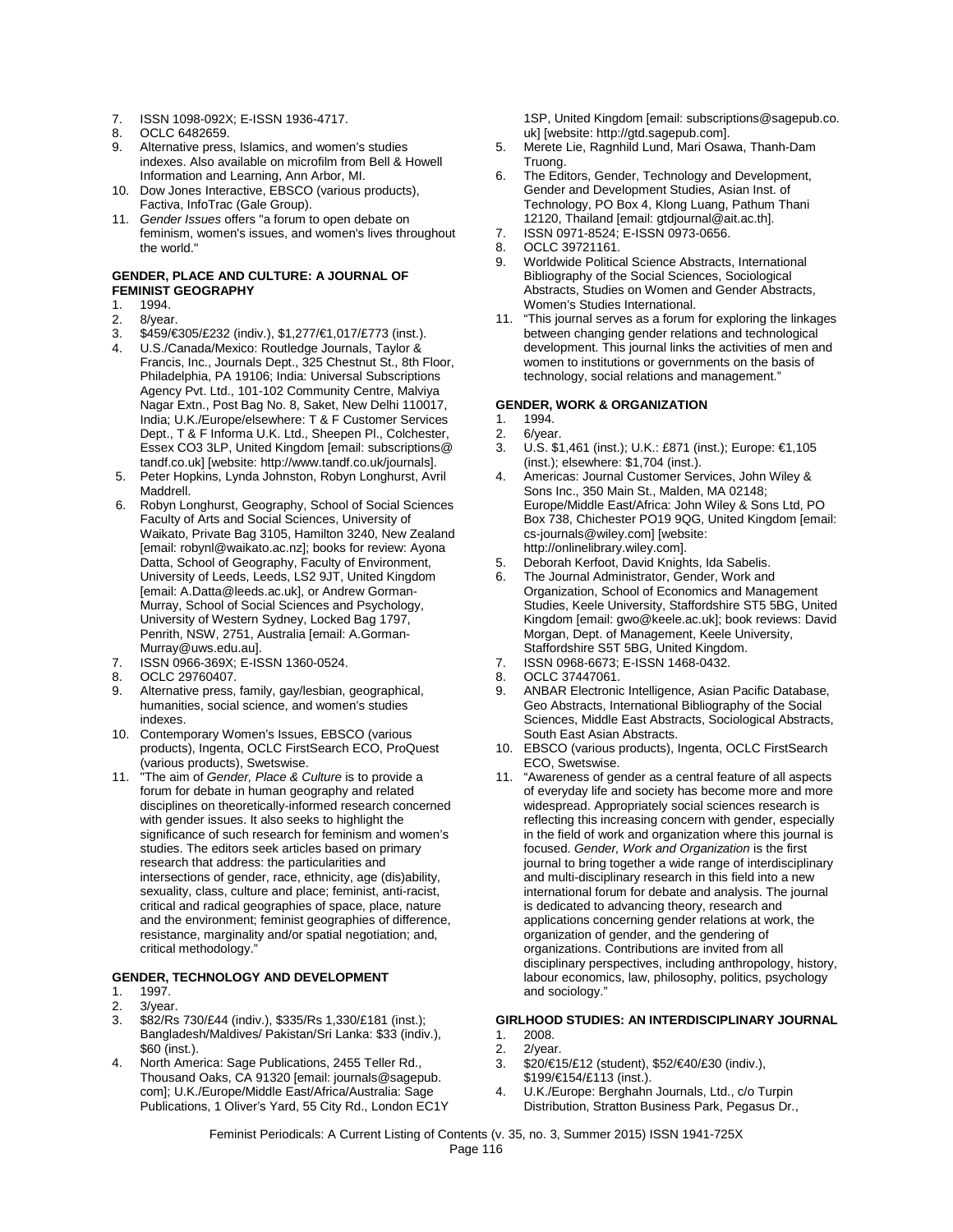Biggleswade, Bedfordshire SG18 8TQ, United Kingdom [email: berghahnjournalsUK@turpin-distribution.com]; elsewhere: Berghahn Journals, Inc., c/o Turpin North America, 143 West St., New Milford, CT 06776 [email: turpinna@turpin-distribution.com] [website: http://journals.berghahnbooks.com/ghs].

- 5. Claudia Mitchell, Jacqueline Reid-Walsh.
- 6. [email: girlhood.studies@mcgill.ca]; books for review: Marnina Gonick, Dept. of Education, Mount Saint Vincent University, 166 Bedford Highway, Halifax, Nova Scotia B3M 2J6, Canada.
- 7. ISSN 1938-8209; E-ISSN 1938-8322.
- 8. OCLC 144561515.<br>9. IBZ. MI A Master Li
- IBZ, MLA Master List of Periodicals; MLA Directory of Periodicals; MLA International Bibliography.
- 10. Ingenta, Social Sciences Full Text (Wilson).
- 11. *"Girlhood Studies* is a peer-reviewed journal providing a forum for the critical discussion of girlhood from a variety of disciplinary perspectives, and for the dissemination of current research and reflections on girls' lives to a broad, cross-disciplinary audience of scholars, researchers, practitioners in the fields of education, social service and health care and policy makers. International and interdisciplinary in scope, it is committed to feminist, antidiscrimination, anti-oppression approaches and solicits manuscripts from a variety of disciplines."

#### **HARVARD JOURNAL OF LAW & GENDER**

- 1. 1978. Formerly titled *Harvard Women's Law Journal*.
- 2/year.
- 3. U.S.: \$40; elsewhere: \$50.<br>4. Student Journals Office. H:
- Student Journals Office, Hastings Hall, Harvard Law School, 1541 Massachusetts Ave., Cambridge, MA 02138 [email: journals@law.harvard.edu] [website: http://harvardjlg.com/].
- 5. "Editor."
- 6. Harvard Journal of Law & Gender, Harvard Law School, Caspersen Student Center, Ste. 3039, 1585 Massachusetts Ave., Cambridge, MA 02138 [email: hlsjlg@mail.law.harvard.edu].
- 7. ISSN 0270-1456.
- 8. OCLC 3967304.
- 9. Alternative Press Index, Current Law Index, Index to Legal Periodicals, PAIS.
- 10. Hein Online, Lexis/Nexis/Academic Universe, Wilson (various products).
- 11. "*Harvard Journal of Law & Gender* is devoted to the development of a feminist jurisprudence. The main purpose is to provide an in-depth exploration of the impact of the law on women and of women on the law. Political, economic, historical and sociological perspectives are combined with legal ones to present a realistic portrait of women's legal status."

#### **HAWWA: JOURNAL OF WOMEN OF THE MIDDLE EAST AND THE ISLAMIC WORLD**

- 1. 2003.<br>2. 3/yea
- 2.  $3$ /year.<br>3.  $$127/\epsilon$
- 3. \$127/€95 (indiv.), \$380/€284 (inst.).
- 4. Brill, c/o Turpin Distribution, Stratton Business Park, Pegasus Dr., Biggleswade, Bedfordshire SG18 8TQ, United Kingdom [email: brill@turpin-distribution.com] [website: http://www.brill.com/haww].
- 5. Amira Sonbol.
- 6. Editor-in-Chief Amira Sonbol, Center for Muslim-Christian Understanding, Georgetown University, 600 New Jersey Ave., Washington, DC 20001 [email: HAWWA@georgetown.edu].
- 7. ISSN 1569-2078; E-ISSN 1569-2086.
- 8. OCLC 52498385.
- 9. MLA International Bibliography.
- 10. EBSCO (various products), Ingenta, Kluwer Academic, OCLC FirstSearch ECO, Swetswise.
- 11. *Hawwa* publishes articles from all disciplinary and comparative perspectives that concern women and gender issues in the Middle East and the Islamic world. These include Muslin and non-Muslim communities within the greater Middle East, and Muslim and Middle-Eastern communities elsewhere in the world. Articles dealing with men, masculinity, children and the family, or other issues of gender are also considered. The journal strives to include significant studies of theory and methodology as well as topical matter. Approximately one-third of the submissions focus on the pre-modern era, with the majority of articles focusing on the contemporary age. The journal features several fulllength articles and current book reviews. The majority of *Hawwa*'s articles are in English. However, articles submitted in French are also considered.

#### **HEALTH CARE FOR WOMEN INTERNATIONAL**

- 1. 1979.
- 2. 12/year.
- 3. \$290/€230/£175 (indiv.); \$1,231 /€988/£746 (inst.).
- 4. U.S./Canada: Taylor & Francis Group, Journals Customer Services, 325 Chestnut St., 8th Floor, Philadelphia, PA 19106; U.K./Europe/elsewhere: T & F Customer Services Dept., T & F Informa U.K. Ltd., Sheepen Pl., Colchester, Essex CO3 3LP, United Kingdom [email: subscriptions@tandf.co.uk] [website: http://www.tandf.co.uk/journals].
- 5. Eleanor Krassen Covan.
- 6. Eleanor Krassen Covan, Professor of Gerontology and Sociology, Dept. of Health & Applied Human Sciences, University of North Carolina at Wilmington, 601 S. College Rd., Wilmington, NC 28403-5625.
- 7. ISSN 0739-9332; E-ISSN 1096-4665.
- 8. OCLC 9837689.
- 9. Biological sciences, health, medical, nursing, social science, and women's studies indexes.
- 10. EBSCO (various products), Ingenta, MetaPress, OCLC FirstSearch ECO, Swetswise.
- 11. "The journal provides an international, interdisciplinary approach to health care for women. The editors accept research reports and clinical and theoretical papers about a wide variety of women's health issues."

## **HECATE: AN INTERDISCIPLINARY JOURNAL OF WOMEN'S LIBERATION**

- 1975.
- 2. 2/year.
- 3. AU\$35 (indiv.), AU\$70 (NGO/impecunious inst.), AU\$154 (inst.). Subscription includes electronic journal, Hecate's Australian Women's Book Review.
- 4. Hecate, PO Box 6099, St. Lucia, Brisbane, Queensland 4067, Australia [website: http://www.emsah.uq.edu.au/ awsr].
- 
- 5. Carole Ferrier.<br>6. [email: c.ferrier 6. [email: c.ferrier@uq.edu.au].
- 7. ISSN 0311-4198.
- 8. OCLC 2530248.
- 9. Alternative Press Index, Women's Studies International, Women's Studies Index.
- 10. Australian Public Affairs Full Text (Informit), Dow Jones Interactive, EBSCO (various products), GenderWatch, InfoTrac (Gale Group), ProQuest (various products).
- 11. Historical and critical articles; creative work; graphics; bibliographies; reviews. "Hecate prints material relating to women. We are interested in contributions which employ a feminist, Marxist, or other radical methodology to focus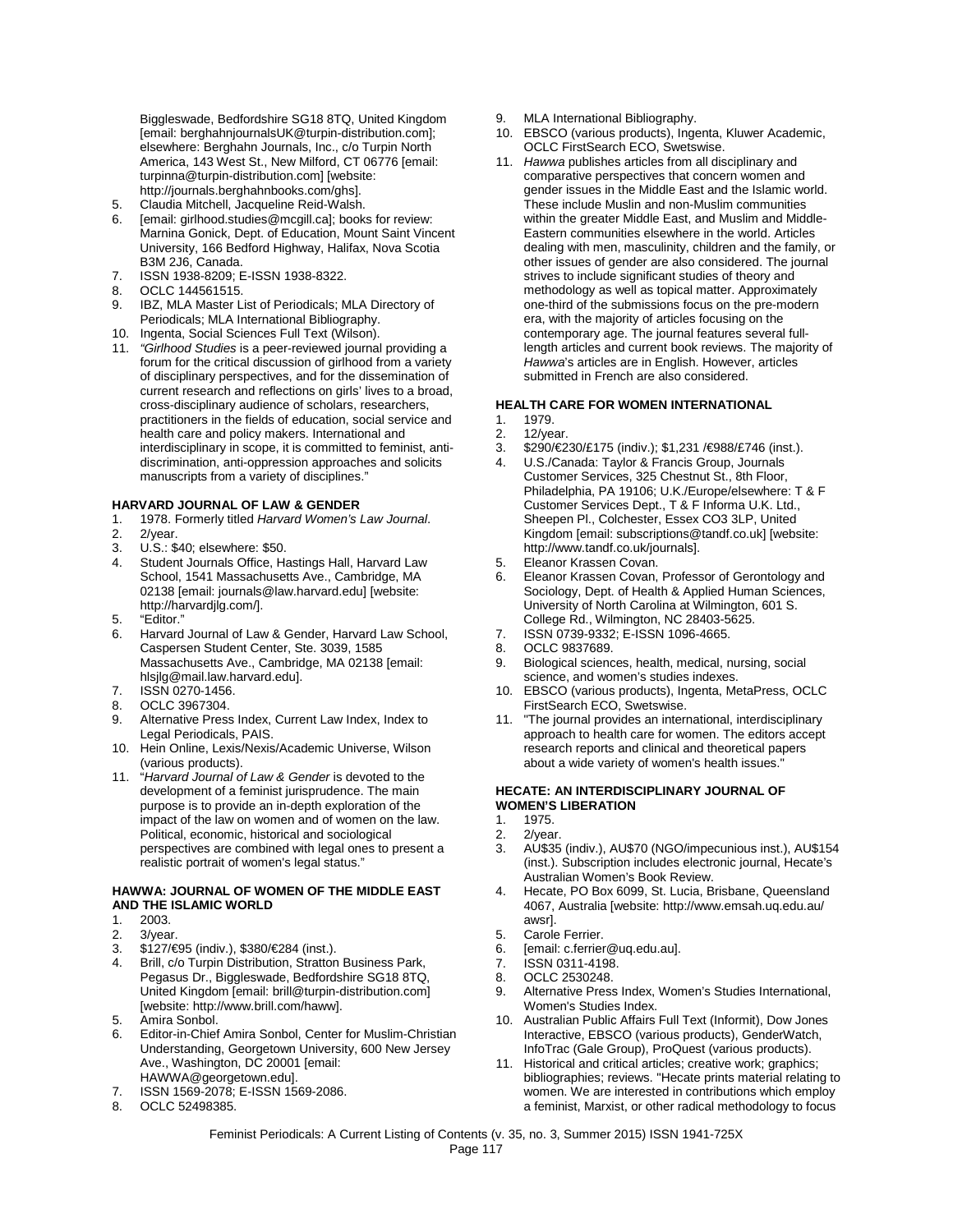on the position of women in relation to patriarchy and capitalism."

# **HECATE'S AUSTRALIAN WOMEN'S BOOK REVIEW**

- 1. 1989.<br>2. 2/yea
- 2. 2/year (electronic journal attached to Hecate).<br>3. See Hecate for subscription prices
- See Hecate for subscription prices.
- 4. [website: http://www.emsah.uq.edu.au/awsr].
- 5. Carole Ferrier.<br>6. Hecate, PO Bo
- Hecate, PO Box 6099, St. Lucia, Brisbane, Queensland 4067, Australia [email: c.ferrier@uq.edu.au].
- 7. ISSN 1033-9434.
- 8. OCLC 24488443.<br>9. AUSLIT, Alternativ
- AUSLIT, Alternative Press Index.
- 10. GenderWatch.
- 11. "*AWBR* is the only Australian review of women's books. [It] reviews current writing by women, mainly in Australia: fiction, poetry, history, health, sexuality, social and cultural issues, children's and adolescent fiction. *AWBR* aims to provide women throughout Australia, urban and rural, outside and within the universities, with current information on small-press publications and books that might otherwise not form part of mainstream reviewing. In addition, it brings feminist perspectives to the reviewing of more mainstream publications."

# **HERIZONS: WOMEN'S NEWS & FEMINIST VIEWS**

- 1. 1992.
- 2. 4/year.<br>3. U.S.: 0
- 3. U.S.: CN\$34.50; Canada: CN\$28.50; elsewhere: CN\$36.50.
- 4. Herizons, PO Box 128, Winnipeg, Manitoba R3C 2G1, Canada [email: subscriptions@herizons.ca] [website: http://www.herizons.ca].
- 5. Penni Mitchell.
- 6. [email: editor@herizons.ca].
- 7. ISSN 0711-7485.
- OCLC 28686467.
- 9. Canadian Periodical Index, Women's Studies International. Also available on microfilm from Bell & Howell Information and Learning, Ann Arbor, MI.
- 10. Contemporary Women's Issues, EBSCO (various products), Gale Group (various products), ProQuest (various products).
- 11. "*Herizons* has a feminist issues slant and writes about news, includes book reviews, carries interviews, includes lots of photos, and boasts a full-color cover and lively design."

#### **HYPATIA: A JOURNAL OF FEMINIST PHILOSOPHY**

- 1. 1986.
- 2. 4/year.<br>3 Americ Americas: \$54 (indiv.), \$281 (inst.); UK: £28 (indiv.),
- £179 (inst.); Europe: €34 (indiv.), €224 (inst.); elsewhere \$81 (indiv.), \$348 (inst.).
- 4. Hypatia Reviews Online, Shelley Wilcox, Book Review Ed., Dept. of Philosophy, Dept. of Philosophy, San Francisco State University, 1600 Holloway Ave., HUM 388, San Francisco, CA, USA [email: hro@sfsu.edu] [website: http://hypatiaphilosophy.org].
- 5. Sally J. Scholz, Shelley Wilcox, Patricia Grosse
- 6. Hypatia, Editorial Office, Sally J. Scholz, Ed., Dept. of Philosophy, Villanova University, 800 Lancaster Ave., Villanova, PA USA [email: hypatia@uw.edu] [website: http://depts.washington.edu/hypatia].
- 7. ISSN 0887-5367; E-ISSN 1527-2001.
- 8. OCLC 13312118.<br>9. Alternative press.
- Alternative press, philosophy, social science, and women's studies indexes.
- 10. Chawick Literature Online, Contemporary Women's Issues, Dow Jones Interactive, EBSCO (various products), Gale Group (various products), GenderWatch, OCLC FirstSearch ECO, Project MUSE, ProQuest (various products), Swetswise, Wilson (various products).
- 11. "*Hypatia* is a forum for cutting edge work in feminist philosophy. Since its inception in 1986 as an independent journal, *Hypatia* has been both a catalyst for broadening and refining feminist philosophy, and an invaluable resource for those who teach in this area. Feminist philosophy arises out of diverse traditions and methods within philosophy, and is also richly interdisciplinary in orientation; we are committed to publishing articles that are broadly accessible. *Hypatia* serves as a resource for the wider women's studies community, for philosophers generally, and for all those interested in philosophical issues raised by feminism."

#### **INDIAN JOURNAL OF GENDER STUDIES**

- 1. 1994.
- 2. 3/year.<br>3 \$87/Rs
- 3. \$87/Rs 1,320/£47 (indiv.), \$337/Rs 2,200/£182 (inst.); Pakistan/Bangladesh/Sri Lanka/Maldives SAARC rates: \$60 (indiv.), \$100 (inst.).
- 4. North America: Sage Publications, 2455 Teller Rd., Thousand Oaks, CA 91320 [email: journals@sagepub. com]; UK/Europe/Middle East/Africa/ Australasia: Sage Publications, 1 Oliver's Yard, 55 City Rd., London EC1Y 1SP, United Kingdom [email: subscriptions@sagepub.co. uk] [website: http://ijg.sagepub.com].
- 5. Malavika Karlekar, Leela Kasturi.<br>6. Fditor, Indian Journal of Gender S
- Editor, Indian Journal of Gender Studies, Centre for Women's Development Studies, 25 Bhai Vir Singh Marg, Gole Market, New Delhi 110 001, India [email: ijgs@ cwds.org].
- 7. ISSN 0971-5215; E-ISSN 0973-0672
- 8. OCLC 31697306.<br>9. Indian social scie
- Indian, social science, and women's studies indexes.
- 10. OCLC FirstSearch ECO, Sage Journals Online, Swetswise.
- 11. *Indian Journal of Gender Studies* ". . .aims to provide a more holistic understanding of society. Women and men are not compared mechanically. Rather, gender categories are analysed with a view to change social attitudes and academic biases which obstruct a holistic understanding of contributions to the family, community and the wider polity."

# **INTERNATIONAL FEMINIST JOURNAL OF POLITICS**

- 1. 1999.<br>2. 4/yea
- 4/vear.
- 3. \$170/€135/£110 (indiv.), \$769/€611/£463 (inst.).
- 4. U.S./Canada/Mexico: Taylor & Francis, Inc., Journals Dept., 325 Chestnut St., 8th Floor, Philadelphia, PA 19106; Japan: Kinokuniya Co. Ltd., Journals Dept., PO Box 55, Chitose, Tokyo 156, Japan; India: Universal Subscriptions Agency Pvt. Ltd., 877 Phase V, Udyog Vihar, Gurgaon 122001, India; U.K./Europe/elsewhere: T & F Customer Services Dept., T & F Informa U.K. Ltd., Sheepen Pl., Colchester, Essex CO3 3LP, United Kingdom [email: subscriptions@tandf.co.uk] [website: http://www.tandf.co.uk/journals].
- 5. Heidi Hudson, Laura Sjoberg, Cynthia Weber.
- 6. International Feminist Journal of Politics, PO Box 117325, 206 Anderson Hall, University of Florida, Dept. of Political Science, Gainesville, FL 32611-7325 [email: ifjp@ufl.edu].
- 7. ISSN 1461-6742; E-ISSN 1468-4470.
- 8. OCLC 42282643, 43515877.
- 9. International Political Science Abstract.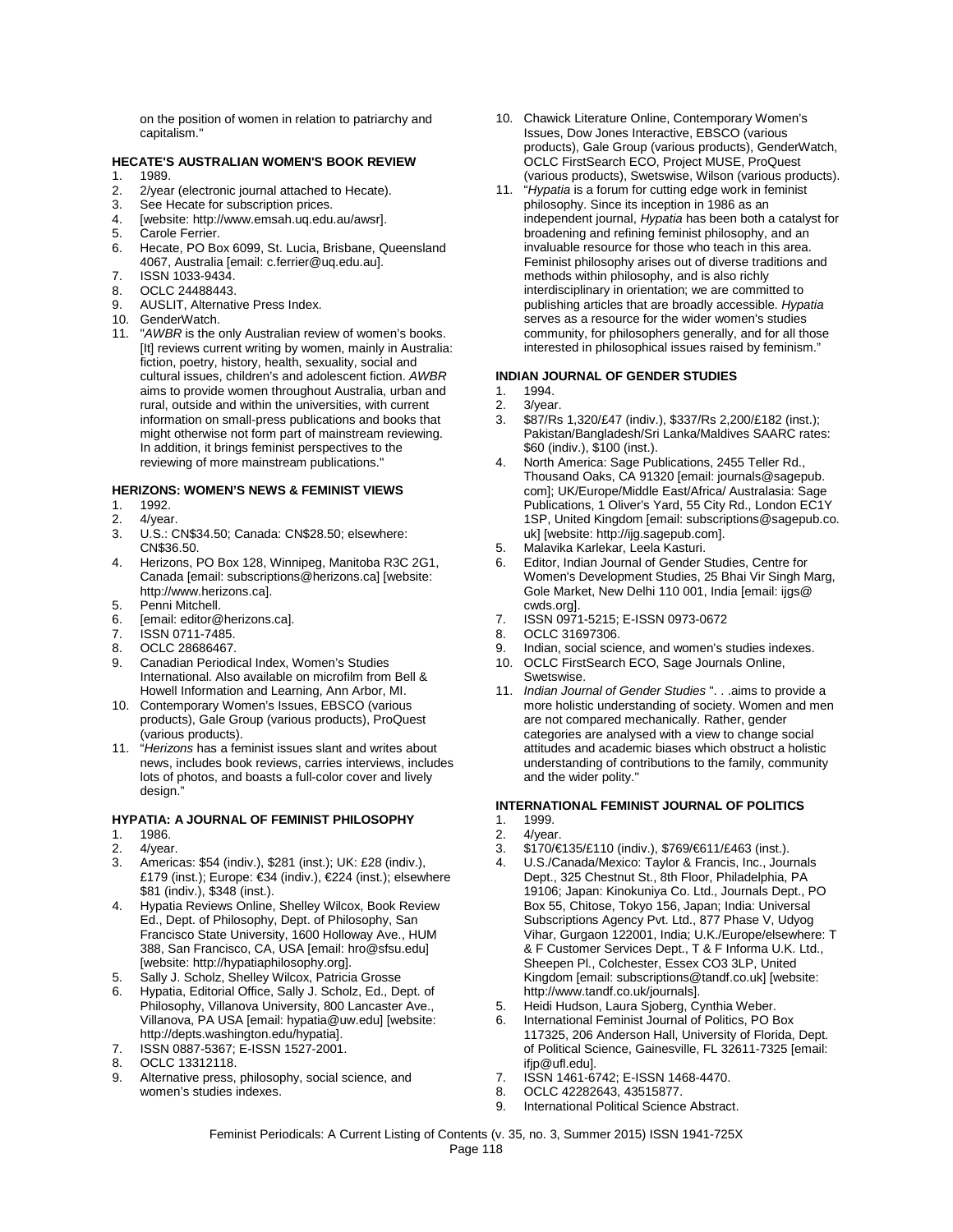- 10. EBSCO (various products), Ingenta, MetaPress, OCLC FirstSearch ECO, Swetswise.
- 11. "*International Feminist Journal of Politics* is a unique cross-cultural and international forum to foster debate and dialog at the intersection of international relations, politics and women's studies. Developed by a team of leading feminist scholars, this journal brings together some of the most influential figures in the field to build a global critical community of writers and readers."

#### **INTERNATIONAL JOURNAL OF FEMINIST APPROACHES TO BIOETHICS**

- 1. 2008.<br>2. 2/yea
- 2/vear.
- 3. Print/Electronic/Combined: \$48 (indiv.), \$95 (inst.)/\$43.50 (indiv.), \$85.50 (inst.)/\$52.50 (indiv.), \$128.50 (inst.). Outside U.S.: add \$10.50 surface postage, \$18 airmail.
- 4. University of Toronto Press, 5201 Dufforin Street, Toronto, Ontario M3H 5T8 [website: http://www.jstor.org/action/showPublication?journalCode =intjfemappbio].
- 5. Mary C. Rawlinson.
- 6. Dept. of Philosophy, Stonybrook University, Stonybrook, NY 11794 [email: ijafab@stonybrook.edu].
- 7. ISSN 1937-4585, E-ISSN: 1937-4577.
- Scopus, ETHXWeb, Bibliography of Bioethics; GenETHX; Studies on Women and Gender Abstracts; Philosophers Index; Social Sciences Citation Index; Journal Citation Report/Social Sciences Edition; Current Contents/Social and Behavioral Sciences.
- 10. Project Muse, JSTOR, ProQuest, Cengage.
- 11. "*International Journal of Feminist Approaches to Bioethics* provides a forum within bioethics for feminist thought and debate. Sponsored by the International Network on Feminist Approaches to Bioethics (FAB), *IJFAB* includes feminist scholarship on ethical issues related to health, health care, and the biomedical sciences. The journal aims to demonstrate clearly the necessity and distinctive contributions of feminist scholarship to bioethics. It is multidisciplinary and international and is committed to sustaining and expanding the network of scholars in feminist bioethics and exploring how gender intersects with other social determinants of privilege and discrimination."

#### **INTERNATIONAL JOURNAL OF GENDER, SCIENCE AND TECHNOLOGY**

- 
- 1. 2009.<br>2. 3/yea 2. 3/year (electronic journal).<br>3. No subscription fee.
- 3. No subscription fee.<br>4. [website: http://gend
- [website: http://genderandset.open.ac.uk].
- 5. Clem Herman.<br>6 Dept of Comm
- 6. Dept. of Communications and Systems, Faculty of Mathematics, Computing and Technology, Venables Bldg., The Open University, Walton Hall, Milton Keynes MK7 6AA, United Kingdom [email: c.herman@open.ac.uk].
- 7. ISSN 2040-0748.
- 10. DOAJ: Directory of Open Access Journals.
- 11. "*International Journal of Gender, Science and Technology (GST)* is an open access, peer reviewed journal that welcomes contributions from practitioners, researchers and policy makers concerned with gender issues in and of science and technology, including engineering, construction and the built environment. Research in these areas is of interest not only to academics, but also to employers and educators involved in these sectors. We welcome contributions from a variety of disciplines and interdisciplinary perspectives and drawing on a wide range of theoretical frameworks.

Our aim is to help foster and provide a focus for constructive debate and interchange of ideas between key players and experts in this field—promoting the sharing of knowledge and new understandings. *GST* enables those outside of academic institutions to have access to research data and results to inform strategies, responses and progress. Academic researchers will benefit from access to case studies and reports developed by practitioners and policy makers."

## **JOURNAL OF FEMINIST FAMILY THERAPY: AN INTERNATIONAL FORUM**

## 1. 1989.<br>2. 4/yea

- 4/vear.
- 3. \$135/€135/£100 (indiv.), \$768/€764/£586 (inst.).
- 4. U.S./Canada: Taylor & Francis, Inc., Journals Dept., 325 Chestnut St., 8th Floor, Philadelphia, PA 19106; U.K./Europe/elsewhere: T & F Customer Services Dept., T & F Informa U.K. Ltd., Sheepen Pl., Colchester, Essex CO3 3LP, United Kingdom [email: subscriptions@tandf. co.uk] [website: http://www.tandf.co.uk/journals].
- 5. Joyce Baptist.
- 6. Joyce Baptist, Editor-in-Chief, Journal of Feminist Family Therapy, School of Family Studies and Human Services, Kansas State University, Campus Creek Complex 114, Manhattan, KS 66506 [email: jbaptist@ksu.edu].
- 7. ISSN 0895-2833; E-ISSN 1540-4099.
- 8. OCLC 16545991.
- 9. Alternative press, counseling, family, gay/lesbian, legal, mental health, social science, social work, violence, and women's studies indexes.
- 10. EBSCO (various products), OCLC FirstSearch ECO, Swetswise.
- 11. "*Journal of Feminist Family Therapy* provides a multidisciplinary forum to further explore the relationship between feminist theory and family therapy practice and theory. Articles include those of a theoretical nature, as well as those focusing on empirical research and clinical application. The journal seeks to critique family therapy concepts, including the field as a whole and its institutional structure, as well as feminist approaches to family therapy training and supervision, and to apply a feminist-oriented perspective to treatment issues of particular importance to therapy with women."

#### **JOURNAL OF FEMINIST SCHOLARSHIP**

- 1. 2011.
- 2. 2/year (electronic journal).<br>3. No subscription fee.
- 3. No subscription fee.<br>4. [website: http://www
- 4. [website: http://www.umassd.edu/jfs].<br>5. Catherine Villanueva Gardner. Anna I
- Catherine Villanueva Gardner, Anna M. Klobucka, Jeannette E. Riley.
- 6. Dept. of Women's & Gender Studies, Liberal Arts 321, University of Massachusetts Dartmouth, 285 Old Westport Rd., North Dartmouth, MA 02747-2300 [email: jfs@umassd.edu].
- 7. ISSN 2158-6179.
- 8. OCLC 682689412.
- 11. "The *Journal of Feminist Scholarship* is a peer-reviewed, open-access journal published online and aimed at promoting feminist scholarship across the disciplines, as well as expanding the reach and definitions of feminist research. We conceive the mission of the *JFS* as an exploration of the state of feminist scholarship at the turn of the new century, and we see this endeavor as part of a larger question of where feminism itself is heading. We wish to encourage a discussion of feminist thought for the twenty-first century. What are its directions today, and what relationship does it sustain with the foundations laid down by feminist inquiry and action of earlier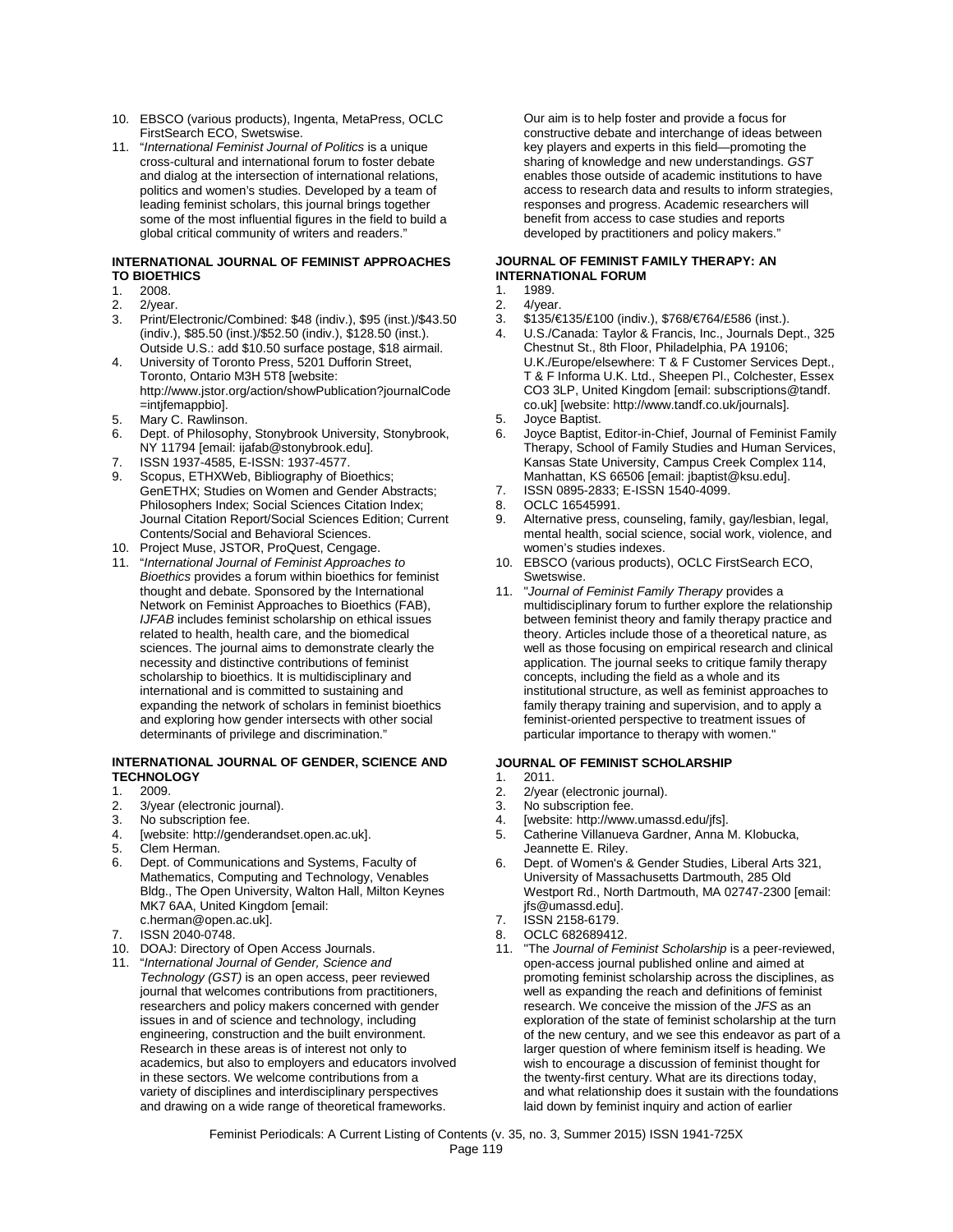centuries? We aim to publish work that explores the multiple theoretical paradigms and political agendas of contemporary and historical feminist scholarship and the potential intersections and tensions between these paradigms and agendas. We are especially interested in examining productive controversies and divergences between local and global contexts of feminism. We also welcome submissions that focus on feminist pedagogies and activism."

#### **JOURNAL OF FEMINIST STUDIES IN RELIGION**

- 1. 1985.<br>2. 2/year
- 
- 2. 2/year.<br>3. \$25 (st 3. \$25 (student), \$33.50 (indiv.), \$68.50 (inst.). Outside U.S.: add \$10.50 surface postage, \$18 airmail.
- 4. Journals Div., Indiana University Press, 601 N. Morton St., Bloomington, IN 47404 [email: uiporder@indiana. edu] [website: http://www.iupress.indiana.edu].
- 5. Elizabeth Schüssler Fiorenza.<br>6. Journal of Feminist Studies in
- 6. Journal of Feminist Studies in Religion, Harvard Divinity School, 45 Francis Ave., Cambridge, MA 02138 [email: journal@fsrinc.org] [website: http://www.fsrinc.org/jfsr].
- 7. ISSN 8755-4178. 8. OCLC 11309512.
- 
- 9. Human relations, language/literature, religion, social science, and women's studies indexes.
- 10. ATLA Religion Database, Dow Jones Interactive, EBSCO (various products) InfoTrac (Gale Group), ProQuest (various products), Swetswise, Wilson (various products).
- 11. "Founded in 1985, *Journal of Feminist Studies in Religion* was the first journal to be established in the field of feminist studies in religion, and is internationally recognized as the premier journal in the discipline. *JSFR* has two parents: the academy, in which it is situated, and the feminist movement, from which it draws its nourishment and vision. Issues of *JFSR* include scholarly articles, review essays, reports of significant feminist projects related to religion, poetry, and roundtable discussions."

#### **JOURNAL OF GENDER STUDIES**

- 1. 1991.<br>2. 4/year
- 2. 4/year.<br>3. \$100/€
- 3.  $$100$  €80/£60 (indiv.), \$908  $E$ 723/£541 (inst.).<br>4 U.S. Canada: Routledge Journals, Taylor & Fr
- 4. U.S./Canada: Routledge Journals, Taylor & Francis, Inc., Journals Dept., 325 Chestnut St., 8th Floor, Philadelphia, PA 19106; India: Universal Subscriptions Agency Pvt. Ltd., 101-102 Community Centre, Malviya Nagar Extn., Post Bag No. 8, Saket, New Delhi 110017, India; U.K./ Europe/elsewhere: T & F Customer Services Dept., T & F Informa U.K. Ltd., Sheepen Pl., Colchester, Essex CO3 3LP, United Kingdom [email: subscriptions@tandf.co.uk] [website: http://www.tandf.co.uk/journals].
- 5. Rachel Alsop, John Mercer, Blu Tirohl.
- The Editors, Journal of Gender Studies, Dept. of Social Sciences, Rm 225, Wilberforce Bldg., University of Hull, Cottingham Rd., Hull, HU6 7RX, United Kingdom [email: jgs@hull.ac.uk]; books for review: The Review Editors, Sabine Vanacker, Dept. of English Studies, University of Hull, Cottingham Rd., Hull HU6 7RX, United Kingdom [email: s.a.vanacker@hull.ac.uk] [website: http://www.tandfonline.com/cjgs].
- 7. ISSN 0958-9236; E-ISSN 1465-3869.
- 8. OCLC 24317037.
- 9. Current contents, humanities, social science, and women's studies indexes.
- 10. Contemporary Women's Issues, EBSCO (various products), Ingenta, Lexis-Nexis Academic Selected Full Text, OCLC FirstSearch ECO, Ovid Psychinfo, ProQuest (various products), Swetswise.

11. "*Journal of Gender Studies* is an interdisciplinary journal which publishes articles relating to gender from a feminist perspective covering a wide range of subject areas including the social and natural sciences, arts, and popular culture."

## **JOURNAL OF INTERDISCIPLINARY FEMINIST THOUGHT**

- 1. 2005.<br>2. 1/yea
- 2. 1/year (electronic journal).<br>3. No subscription fee. No subscription fee.
- 4. [website: http://digitalcommons.salve.edu/jift].
- 
- 5. Editorial Collective.<br>6. Carol Shelton [ema 6. Carol Shelton [email: cshelton@ric.edu] or Virginia Walsh [email: walshv@salve.edu].
- 7. ISSN 1932-6548.
- 11. "The *Journal of Interdisciplinary Feminist Thought* (*JIFT*), a peer-reviewed, online publication, provides a forum for scholars in any field to contribute research related to women's issues. Each issue has a specific focal topic selected by the editors. Contributions are solicited from authors in different disciplines working together on the focal topic, from individuals in various fields of study, and from researchers working with students. The multidisciplinary approach gives a wide perspective on the focal topic."

#### **JOURNAL OF INTERNATIONAL WOMEN'S STUDIES**

- 1. 1999.
- 2. 4/year (electronic journal).<br>3. No subscription fee.
- No subscription fee.
- 4. [website: http://www.bridgew.edu/soas/jiws].
- 5. Diana Fox.<br>6. Diana Fox.
- 6. Diana Fox, Executive Editor, JIWS, Dept. of Anthropology, Bridgewater State College, Bridgewater, MA 02135 [email: jiws@bridgew.edu]; book reviews: Suzanne Baker [email: suzbaker@twmi.rr.com].
- 7. ISSN 1539-8706.
- 8. OCLC 48859274.
- 9. Elsevier Bibliographic Database, MLA International Bibliography.
- 11. The aim of *Journal of International Women's Studies* is "to provide a forum for scholars, activists and students to explore the relationship between various forms of feminism and activism." The journal is multi-disciplinary, cross-cultural and open-access.

#### **JOURNAL OF LESBIAN STUDIES**

- 1. 1996.<br>2. 4/yea
- 2. 4/year.<br>3. \$120/€
- 3. \$120/€120/£93 (indiv.), \$455/€449/£344 (inst.).
- 4. U.S./Canada: Taylor & Francis, Inc., Journals Dept., 325 Chestnut St., 8th Floor, Philadelphia, PA 19106; U.K./Europe/elsewhere: T & F Customer Services Dept., T & F Informa U.K. Ltd., Sheepen Pl., Colchester, Essex CO3 3LP, United Kingdom [email: subscriptions@tandf. co.uk] [website: http://www.tandf.co.uk/journals].
- 5. Esther D. Rothblum.
- 6. [email: erothblu@mail.sdsu.edu].<br>7. ISSN 1089-4160: F-ISSN 1540-3
- ISSN 1089-4160; E-ISSN 1540-3548.
- 8. OCLC 34991235.
- 9. Gay/lesbian, gerontology, and women's studies indexes. 10. EBSCO (various products), Lexis-Nexis Academic
- Selected Full Text, OCLC FirstSearch ECO, Swetswise. 11. "*Journal of Lesbian Studies* is the only professional
- journal devoted exclusively to the lesbian experience. The content of articles focuses primarily on women who identify as lesbians. The journal serves as a vehicle for the promotion of scholarship and commentary on lesbianism from an international perspective.'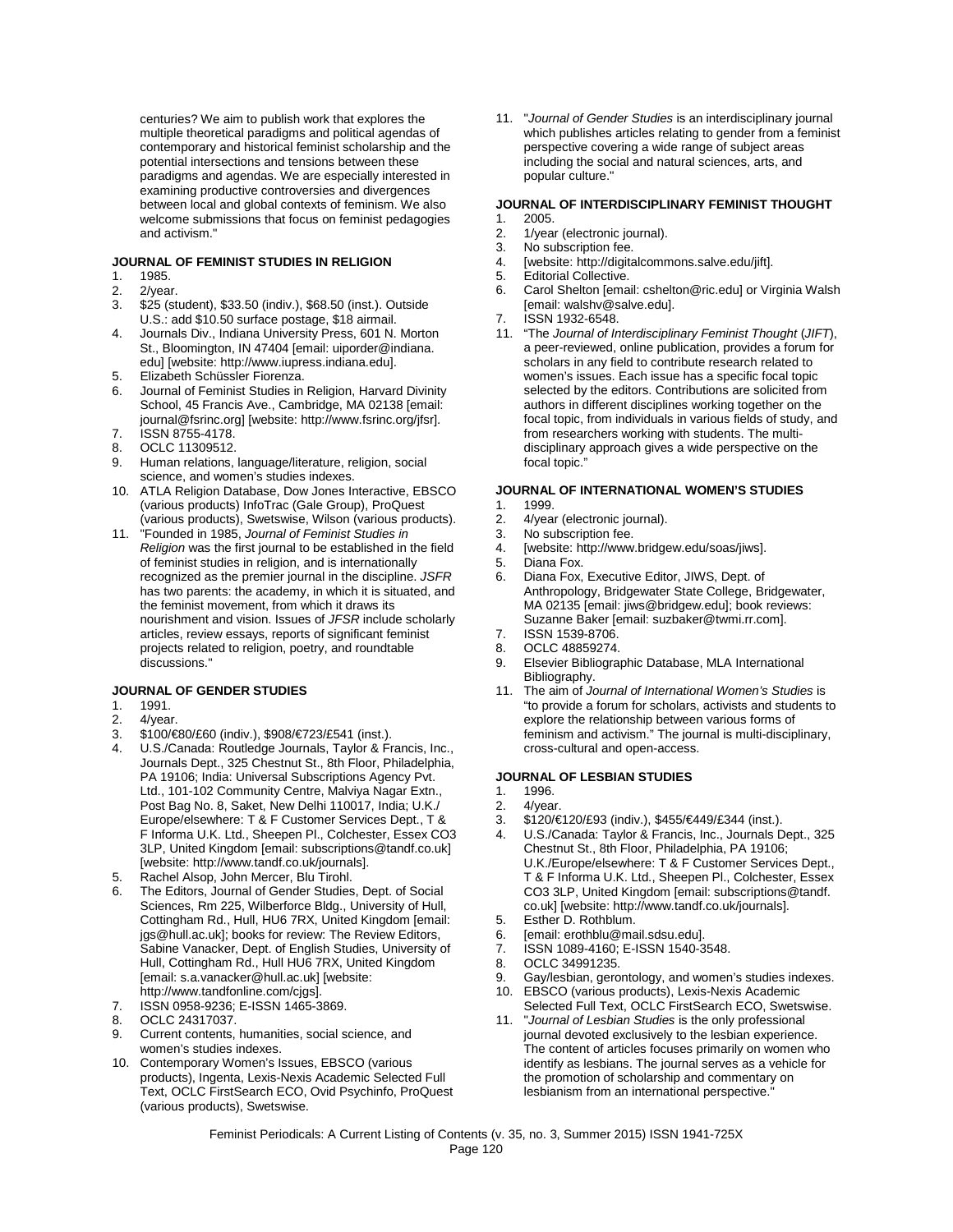#### **JOURNAL OF MIDDLE EAST WOMEN'S STUDIES**

- 1. 2005.<br>2. 3/yea
- 3/year.
- 3. U.S.: \$45 (indiv.), \$105 (inst.). Outside U.S.: add \$15.50 surface postage, \$26 airmail.
- 4. Journals Div., Indiana University Press, 601 N. Morton St., Bloomington, IN 47404 [email: uiporder@indiana. edu] [website: http://www.iupress.indiana.edu].
- 5. Marcia C. Inhorn.
- 6. JMEWS, Council on Middle East Studies, The MacMillan Center, Yale University, 34 Hillhouse Ave., PO Box 208206, New Haven, CT 06520-8206 [email: jmews@yale.edu] [website: http://www.jmews.org].
- 7. ISSN 1552-5864.
- 8. OCLC 56513116.
- 9. Index Islamicus, Meria.
- 10. Project Muse, ProQuest, EBSCO (various products), Wilson (various products).
- 11. *Journal of Middle East Women's Studies* "publishes research using innovative, theoretical, epistemological, and methodological approaches on a wide range of topics about Middle East women and gender issues."

## **JOURNAL OF THE MOTHERHOOD INITIATIVE FOR RESEARCH AND COMMUNITY INVOLVEMENT**<br>1. 2010. Previously published as *Journal of the*

- 1. 2010. Previously published as *Journal of the Association for Research on Mothering*, established 1999.
- 2. 2/year.
- 3. \$30 (student), \$40 (indiv.), \$100 (inst.). Outside U.S./Canada/Mexico: add \$12 postage.
- 4. Demeter Press, 140 Holland St. West, PO 13022, Bradford, Ontario L3Z 2Y5, Canada [email: info@demeterpress.org] [website: http://www.demeterpress.org].
- 5. Andrea O'Reilly.
- 6. [email: info@motherhoodinitiative.org] [website: http://www.motherhoodinitiative.org].
- ISSN 1923-4139.
- 11. "*Journal of the Motherhood Institute* is an integral part of community building for both researchers—academics and grassroots—and mothers interested in the topic of motherhood. Each issue will give voice to women's lived experiences of mothering in all their complexity and diversity."

# **JOURNAL OF WOMEN & AGING**

- 1989.
- 2. 4/year.<br>3 \$135/€
- 3. \$135/€135/£100 (indiv.), \$644/€638/£491 (inst.).
- 4. U.S./Canada: Taylor & Francis, Inc., Journals Dept., 325 Chestnut St., 8th Floor, Philadelphia, PA 19106; U.K./Europe/elsewhere: T & F Customer Services Dept., T & F Informa U.K. Ltd., Sheepen Pl., Colchester, Essex CO3 3LP, United Kingdom [email: subscriptions@tandf. co.uk] [website: http://www.tandf.co.uk/journals].
- 5. J. Dianne Garner.
- 6. J. Dianne Garner, Ed., Journal of Women & Aging, 1348 Cottonwood Tr., Sarasota, FL 34232 [email: diannegarner@verizon.net].
- 7. ISSN 0895-2841; E-ISSN 1540-7322.
- 8. OCLC 16546320.
- 9. Aging, anthropology, counseling, current contents, family, health, human resources, legal, medical, mental health, science, social science, social work, and women's studies indexes.
- 10. Dow Jones Interactive, EBSCO (various products), OCLC FirstSearch ECO, ProQuest (various products), Swetswise.
- 11. "This timely journal enhances the knowledge of a wide variety of professionals who are concerned with the

health and well-being of women as they age. In order to deliver quality care and services to older women, practitioners, researchers, and educators need access to the most current information--information that they can find in *Journal of Women & Aging*."

#### **JOURNAL OF WOMEN AND MINORITIES IN SCIENCE AND ENGINEERING**

- 1. 1994.<br>2. 4/year
- 4/year.
- 3. \$283 (inst).
- Begell House Inc., 50 Cross Hwy., Redding, CT 06896 [email: orders@begellhouse.com] [website: http://www. .<br>begellhouse.com].
- 5. Kimberly D. Douglas-Mankin.
- 7. ISSN 1072-8325; E-ISSN 1940-431X.
- 11. "Designed as a unique and much-needed resource for educators, managers, and policymakers, the *Journal of Women and Minorities in Science and Engineering*  publishes original, peer-reviewed papers that report innovative ideas and programs for classroom teachers, scientific studies and formulation of concepts related to the education, recruitment, and retention of underrepresented groups in science and engineering. Discipline-specific issues related to women and minorities are consolidated to address the entire educational environment for K through post-graduate and on to continuing education. The journal includes pertinent book reviews and 'reports from the field' by women and men of color in academe, business, industry, and federal and state agencies."

#### **JOURNAL OF WOMEN, POLITICS & POLICY**

- 1. 1980. Formerly titled *Women & Politics*.
- 4/year.
- 3. \$48/€48/£35 (indiv.), \$625/€631/£483 (inst.).
- 4. U.S./Canada: Taylor & Francis, Inc., Journals Dept., 325 Chestnut St., 8th Floor, Philadelphia, PA 19106; U.K./Europe/elsewhere: T & F Customer Services Dept., T & F Informa U.K. Ltd., Sheepen Pl., Colchester, Essex CO3 3LP, United Kingdom [email: subscriptions@tandf. co.uk] [website: http://www.tandf.co.uk/journals].
- 5. Heidi Hartmann.
- 6. Heidi Hartmann, Editor, Journal of Women, Politics & Policy, Institute for Women's Policy Research, 1200 18th St. N.W., Ste. 301, Washington, DC 20036 [email: jwpp@gwu.edu].
- 7. ISSN 1554-477X; E-ISSN 1554-4788.
- 8. OCLC 5661577.<br>9. Current contents
- Current contents, history, Islamica, Latin American studies, legal, political science, public affairs, social science, social work, and women's studies indexes.
- 10. Dow Jones Interactive, EBSCO (various products), OCLC FirstSearch ECO, Swetswise.
- 11. *Journal of Women, Politics & Policy* is "dedicated to uniting the field of women's studies with political science, sociology, and psychology. Interdisciplinary in scope, the journal draws articles from a wide spectrum of methodological approaches, with a comparative perspective."

#### **JOURNAL OF WOMEN'S HISTORY**

- 1. 1989.
- 2. 4/year.<br>3. \$50 (in
- 3. \$50 (indiv), \$140 (inst.). Canada/Mexico: add \$12 postage; outside U.S./Canada/Mexico: add \$18.60.
- 4. Johns Hopkins University Press, PO Box 19966, MD 21211-0966 [email: jrnlcirc@press.jhu.edu] [website: http://www.press.jhu.edu/journals/journal\_of\_ womens\_history].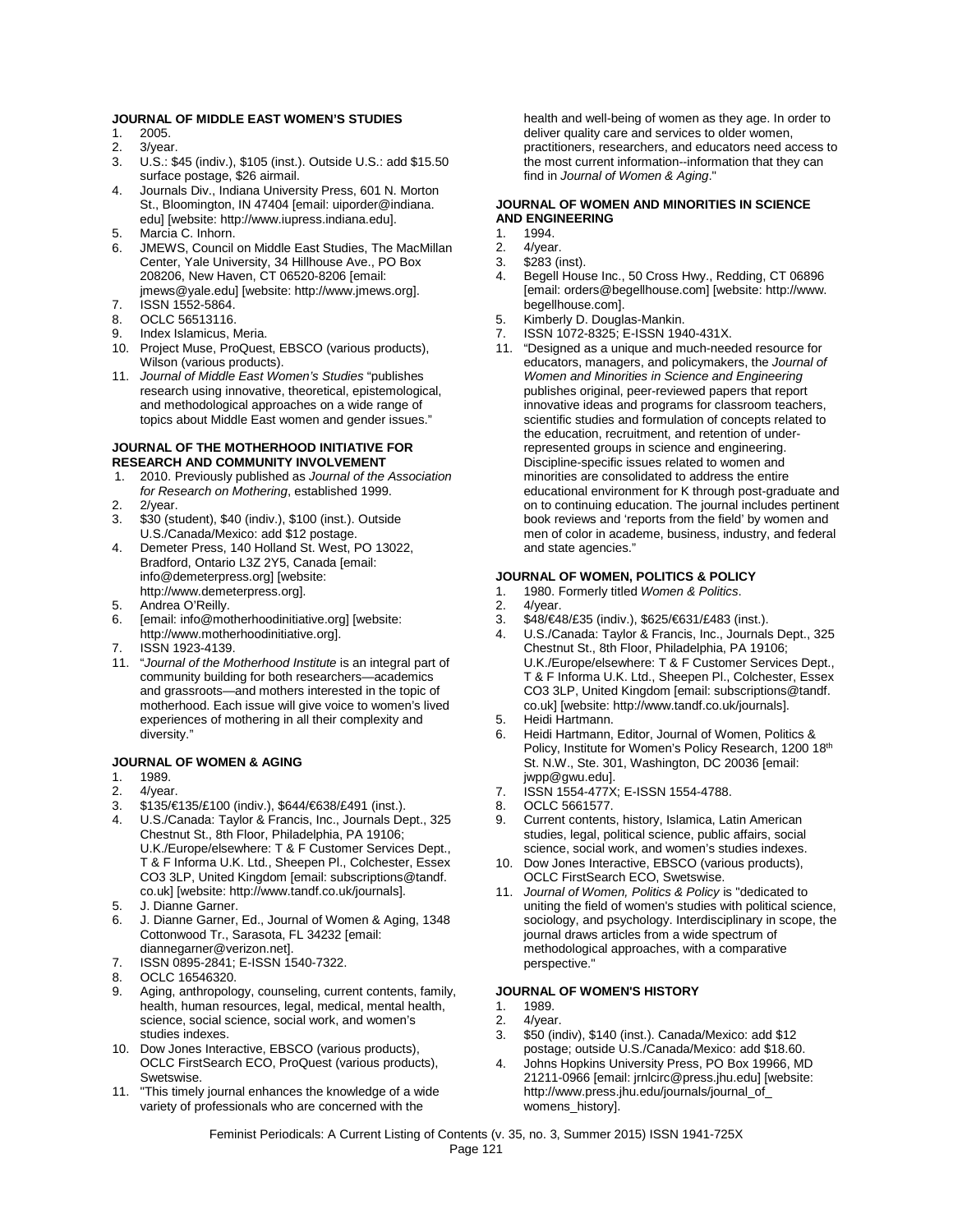- Jean H. Quataert, Leigh Ann Wheeler.
- 6. Editor, Journal of Women's History, Department of History, University of Illinois, MC 466, 810 S. Wright St., Urbana, IL 61801. Book reviews: managing editors, Journal of Women's History, c/o Dept. of History, Binghamton University, NY 13902-6000 [email: jwh@binghamton.edu].
- 7. ISSN 1042-7961; E-ISSN 1527-2036.
- 8. OCLC 19219902.
- 9. Alternative, history, and women's studies indexes.
- 10. Chadwyck PCI Full Text, Contemporary Women's Issues, EBSCO (various products), GenderWatch, Lexis-Nexis Academic Selected Full Text, OCLC FirstSearch ECO, Project MUSE, ProQuest (various products), Swetswise.
- 11. International women's history.

#### **LEGACY: A JOURNAL OF AMERICAN WOMEN WRITERS**

- 1. 1984.<br>2. 2/yea
- 2/vear.
- 3. Print/Electronic: \$30 (student), \$40 (indiv.), \$90 (inst.)/\$17.50 (student), \$27.50 (indiv.), \$90 (inst.). Outside U.S.: add \$12 for print subscriptions. 20% discount for members of Society for the Study of American Women Writers.
- 4. University of Nebraska, 1111 Lincoln Mall, Lincoln, NE, 68588. [email: journals@unl.edu] [website: http://www.lehigh.edu/~dek7/SSAWW/legacy.htm].
- 
- 5. Jennifer Tuttle, Theresa Strouth Gaul, Susan Tomlinson.<br>7. ISSN 0748-4321: E-ISSN 1534-0643. ISSN 0748-4321; E-ISSN 1534-0643.
- 8. OCLC 154314640; E-OCLC 818897178.
- America: History & Life, Arts & Humanities Citation Index, Contemporary Women's Issues, Current Contents: Arts & Humanities, Deitrich's Index Philosophicus, Gender Studies Database, Humanities Index, Humanities International Index, IBR, IBZ, MLA International Bibliography, OmniFile, Periodi.
- 10. Project MUST, JSTOR.
- 11. "*Legacy* is the official journal of the Society for the Study of American Women Writers. It is the only journal to focus specifically on American women's writings from the seventeenth through twentieth century. Each issue's articles cover a wide range of topics: examinations of the works of individual authors; genre studies; analyses of race, ethnicity, gender, class, and sexualities in women's literature; and historical and material cultural issues pertinent to women's lives and literary works. In addition, *Legacy* regularly publishes profiles of lesser-known or newly recovered authors, reprints of primary works in all genres, and book reviews covering current scholarship in the field.

#### **LILITH: INDEPENDENT, JEWISH & FRANKLY FEMINIST**

- 1. 1976.<br>2. 4/yea
- 4/year.
- 3. \$35 (indiv.), \$40 (inst.). Outside U.S.: add \$13.
- 4. Lilith, Dept. LIL, PO Box 3000, Denville, NJ 07834-9841 [email: info@Lilith.org] [website: http://www.Lilith.org].
- 5. Susan Weidman Schneider.
- 6. 250 W. 57th St., #2432, New York, NY 10107.
- 7. ISSN 0146-2334. 8. OCLC 2694720.
- 
- 9. International, Women's Studies Index. Also available on microfilm from Bell & Howell Information and Learning, Ann Arbor, MI.
- 10. Dow Jones Interactive, Ethnic Newswatch, Factiva, GenderWatch.
- 11. *Lilith* "addresses women's issues from a feminist perspective within the Jewish community, and is a Jewish voice in the general women's movement."

#### **MAKE/SHIFT: FEMINISMS IN MOTION**

- 1. 2007.<br>2 2/year
- 2/year.
- 3. U.S.: \$25 (indiv.), \$35 (inst.); Canada: \$30 (indiv.), \$40 (inst.); elsewhere: \$45 (indiv.), \$65 (inst.).
- 4. PO Box 27506, Los Angeles, CA 90027 [email: info@ makeshiftmag.com] [website: http://www.makeshiftmag. com].
- 5. Jessica Hoffmann, Daria Yudacufski.
- 7. ISSN 1095-7370.<br>8 OCLC 81962029
- 8. OCLC 81962029.
- 11. "*Make/Shift* magazine creates and documents contemporary feminist culture and action by publishing journalism, critical analysis, and visual and text art. Made by an editorial collective committed to antiracist, transnational, and queer perspectives, *Make/Shift* embraces the multiple and shifting identities of feminist communities. We know there's exciting work being done in various spaces and forms by people seriously and playfully resisting and creating alternatives to systematic oppression. *Make/Shift* exists to represent, participate in, critique, provoke, and inspire more of that good work."

#### **MEDIA REPORT TO WOMEN: COVERING ALL THE ISSUES CONCERNING WOMEN AND MEDIA**

- 1. 1972.<br>2. 4/year
- 2. 4/year.<br>3. \$40 (in
- 3. \$40 (indiv.), \$70 (inst.). Outside U.S.: add \$15 postage. 4. Communication Research Associates, Inc., PO Box 180,
- Colton's Point, MD 20626-0180 [email: sheilagibbons@communication-research.org] [website: http://www.mediareporttowomen.com].
- 5. Sheila J. Gibbons.
- ISSN 0145-9651.
- 8. OCLC 2360896 & 8100460.<br>9. Women's Studies Internation
- Women's Studies International, Women's Studies Index.
- 10. Dow Jones Interactive, Factiva, ProQuest (various products).
- 11. *Media Report to Women* focuses on the "relationship between women and media, especially journalistic coverage, depiction in news, programming and advertising, and media's influence on women and girls."

#### **MEDIEVAL FEMINIST FORUM: JOURNAL OF THE SOCIETY FOR THE MEDIEVAL FEMINIST SCHOLARSHIP** 1. 1986.

- 
- 2.  $2$ /year.<br>3  $11S \cdot$ \$
- 3. U.S.: \$15 (student/independent scholar), \$20 (indiv.), \$35 (inst.).
- 4. Vickie Larsen, Dept. of English, 330 French Hall, University of Michigan-Flint, 303 E. Kearsley St., Flint, MI 48502 [email: vlarsen@umflint.edu] [website: http://ir.uiowa.edu/mff].
- 5. "Editor."
- 7. ISSN 1536-8742; E-ISSN 2151-6073.
- 8. OCLC 22690408.
- 11. *Medieval Feminist Forum* "is a forum for discussion and presentation of professional and scholarly issues from the perspective of feminist studies and gender studies with a focus on all aspects of medieval studies, including history, literature (English and foreign languages), art history, religion, philosophy, music, classics, Judaic studies and Arabic studies."

#### **MERIDIANS: FEMINISM, RACE, TRANSNATIONALISM**

- 1. 2000.<br>2 2/year
- 2. 2/year.<br>3. \$40 (in
- 3. \$40 (indiv.), \$100 (inst.). Outside U.S.: add \$18 airmail.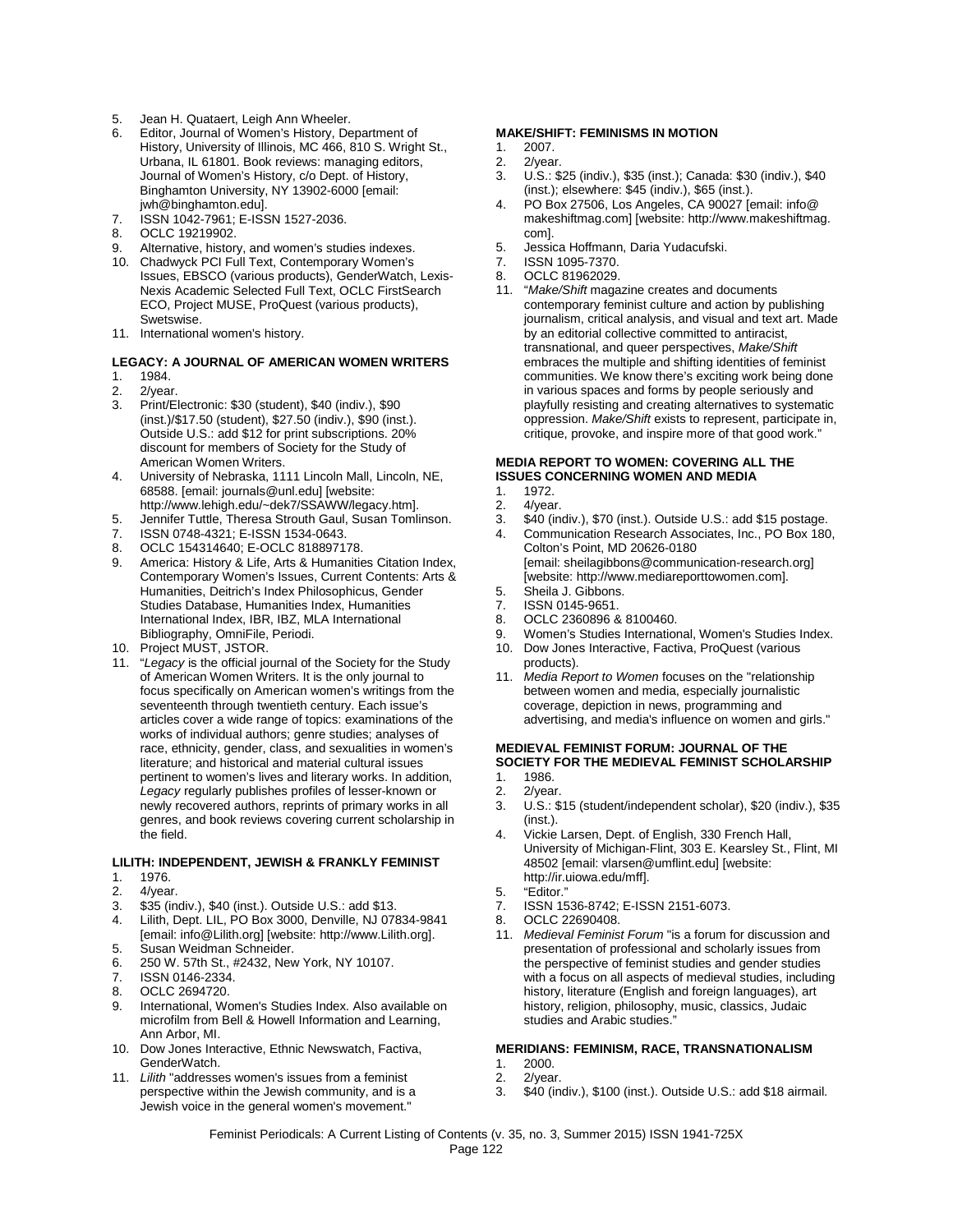- 4. Journals Div., Indiana University Press, 601 N. Morton St., Bloomington, IN 47404 [email: uiporder@indiana. edu] [website: http://www.iupress.indiana.edu].
- 5. Paula J. Giddings.
- The Editor, Meridians, Smith College, 104-105 Wright Hall, Northampton, MA 01063 [email: meridians@smith. edu] [website: http://www.smith.edu/meridians].
- 7. ISSN 1536-6936; E-ISSN 1547-8424.
- 10. EBSCO (various products), InfoTrac (Gale Group), OCLC FirstSearch ECO, Project MUSE, ProQuest (various products), Swetswise.
- 11. "*Meridians* is a peer-reviewed, feminist, interdisciplinary journal whose goal is to provide a forum for the finest scholarship and creative work by and about women of color in the U.S. and international contexts. Its other purpose is to make scholarship by and about women of color central to contemporary definitions of feminisms in the exploration of women's economic conditions; their political practices; the articulation of histories, geographies, cultures, and sexualities; and their forms and meanings of resistance and activist strategies."

#### **MIDWIFERY TODAY**

- 1. 1987.
- 
- 2. 4/year.<br>3. U.S.: \$ U.S.: \$55; Canada/Mexico: \$68; elsewhere: \$75.
- 4. Midwifery Today, Inc., PO Box 2672, Eugene, OR 97402 [email: inquiries@midwiferytoday.com] [website: http:// www.midwiferytoday.com].
- 5. Jan Tritten.
- 6. [email: editorial@midwiferytoday.com].<br>7. ISSN 1551-8892.
- ISSN 1551-8892.
- 8. OCLC 14991213.
- 10. Alt-HealthWatch, Contemporary Women's Issues, Dow Jones Interactive, GenderWatch.
- 11. "Through networking and education, *Midwifery Today*'s mission is to return midwifery care to its rightful position in the family; to make midwifery care the norm throughout the world; and to redefine midwifery as a vital partnership with women."

#### **MS. MAGAZINE**

- 1. 1972-1989, 1990.<br>2. 4/year.
- 
- 2. 4/year.<br>3. \$45 (ins 3. \$45 (inst.); outside U.S.: add \$6.<br>4. Ms., PO Box 97313. Washington
- 4. Ms., PO Box 97313, Washington, DC 20077-7049 [website: http://www.msmagazine.com].
- 5. Katherine Spillar.
- 6. 433 S. Beverly Dr., Beverly Hills, CA 90212.
- 7. ISSN 0047-8318.<br>8. OCLC 22202699
- 8. OCLC 22202699.<br>9. Book Review Inde
- 9. Book Review Index, Women's Studies International, Women's Studies Index.
- 10 Dow Jones Interactive, Factiva, ProQuest (various products).
- 11. "*Ms.* is a mass circulation magazine covering international and national (U.S.) news, the arts, books, popular culture, feminist theory and scholarship, ecofeminism, women's health, spirituality, and political and economic affairs; Ms. also publishes fiction, poetry, photo essays, and cartoons."

#### **NASHIM: A JOURNAL OF JEWISH WOMEN'S STUDIES & GENDER ISSUES**

- 1. 1998.<br>2. 2/yea
- 2. 2/year.<br>3. \$35 (in
- \$35 (indiv.), \$65 (inst.). Outside U.S.: add \$13.50 surface postage, \$25 airmail.
- 4. Journals Div., Indiana University Press, 601 N. Morton St., Bloomington, IN 47404 [email: uiporder@indiana. edu] [website: http://www.iupress.indiana.edu].
- 5. Deborah Greniman.
- Nashim, The Schechter Institute of Jewish Studies, PO Box 16080, Jerusalem 91160, Israel [email: nashim@ schechter.ac.il] [website: http://www.schechter.ac.il].
- 7. ISSN 0793-8934.
- 8. OCLC 39018983.
- 9. Index to Jewish Periodicals.
- 10. EBSCO (various products), GenderWatch, Humanities Full Text (Wilson), InfoTrac (Gale Group), Project MUSE, Swetswise.
- 11. "*Nashim* is a publication of the Schechter Institute of Jewish Studies in Jerusalem and of the Hadassah International Research Institute on Jewish Women at Brandeis University. *Nashim* is a pluralistic reflection of creative voices from across the Jewish spectrum and around the Jewish world. *Nashim* publishes academic and review articles, essays and literary and artistic pieces."

#### **NORA: NORDIC JOURNAL OF FEMINIST AND GENDER RESEARCH**

- 1. 1993.<br>2 4/year
- 4/year.
- 3. \$103/€81/£62 (indiv), \$245/€187/£147 (inst.).
- 4. U.S./Canada/Mexico: Taylor & Francis Group, P.O. Box 3255, 103 65 Stockholm, Sweden [email: subscriptions@ tandf.co.uk] [website: http://www.tandf.no/nora].
- 5. Pauline Stoltz, Kirsten Hvenegård-Lassen.
- Editors of NORA, Dept. of Culture and Global Studies, Aalborg University Kroghstraede 3, 9220 Aalborg, Denmark. [email: nora@tandf.no]; book reviews: Lene Myong [email: Imp@dpu.dk].
- 7. ISSN 0803-8740; E-ISSN 1502-394X.
- 8. OCLC 28566695.<br>9. Applied Social Sc
- Applied Social Sciences Index & Abstracts, International Bibliography of the Social Sciences, MLA International Bibliography/Directory of Periodicals, Studies on Women & Gender Abstracts. Available on microfilm from the State Historical Society of Wisconsin, Madison, WI.
- 10. EBSCO (various products), Ingenta, MetaPress, OCLC FirstSearch ECO, Swetswise.
- 11. "*Nora* is a new interdisciplinary journal of women's studies, published in English and international in scope, which is to be a channel for women's research from all disciplines. Emphasis is placed on showing a Nordic profile in women's research, with regard to both content and methodological approaches. *Nora* aims to discuss and examine the realities and myths of women's lives in the Nordic countries, historically and today, while at the same time offering a forum for theoretical debate, dialogue and information on research of a general interest to feminist scholars and scientists. *Nora* encourages papers that have a comparative and interdisciplinary perspective and are theoretically selfreflective."

#### **N.PARADOXA: INTERNATIONAL FEMINIST ART JOURNAL**

- 1. 1998 (print); 1996 (electronic).
- 2. 2/year (print); 1/year (electronic).
- 3. U.K./Europe: £18 (indiv.), £32 (inst.); elsewhere: £25 (indiv.), £39 (inst.).
- 4. [email: ktpress@ktpress.co.uk] [website: http://www.ktpress.co.uk].
- 5. Katy Deepwell.
- 6. [email: katy@ktpress.co.uk].
- 7. ISSN 1461-0424; E-ISSN 1462-0426.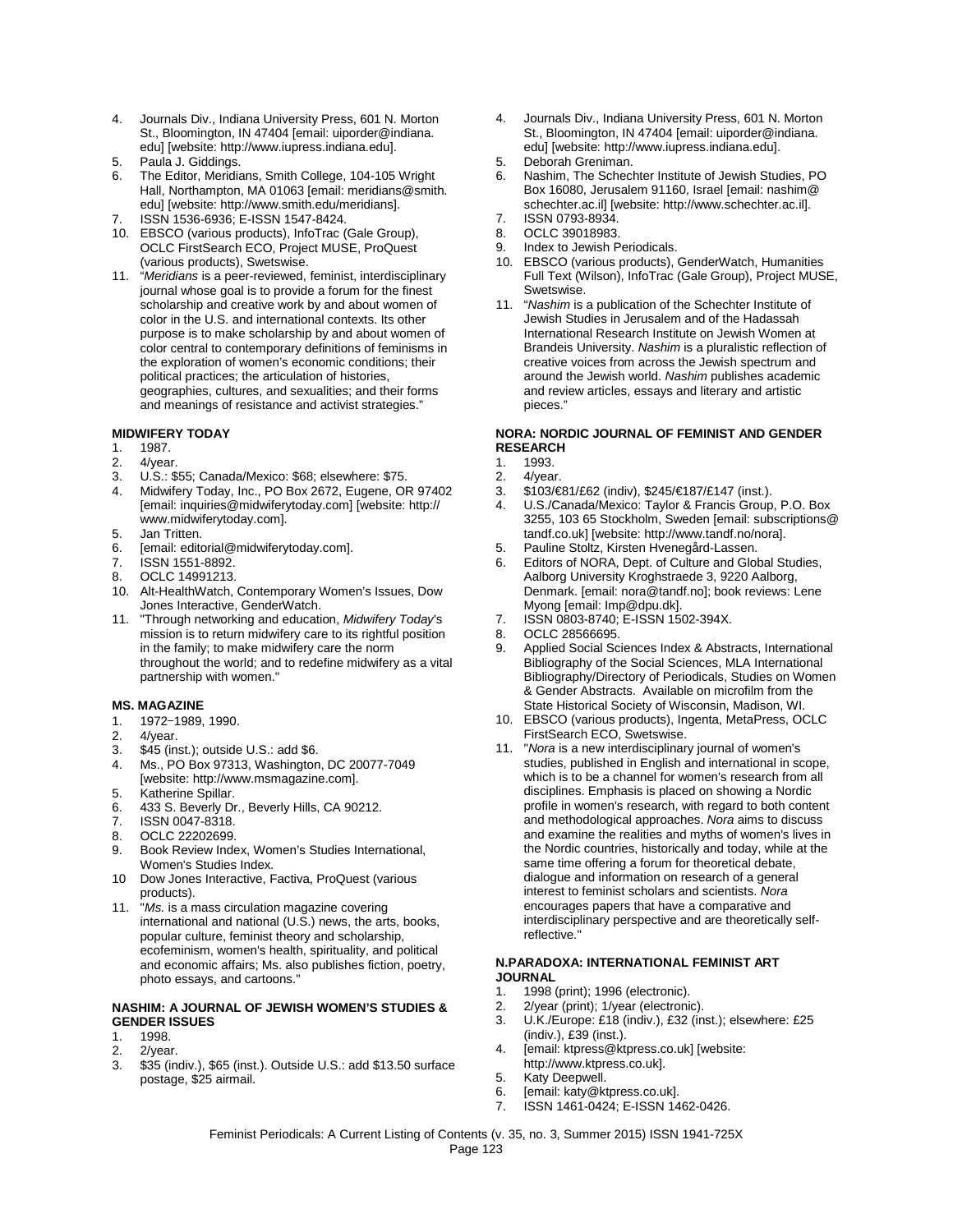- 9. Art Bibliographies Modern, Contemporary Culture Index.
- 11. "*n.paradoxa* is the only international feminist art journal in the world on the work of contemporary women artists (visual arts only) and feminist theory."

#### **PMS: POEMMEMOIRSTORY**

- 1. 2001.
- 2. 1/year.
- 3. \$10.
- PMS, HB 213, 1530 3rd Ave. S., Birmingham, AL 35294-1260 [email: poemmemoirstory@gmail.com] [website: http://pms-journal.org].
- 5. Kerry Madden.<br>7. ISSN 1535-133
- ISSN 1535-1335.
- 8. OCLC 46946321.
- 9. American Humanities Index.
- 11. "*PMS: poemmemoirstory* is a journal of exclusively women's writing. We showcase the best work written by women in the genres listed in our title. We feature one memoir in each issue by a woman who may not be a writer per se, but who has experienced something of historic significance."

### **PAKISTAN JOURNAL OF WOMEN'S STUDIES: ALAM-E-NISWAN**<br>1 1994

- 1994.
- 
- 2. 2/year.<br>3. Pakista Pakistan: PK Rs 500 (indiv.), PK Rs 630 (inst.); SAARC countries: PK Rs 750 (indiv.), PK Rs 830 (inst.); elsewhere: \$58 (indiv.), \$78 (inst.).
- 4. C-31, Noman Heaven, Block 15, Gulistan-e-Jauhar, Karachi 75290, Pakistan [email: niswan\_pk@hotmail. com or pakistanwomanstudies@gmail.com] [website: http://www.pakistanwomenstudies.com].
- 5. Tahera Aftab.
- 7. ISSN 1024-1256.
- 8. OCLC 31702342.
- 9. Multicultural Education Abstracts (Print), Sociological Abstracts, Studies on Women and Gender Abstracts, Women's Studies International, and various other educational databases.
- 10. SocIndex.
- 11. "*Pakistan Journal of Women's Studies* is an interdisciplinary journal which aims at disseminating and sharing women's studies research globally. It also publishes curricula, course outlines, reading lists, reviews of books and films, seminar and conference reports, etc."

#### **PALIMPSEST**

- 1. 2012.<br>2. 2/yea
- 2/vear.
- 3. U.S.: \$50 (indiv.), \$100 (inst.); elsewhere: \$100 (indiv.), \$200 (inst.).
- 4. SUNY Press PO Box 465, Hanover, PA 17331 [email: pubsvc.tsp@sheridan.com] [website: http://www.sunypress.edu].
- 5. Tiffany Ruby Patterson-Myers, T. Denean Sharpley-Whiting.
- 6. Article submissions: [email: palimpsest@vanderbilt.edu]; books for review: Palimpsest Journal, African American and Diaspora Studies, Box 351516 Station B, Vanderbilt University, Nashville, TN 37235-1516.
- 7. ISSN 2165-1604; E-ISSN 2165-1612.
- 9. MLA.
- 11. "*Palimpsest: A Journal on Women, Gender, and the Black International* is a peer-reviewed journal that publishes cutting edge interdisciplinary scholarship and creative work by and about women of the African Diaspora and their communities in the Atlantic and Indian Ocean Worlds. . . . The goal of *Palimpsest* is to engender

further explorations of the Black International as a liberation narrative; and Black Internationalism as an insurgent consciousness formed over and against retrogressive practices embodied in slavery, colonialism, imperialism, and globalization, from the early modern period to the present."

#### **PEACE & FREEDOM: MAGAZINE OF THE WOMEN'S INTERNATIONAL LEAGUE FOR PEACE AND FREEDOM** 1. 1970.

- 2. 2/year.
- 
- 3. Included in WILPFUS membership.<br>4. U.S. WILPFUS, 11 Arlington St., Bo 4. U.S. WILPFUS, 11 Arlington St., Boston, MA 02116 [email: info@wilpfus.org] [website:
- http://www.wilpfus.org].
- 5. Candace Perry.<br>6. [email: editor@v 6. [email: editor@wilpfus.org].<br>7. ISSN 0015-9093.
- 7. ISSN 0015-9093.
- 8. OCLC 13148666.<br>9. Alternative Press.
- Alternative Press Index, Directory of Women's Media. Also available on microfilm from Bell & Howell Information and Learning, Ann Arbor, MI.
- 10. Contemporary Women's Issues, Infotrac, Lexis-Nexis Academic Selected Full Text, GenderWatch.
- 11. "Articles and news notes covering the international women's peace and justice movement. Emphasis on racism, disarmament, and U.S. global intervention. Special emphasis on using resources to fill human needs, especially those of women."

#### **PERSIMMON TREE: AN ONLINE MAGAZINE OF THE ARTS BY WOMEN OVER SIXTY**

- 1. 2007 (electronic journal).<br>2. 4/year.
- 2. 4/year.<br>3. No sub
- No subscription fee.
- 4. [website: http://www.persimmontree.org].<br>5. Sue Leonard
- 5. Sue Leonard.<br>6 1534 Campus
- 1534 Campus Dr., Berkeley, CA 94708 [email: editor@persimmontree.org].
- 11. "*Persimmon Tree* showcases an impressive variety of literature and art by women over 60, many still working well into their 80s and 90s. Many of the writers and artists are well-known: Marilyn French, Ruth Stone, Grace Paley, E. M. Broner, Paula Gunn Allen, Jane Lazarre, Faith Ringgold, and Nicole Hollander. Others are lesser known, while some are newly developing their craft in their later years. All of them are at the height of their creative powers, and all of them express the shared, though diverse experiences of aging women, from late middle age to late old age. *Persimmon Tree* is intended to fill a niche that has been neglected by contemporary publishing, whether in print or online. There is a growing body of work by male writers and artists who are entering or well into old age. But the comparable body of work by aging women in much smaller and mostly limited to a few already well-known writers and artists. Women are creating, but they are not getting the exposure they deserve."

#### **PHILOSOPHIA: A JOURNAL OF CONTINENTAL FEMINISM**

- 1. 2011.
- 2. 2/year.
- 3. U.S.: \$64 (indiv.), \$114 (inst.); elsewhere: \$124 (indiv.), \$224 (inst.).
- 4. SUNY Press PO Box 465, Hanover, PA 17331 [email: pubsvc.tsp@sheridan.com] [website: http://www.sunypress.edu].
- 5. Elaine Miller, Emily Zakin.
- 6. Article submissions: Elaine Miller [email: millerep@muohio.edu] and Emily Zakin [email: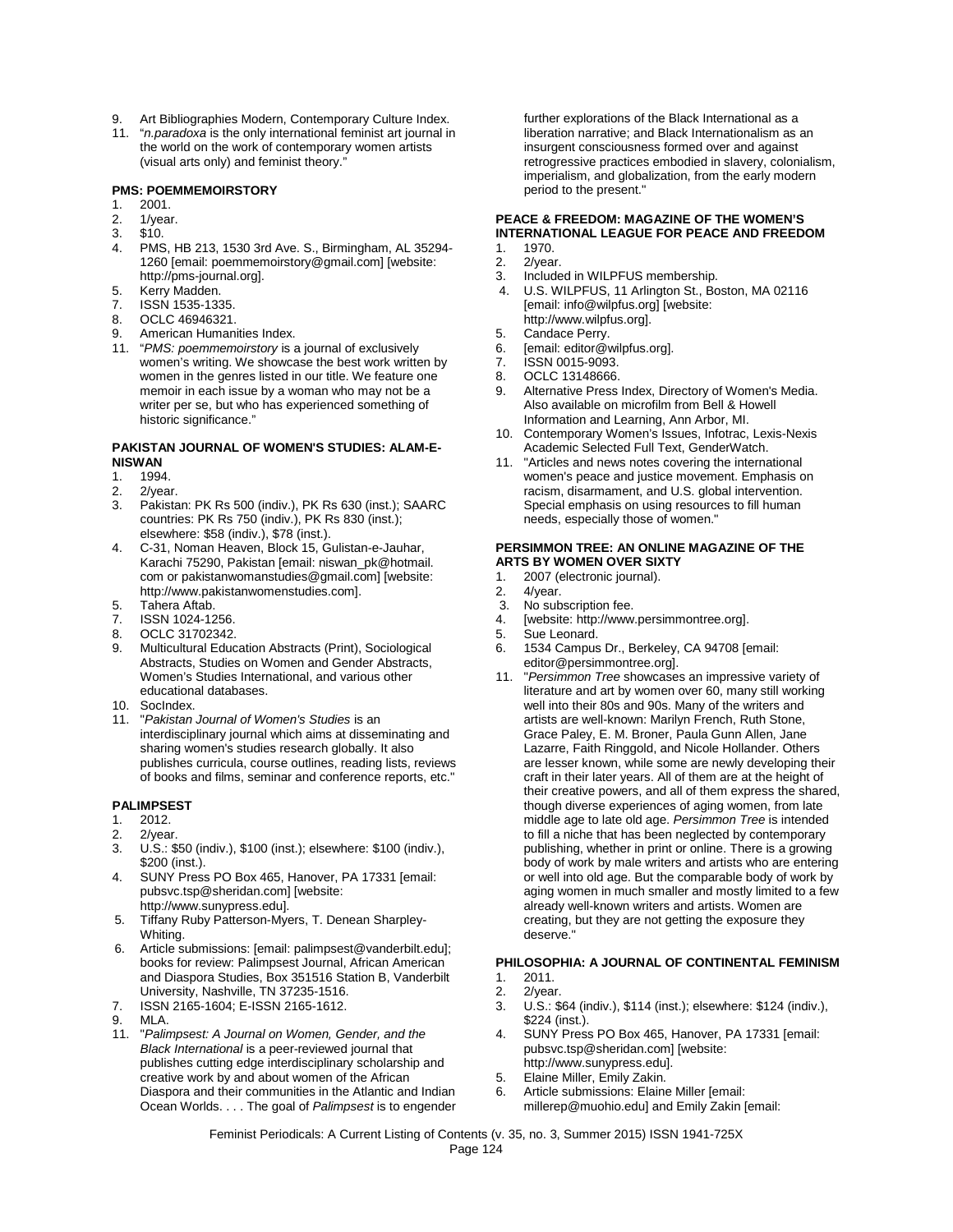zakinea@muohio.edu]; books for review: Editorial Assistant, philoSOPHIA, Miami University, 212 Hall Auditorium, Oxford, OH 45056.

- 7. ISSN 2155-0891; E-ISSN 2155-0905.<br>8. OCLC 795957964.
- 8. OCLC 795957964.
- 9. MLA, Philosopher's Index.
- 11. "The journal *philo*SOPHIA aims to represent the best in feminist continental philosophy. We invite submissions from scholars who work at the intellectual and philosophical intersections of continental philosophy and feminist theory in the hope of opening a wider dialogue around a diverse array of questions concerning sexual difference, sexuate identity, women writing and being written about in philosophy, and the interrogation of canonical texts."

#### **POLITICS & GENDER**

- 1. 2005.
- 2. 4/year.<br>3. U.S./Ca
- U.S./Canada/Mexico: \$113 (indiv.), \$298 (inst.); U.K./elsewhere: £64 (indiv.), £171 (inst.).
- 4. U.S./Canada/Mexico: Cambridge University Press, 100 Brook Hill Dr., West Nyack, NY 10994-2133 [email: subscriptions\_newyork@cambridge.org]; U.K./Europe/elsewhere: Cambridge University Press, The Edinburgh Bldg., Shaftesbury Rd., Cambridge CB2 8RU, United Kingdom [email: journals@cambridge.org] [website: http://journals.cambridge.org].
- 5. Jennifer L. Lawless.
- 6. [email: lawless@american.edu] book reviews: Sue Tolleson-Rinehart [email: suetr@unc.edu].
- 7. ISSN 1743-923X; E-ISSN 1743-9248.
- 8. OCLC 62035295.
- 11. *Politics & Gender* is "an agenda-setting journal that publishes the highest-quality scholarship on gender and politics and on women and politics. It aims to represent the full range of issues on gender and women across the major sub-fields of political science."

#### **PRAXIS: GENDER & CULTURAL CRITIQUES**

- 1. 1989. Formerly titled *Phoebe: Gender & Cultural Critiques.*
- 2. 2/year.
- 
- 3. \$25 (indiv.), \$35 (inst.). Praxis, Women's and Gender Studies Dept., 315 Milne, SUNY-Oneonta, Oneonta, NY 13820 [email: praxis@ oneonta.edu] [website: http://www.oneonta.edu/ academics/phoebe].
- 5. Karina Lissette Céspedes, Kathleen O'Mara.
- ISSN 1045-0904.
- 8. OCLC 20041898.
- 9. Women's Studies International, Women's Studies **Abstracts**
- 11. "*Praxis* was founded to provide a forum for cross-cultural feminist analysis, original research, debate and exchange… We seek not only to describe women's experiences but to interpret them within their sociopolitical context in order to understand how women's condition has been and can be changed… *Praxis* is particularly committed to publishing work informed by a theoretical perspective which will enrich critical thinking in various areas. Work that examines the intersection of race, class and gender or focuses on racial, sexual or ethnic minorities is especially welcome."

#### **PSYCHOLOGY OF WOMEN QUARTERLY**

- 1. 1976.<br>2 4/year
- 4/year.
- 3. Americas: \$85 (indiv.), \$369 (inst.); Europe: €90 (indiv.), €368 (inst.); UK: £60 (indiv.), £290 (inst.); elsewhere: £60 (indiv.), \$567 (inst.).
- 4. Sage Publications, 2455 Teller Rd., Thousand Oaks, CA 91320 [email: journals@sagepub.com] [website: http:// pwq.sagepub.com].
- 5. Janice D. Yoder.
- 6. Janice D. Yoder, Dept. of Psychology, Arts and Science Bldg. Rm. 340B, University of Akron, OH 44325-4301 [email: pwq@uakron.edu].
- 7. ISSN 0361-6843; E-ISSN 1471-6402.
- 8. OCLC 2529664 & 6190694.
- 9. Anthropology, child development, current contents, education, family, human resources, linguistics, marriage, multicultural, psychology, public administration, social science, social work, and women's studies indexes.
- 10. Blackwell Synergy, Dow Jones Interactive, EBSCO (various products), Ingenta, OCLC FirstSearch ECO, Ovid Psychinfo, Swetswise.
- 11. *Psychology of Women Quarterly* is sponsored by Division 35 of the American Psychological Association. Empirical studies, critical reviews, theoretical articles, and invited book reviews are published in the journal. . . . The kinds of problems addressed include: psychological factors, behavioral studies, role development and change, career choice and training, management variables, education, discrimination, therapeutic processes, and sexuality.

#### **RACE, GENDER & CLASS**

- 1. 1993.<br>2. 4/yea
- 4/year.
- 3. \$50 (indiv.), \$70 (inst.); outside U.S.: \$85 (inst.).
- 4. Jean Ait Belkhir, Dept. of Sociology, University of New Orleans, 2000 Lakeshore Dr., Milneburg #170, New Orleans, LA 70148 [email: jbelkhir@uno.edu] [website: http://www.rgc.uno.edu].
- 5. Jean Ait Belkhir.
- 7. ISSN 1082-8354.
- 8 OCLC: 30482739.
- 10. Ethnic Newswatch, GenderWatch,.
- 11. *Race, Gender & Class* focuses on "the intersection of race, gender and class, whatever the topic/discipline for research, reading and practice."

#### **RAIN AND THUNDER: A RADICAL FEMINIST JOURNAL OF DISCUSSION AND ACTIVISM**

- 1. 1998.<br>2. 4/yea
- 2. 4/year.<br>3. \$1 per
- 3. \$1 per \$1,000 in yearly income (indiv.), \$40 (inst.). Outside U.S.: add \$15.
- 4. Rain and Thunder, PO Box 674, Northampton, MA 01061 [email: rainandthunder@yahoo.com] [website: http:// www.rainandthunder.org].
- 5. Rain and Thunder Collective.
- 11. *"Rain and Thunder* is a grassroots publication providing a space for radical feminist thought, analysis, creativity, activism, and resistance to flourish. *Rain and Thunder* seeks to bring to the forefront the voices, issues, politics, and struggles of radical feminist women everywhere."

#### **REPRODUCTIVE HEALTH MATTERS**

- 1. 1993.
- 2.  $2$ /year.<br>3.  $$78/\text{E}5$
- 3. \$78/€59/¥9,500 (indiv.), \$155/€117/¥19,000 (inst.). Free to those (primarily in developing countries) who cannot afford the full rate or are unable to pay, or have no access to international currency, send order to: info@rhmjournal.org.uk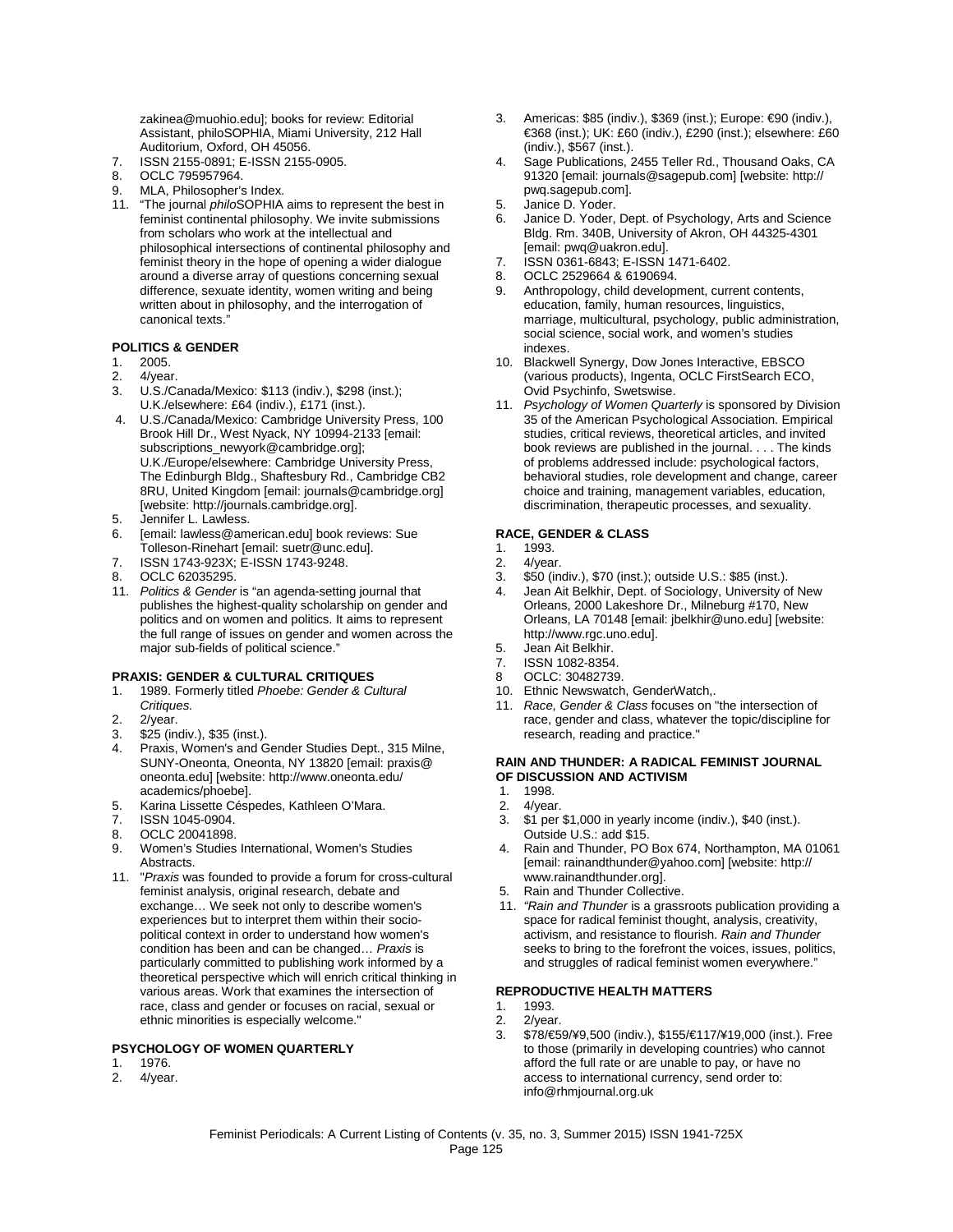- 4. Americas: Journals Customer Service, 3251 Riverport Ln., Maryland Heights, MO 63043 [email: JournalCustomerService-usa@elsevier.com]; Europe/ Middle-East/Africa: Journals Customer Service, The Boulevard, Langford Ln., Kidlington OX5 1GB, United Kingdom [email: JournalsCustomerServiceEMEA@ elsevier.com]; Asia Pacific: Journals Customer Service, 3 Killiney Rd. #08-01, Winsland House I, Singapore 239519 [email: JournalsCustomerServiceAPAC@ elsevier.com] [website: http://www.elsevier.com]; Japan: Journals Customer Service, 4F Higashi Azabu, 1 Chome Bldg., 1-9-15 Higashi Azabu, Minato-ku, Tokyo 106- 0044, Japan [email: JournalsCustomerServiceJapan@ elsevier.com] [website: http://japan.elsevier.com].
- 5. Marge Berer.<br>6. Reproductive
- Reproductive Health Matters, 444 Highgate Studios, 53-79 Highgate Rd., London NW5 1TL, United Kingdom [email: mberer@rhmjournal. org.uk] [website: http://www.rhm-elsevier.com].
- 7. ISSN 0968-8080.<br>8 OCLC 29940332.
- 8. OCLC 29940332.<br>9. Current contents
- 9. Current contents, health, medical, population, public affairs, reproduction, social science, and women's studies indexes.
- 10. Contemporary Women's Issues, EBSCO (various products), Elsevier (various products), Gale Group (various products), Ingenta (various products).
- 11. The aim of *Reproductive Health Matters* is "to promote laws, policies, research and services that meet women's reproductive health needs and support women's right to decide whether, when and how to have children. . . . [its] women-centered perspective. . . . allows us to identify and understand women's reproductive health needs, and therefore evaluate and improve on existing policy and practice to women's benefit. . . . To this end, the journal explores what is meant by women's needs and how these can best be met. It addresses fundamental values, concerns and dilemmas, acknowledging the multi-faceted nature of problems and solutions. Finally, it reflects on commonalities and differences in goals and points of view among those involved in the field – in order to foster increased communication and cooperation, new thinking and action, and new forms of consensus."

## **RESOURCES FOR FEMINIST RESEARCH/ DOCUMENTATION SUR LA RECHERCHE FEMINISTE**

- 1979.
- 2. 2/year.<br>3 Canada 3. Canada: CN\$27 (student), CN\$38 (indiv.), CN\$105 (inst.); elsewhere: US\$58 (indiv.), US\$128 (inst.).
- 4. RFR/DRF, Ontario Institute for Studies in Education, University of Toronto, 252 Bloor St. W., Toronto, Ontario M5S 1V6, Canada [email: rfr@utoronto.ca] [website: http://www.oise.utoronto.ca/rfr].
- 5. Philinda Masters.
- 7. ISSN 0707-8412.
- 8. OCLC 5585549.
- 9. Alternative press, Canadian, history, humanities, Islamica, social science, and women's studies indexes. Also available on microfilm from Micromedia Ltd., 20 Victoria St., Toronto, Ontario M5C 2N8, Canada.
- 10. Contemporary Women's Issues, Gale Group (various products), Lexis-Nexis Academic Selected Full Text, ProQuest (various products).
- 11. Abstracts; book reviews; bibliographies; periodical resource guide. An interdisciplinary, international periodical of research on women and sex roles.

#### **ROOM: CANADA'S OLDEST LITERARY JOURNAL BY AND ABOUT WOMEN**

- 1. 1975. Formerly titled *Room of One's Own*.
- $4$ /year.
- 3. U.S.: CN\$41 (indiv.), CN\$51 (inst.), Canada: CN\$30 (indiv.), CN\$39 (inst.); elsewhere: CN\$56 (indiv.), CN\$67 (inst.).
- 4. Room, PO Box 46160, Station D, Vancouver, British Columbia V6J 5G5, Canada [email: contactus@roommagazine.com] [website: http://www. roommagazine.com].
- 5. Growing Room Collective.<br>7. ISSN 0316-1609.
- 7. ISSN 0316-1609.<br>8. OCLC 2248303.
- OCLC 2248303.
- 9. American Humanities Index.
- 11. *Room seeks* "to provide a forum where new and established women writers can publish their creative work."

## **SAGEWOMAN: CELEBRATING THE GODDESS IN EVERY WOMAN**

- 1. 1986.
- 2. 4/year.<br>3. \$23: ou
- \$23; outside U.S.: \$34.
- 4. SageWoman, PO Box 687, Forest Grove, OR 97116 [email: editor2@bbimedia.com] [website: http://www. sagewoman.com].
- 5. Anne Newkirk Niven.
- 7. ISSN 1068-1698.
- 8. OCLC 16164078.
- 10. GenderWatch.
- 11. "Celebrating the Goddess in every woman, *Sagewoman* is a gentle, uplifting magazine of women's spirituality and wisdom."

#### **SEX ROLES: A JOURNAL OF RESEARCH**

- 1. 1975.<br>2. 12/yea
- 2. 12/year.<br>3. \$1,984
- 3. \$1,984 (inst.) plus \$180 postage.
- 4. The Americas: Journals Customer Service, Springer New York, LLC, PO Box 2485, Secaucus, NJ 07094-2485 [email: service-ny@springer.com]; elsewhere: Journals Customer Service, Springer Distribution Center (SDC), Haberstr 7, 69126 Heidelberg, Germany [email: subscriptions@springer.com] [website: http://www.springer.com].
- 5. Irene Hanson Frieze.
- 6. Irene Hanson Frieze, Editor, Sex Roles: A Journal of Research, Dept. of Psychology, 3329 Sennott Sq., University of Pittsburgh, Pittsburgh, PA 15260 [email: sroles@pitt.edu] [website: http://www.editorialmanager.com/sers].
- 7. ISSN 0360-0025; E-ISSN 1573-2762.
- 9. Child development, criminology, current contents, education, family, health, mental health, psychology, sexuality, social science, social work, and women's studies indexes.
- 10. Dow Jones Interactive, EBSCO (various products), InfoTrac (Gale Group), Ingenta, JSTOR, Kluwer Academic, ProQuest, OCLC FirstSearch ECO, Ovid Psychinfo, ProQuest (various products), Swetswise.
- 11. *Sex Roles* publishes original research and theoretical articles concerned with the underlying processes and consequences of gender role socialization, perceptions, and attitudes. Topics include developmental, cognitive, and social-personality factors in childhood; child-rearing practices, family organization, and parental behaviors and attitudes; social influences; acquisition, maintenance, and impact of stereotypes; social contexts; adulthood life stage concerns and social policies and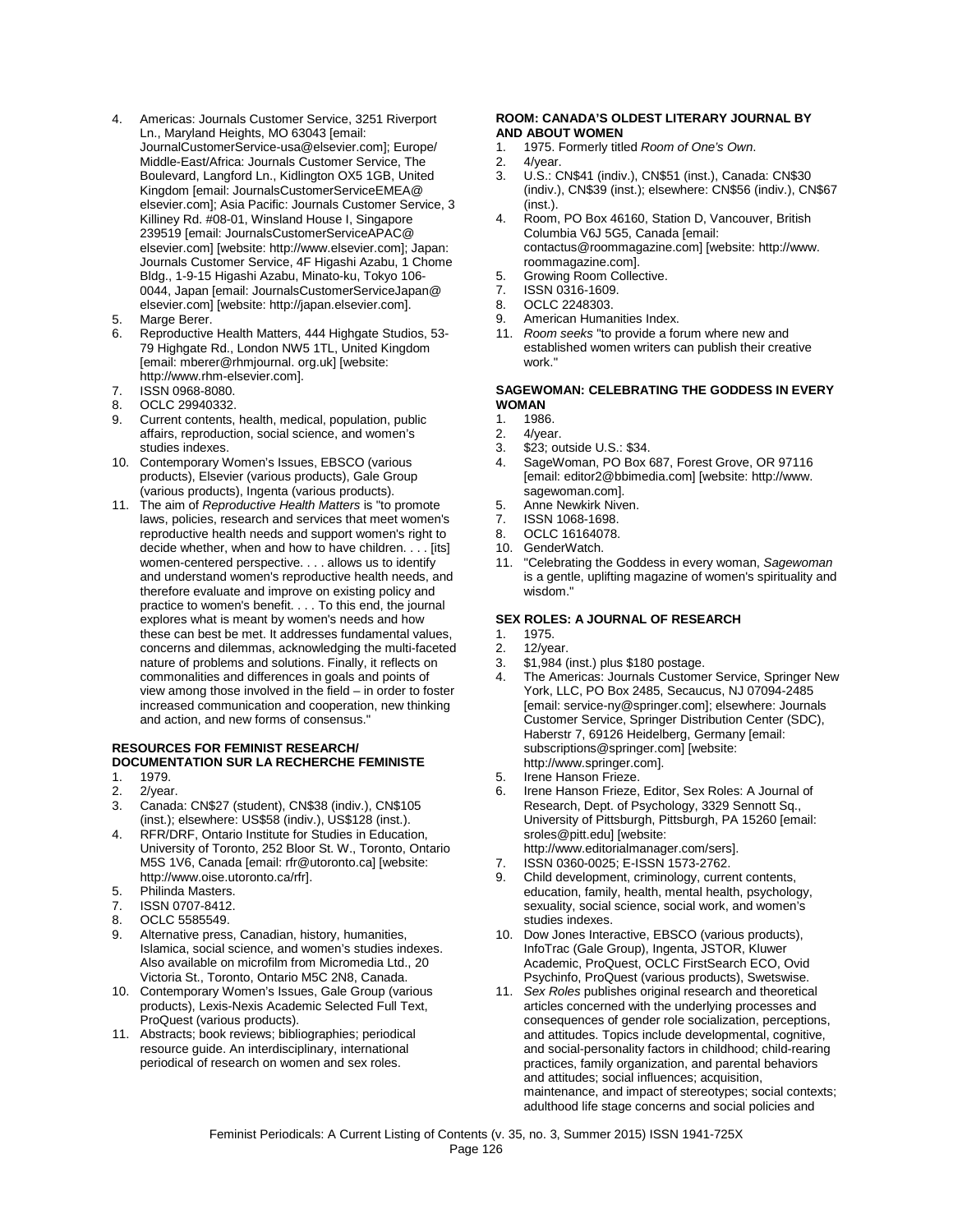practices; effects of contemporary social change; social, economic, legal, and political systems and policies; employment and work environments; personal and interpersonal relationships; sexual preference; victimization; health concerns; and research methodological issues. Submission of papers that address gender role socialization and cultural, racial, ethnic, and class diversity are encouraged. The journal also publishes critical reviews of research and book reviews.

## **SIGNS: JOURNAL OF WOMEN IN CULTURE AND SOCIETY**<br>1. 1975

- 1. 1975.<br>2 4/yea
- 2. 4/year.<br>3. \$54 (in
- 3. \$54 (indiv.), \$321 (inst.).
- 4. University of Chicago Press, Journals Div., PO Box 37005, Chicago, IL 60637 [email: subscriptions@press. uchicago.edu]; [website: http://www.journals.uchicago. edu/Siansl.
- 5. Andy Mazzaschi.<br>6. Andy Mazzaschi
- 6. Andy Mazzaschi, Signs, Northeastern University, 261 Holmes Hall, 360 Huntington Ave., Boston, MA 02115 [email: a.mazzaschi@neu.edu].
- 7. **ISSN 0097-9740.**<br>8 OCLC 1362618.8
- OCLC 1362618 & 7288933.
- 9. Current contents, history, humanities, language/literary, psychology, social science, and women's studies indexes.
- 10. Chadwick PCI Full Text, Dow Jones Interactive, EBSCO (various products), Gale Group (various products), ProQuest (various products), University of Chicago Press.
- 11. Feature articles; research; review essays; reports; book reviews; letters/comments; archival notes.

#### **SINISTER WISDOM: A MULTICULTURAL LESBIAN LITERARY & ART JOURNAL**

- 1. 1976.
- 2. 3/year.<br>3. \$10-\$1
- 3. \$10-\$15 (hardship), \$20 (indiv.), \$33 (inst.); outside U.S.: \$25 (indiv.); free to women in prisons and psychiatric institutions.
- 4. PO Box 3252, Berkeley, CA 94703 [website: http://www. sinisterwisdom.org]; [Email: sinisterwisdom@gmail.com]
- 5. Julie R. Enszer, Merry Gangemi.<br>6. Julie R. Enszer, 6910 Wells Pkwy Julie R. Enszer, 6910 Wells Pkwy., University Park, MD 20782 [email: JulieREnszer@gmail.com or MerryGangemi@gmail.com].
- 7. ISSN 0196-1853.
- 8. OCLC 3451636.
- 9. Alternative Press Index, Directory of Women's Media, Women's Studies International, Women's Studies Index.
- 11. "*Sinister Wisdom* is a multi-cultural, multi-class, femaleborn lesbian space. We seek to open, consider and advance the exploration of community issues. We recognize the power of language to reflect our diverse experiences and to enhance our ability to develop critical judgment, as lesbians evaluating our community and our world."

#### **SISTER NAMIBIA**

- 1. 1989.
- 2. 4/year.
- 3. Namibia: N\$60 (student/unemployed), N\$120; elsewhere in Africa: US\$20; elsewhere: US\$40.
- 4. Sister Namibia Magazine, PO Box 86753, Eros, Windhoek, Namibia [email: media@sisternamibia.org] [http://www.sisternamibia.org].
- 7. ISSN 1026-9126.
- 8. OCLC 29552869.
- 9. The African Book Publishing Record, International African Institute Apex 96, International Women's Media Foundation Directory 1996, Prodder - The Southern African Development Directory.
- 10. Contemporary Women's Issues, GenderWatch, Lexis-Nexis Academic Selected Full Text.
- 11. *Sister Namibia* aims at "challenging structures and stereotypes that oppress and divide women."

#### **SOCIAL POLITICS: INTERNATIONAL STUDIES IN GENDER, STATE, AND SOCIETY**

- 1. 1994.<br>2. 4/yea
- 4/vear.
- 3. \$113/€87/£58 (indiv.), \$288/€222/£148 (inst.).
- 4. Americas: Journals Customer Service Dept., Oxford University Press, 2001 Evans Rd., Cary, NC 27513 [email: jnlorders@oup.com]; Japan: Journals Customer Services, Oxford University Press, Tokyo, 4-5-10-8F Shiba, Minato-ku, Tokyo 108-8386, Japan [email: custserv.jp@oup.com]; elsewhere: Journals Customer Service Dept., Oxford University Press, Great Clarendon St., Oxford OX2 6DP, United Kingdom [email: jnls.cust. serv@oup.com] [website: http://www.sp.oxfordjournals. org].
- 5. Barbara Hobson, Ann Shola Orloff, Rianne Mahon.
- 6. Electronic submissions only. See website.<br>7. ISSN 1072-4745: F-ISSN 1468-2893.
- ISSN 1072-4745; E-ISSN 1468-2893.
- 8. OCLC 28959388.
- 9. Current contents, history, political science, social science, and women's studies indexes.
- 10. Dow Jones Interactive, Highwire Press, Ingenta, OCLC FirstSearch ECO, Oxford University Press, Project MUSE.
- 11. *Social Politics* "features articles on gender and social policy, citizenship, and the role of the family; interdisciplinary, international, concerned primarily with gender studies but also covers history, sociology, political science, economics, philosophy, and law."

#### **STUDIES IN GENDER AND SEXUALITY**

- 1. 2000.
- 2. 4/year.<br>3. \$80/€6
- 3.  $$80/\text{\textless}\,63/E48$  (indiv.),  $$337/\text{\textless}\,6202$  (inst.).<br>4. U.S./Canada: Routledge Journals, Taylor & B
- 4. U.S./Canada: Routledge Journals, Taylor & Francis, Inc., Journals Dept., 325 Chestnut St., 8th Floor, Philadelphia, PA 19106; U.K./Europe/elsewhere: T & F Customer Services Dept., T & F Informa U.K. Ltd., Sheepen Pl., Colchester, Essex CO3 3LP, United Kingdom [email: subscriptions@tandf.co.uk] [website: http://www.tandf. co.uk/journals].
- 5. Muriel Dimen.
- 6. Muriel Dimen, Editor, Studies in Gender and Sexuality, 3 E. 10th St., Ste. 1B1, New York, NY 10013 [email: murieldimen@nyu.edu].
- 7. ISSN 1524-0657.
- 9. Gay & Lesbian Abstracts, Sociological Abstracts, Studies on Women & Gender Abstracts.
- 10. EBSCO (various products), Ingenta, Ovid Psychinfo, Swetswise.
- 11. "*Studies in Gender and Sexuality* is a response to the excitement attendant to recent research and writing by scholars and clinicians. It provides a forum for examining gender and sexuality that is both multidisciplinary and interdisciplinary. As clinicians and scholars who have written and practiced at the intersection of feminist theory and clinical psychoanalysis, the editors are especially interested in those areas of controversy that invite the divergent perspectives and insights of different disciplines. Early issues of *SGS* focus on transgender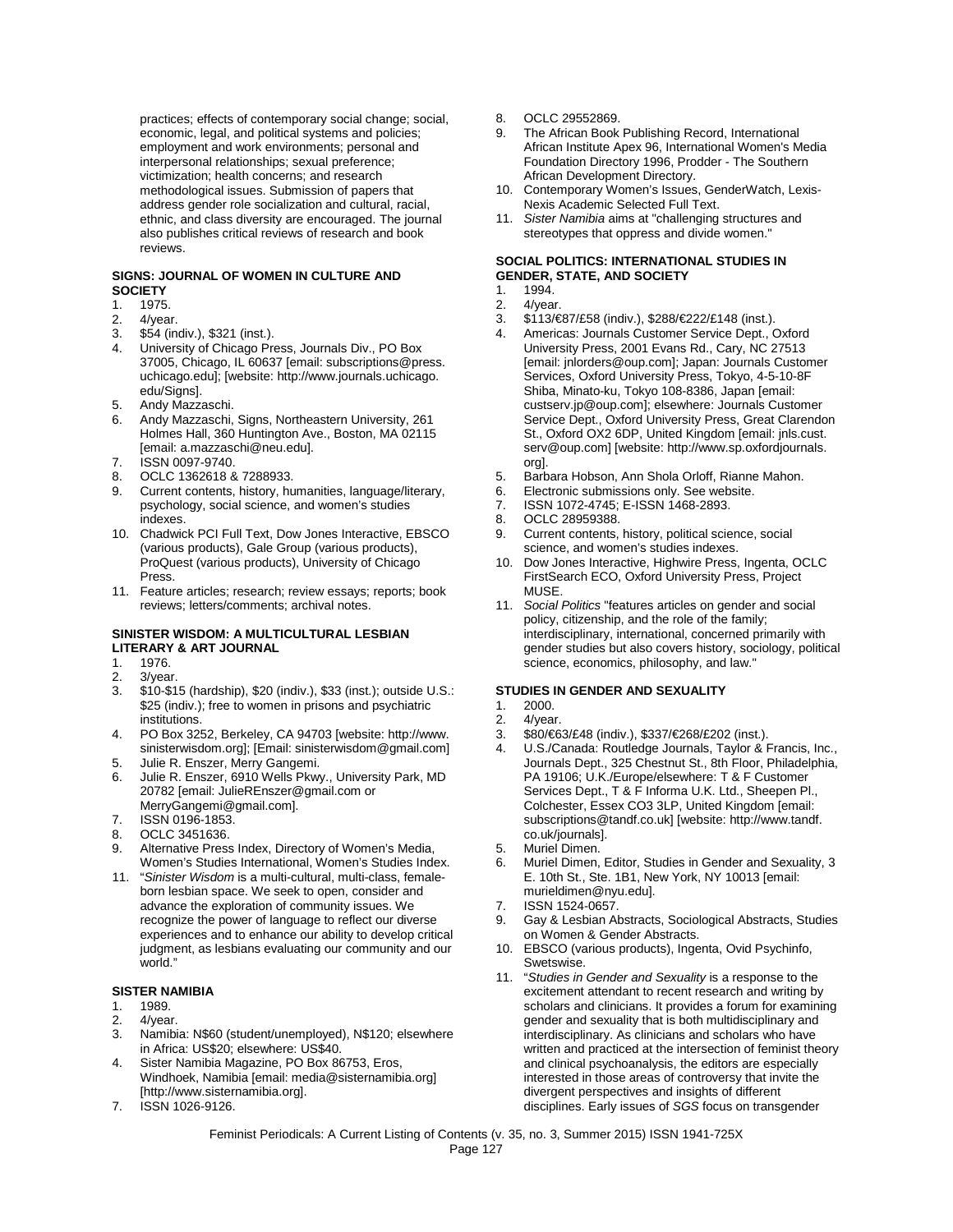identities and intersexuality; contemporary readings of the category of perversion; puberty and adolescence revised and revisited; and the intersections among class, race, and gender in theory, culture, and the clinical situation. The primary goal of *SGS* is to promote dialogue on these and other timely topics among clinicians, researchers, and theorists. Consonant with this goal, the journal also publishes related work from the humanities, social sciences, and natural sciences, where questions involving gender and sexuality are currently in lively debate

#### **TRANSFORMATIONS: THE JOURNAL OF INCLUSIVE SCHOLARSHIP AND PEDAGOGY**

- 1. 1990.<br>2. 2/yea
- 2. 2/year.<br>3. \$20 (in
- \$20 (indiv.), \$50 (inst.). Outside U.S.: add \$10 surface postage, \$20 airmail.
- 4. Transformations, New Jersey City University, Academic Affairs, Hepburn Hall 309, 2039 Kennedy Blvd., Jersey City, NJ 07305 [email: transformations@njcu.edu] [website: http://web.njcu.edu/sites/transformations].
- 5. Jacqueline Ellis, Ellen Gruber Garvey.<br>7. ISSN 1052-5017.
- ISSN 1052-5017.
- 8. OCLC 22296121.<br>9. Alternative Press.
- Alternative Press Index, Gay & Lesbian Abstracts, Sociological Abstracts.
- 10. AltPressWatch,GenderWatch.
- 11. "*Transformations* provides scholarly articles, both theoretical and practical, that help faculty at all levels to integrate issues of gender, race, class, and culture into the curriculum. Book reviews, syllabi, and resource lists are also included."

#### **TRIVIA: VOICES OF FEMINISM**

- 1. 2004. Previously published as *Trivia: A Journal of Ideas,*  established 1982.
- 2. 2/year (electronic journal).<br>3. No subscription fee.
- No subscription fee.
- 4. [website: http://www.triviavoices.com].<br>5. Fditorial Collective.
- Editorial Collective.
- 7. E-ISSN 2166-9082.
- 11. "*TRIVIA*, deriving from 'tri-via' (crossroads), was one of the names of the Triple Goddess. Recognizing that what is of primary importance in women's lives tends to be relegated to the margins of patriarchal history and thought, dismissed as 'trivial,' we conceive *TRIVIA: Voices of Feminism* as a place at the crossroads where women's ideas can assume their original power and significance. We operate with (and within) an expansive definition of feminism, one that recognizes diversity of thought and practice across boundaries and borders of all kinds."

#### **TULSA STUDIES IN WOMEN'S LITERATURE**

- 1. 1982.
- 2. 2/year.
- 3. \$18 (student), \$20 (indiv.), \$25 (inst.); outside U.S.: \$21 (student), \$23 (indiv.), \$28 (inst).
- 4. TSWL, 800 S. Tucker Dr., Tulsa, OK 74104-3189 [email: tswl@utulsa.edu] [website: http://www.utulsa.edu/tswl].
- 5. Laura Stevens.
- 7. ISSN 0732-7730.
- 8. OCLC 8426594.
- 9. Book review, humanities, language/literary, and women's studies indexes.
- 10. JSTOR.
- 11. *Tulsa Studies in Women's Literature* is "a scholarly journal that publishes articles, notes, archival research,

and reviews dealing with the life and work of women writers of every period and in all languages."

#### **U.S.–JAPAN WOMEN'S JOURNAL: A JOURNAL FOR THE INTERNATIONAL EXCHANGE OF GENDER STUDIES**

- 1. 1991.<br>2. 2/year
- 2. 2/year.<br>3. Japan:
- 3. Japan: ¥5,000; elsewhere: \$35 (indiv.), \$70 (inst.).
- 4. Jōsai Intl. Center for the Promotion of Art and Science, Jōsai University, 1-1 Keyaki-dai, Sakado-shi, Saitama 350-0295, Japan [email: rev-jou@josai.ac.jp].
- 5. Sally A. Hastings, Noriko Mizuta.<br>6. Miriam Murase [email: usjwj@jiu.
- Miriam Murase [email: usjwj@jiu.ac.jp] [website: http://www.josai.jp/jicpas/usjwj].
- 7. ISSN 1059-9770.
- 8. OCLC 24838451.
- 11. *U.S. – Japan Women's Journal* focuses on "Japanese Women's Studies, Asian Women's Studies and comparative studies of women." It fosters "the exchange of scholarship on women and gender between the U.S., Japan and other countries."

#### **UNCOVERINGS**

- 1. 1981.
- 2. 1/year.<br>3 \$20 U
- \$20. U.S. add \$5.50 postage; Canada: add \$7 postage; elsewhere: add \$15 postage.
- 4. American Quilt Study Group, 1610 L St., Lincoln, NE 68508-2509 [email: aqsg2@americanquiltstudygroup. org] [website: http://www.americanquiltstudygroup.org]
- 5. Lynne Zacek Bassett.<br>7. ISSN 0277-0628.
- ISSN 0277-0628.
- 8. OCLC 7495216.
- 9. Book review, arts, humanities, language/literary, and women's studies indexes.
- 11. "The purpose of *Uncoverings* is to carry out AQSG's mission to establish, sustain, and promote the highest standards for quilt-related studies. We stimulate, nurture, and affirm engagement in quilt studies, and provide opportunities for its dissemination."

#### **VIOLENCE AGAINST WOMEN: AN INTERNATIONAL AND INTERDISCIPLINARY JOURNAL**

- 1. 1995.<br>2. 12/ve
- 12/year.
- 3. \$291 (indiv.), \$1,198 (inst.).
- Sage Publications, 2455 Teller Rd., Thousand Oaks, CA 91320 [email: journals@sagepub.com] [website: http:// vaw.sagepub.com].
- 5. Claire M. Renzetti.
- 7. ISSN 1077-8012; E-ISSN 1552-8448.
- 8. OCLC 30869194.<br>9. Criminal justice fa
- 9. Criminal justice, family, legal, linguistics, police science, psychology, risk, social science, violence, and women's studies indexes.
- 10. CSA Sage Criminology, Dow Jones Interactive, EBSCO (various products), Highwire Press, Ingenta, OCLC FirstSearch ECO, Sage Publications, Swetswise.
- 11. "*Violence Against Women* is a peer-reviewed scholarly journal that focuses on gender-based violence against women in all forms and across cultural and national boundaries. It publishes empirical research as well as historical and cross cultural analyses. A primary goal is to foster dialogue among those working in various fields and disciplines, as well as in agencies and other settings, and among those from diverse backgrounds in terms of ethno-cultural and racial identity, sexual orientation, and experiences of victimization/survivorship."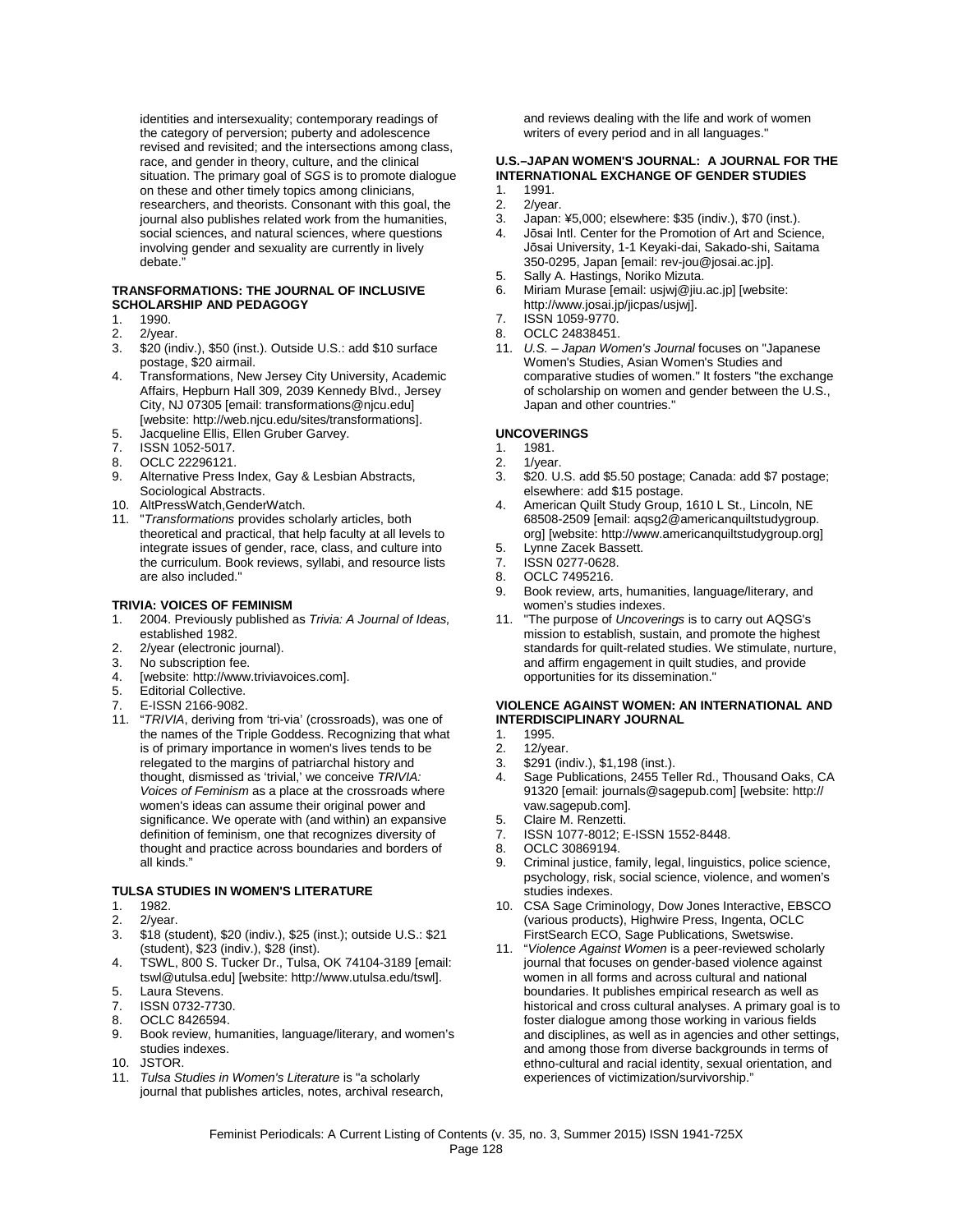#### **VISUAL CULTURE & GENDER**

- 1. 2006 (electronic journal).<br>2. 1/year.
- 1/year.
- 
- 3. No subscription fee.<br>4. [website: http://vca.e
- 4. [website: http://vcg.emitto.net].<br>5. Karen Keifer-Boyd, Deborah Si
- 5. Karen Keifer-Boyd, Deborah Smith.<br>6. Iemail: kk-b@nsu edu or smith-shar [email: kk-b@psu.edu or smith-shank.1@osu.edu].
- 7. ISSN 1936-1912.
- 8. OCLC 76805476.
- 9. EBSCO (various products).
- 11. "The purpose of the journal is to encourage and promote an understanding of how visual culture constructs gender in context with representations of race, age, sexuality, social units, and social class. The significance of visual culture for art education rests not so much in the object or image, but in the learning and teaching processes or practices used to expose culturally learned meanings and power relations that surround the creation, consumption, valuing, and dissemination of images. Similarly, the significance of gender for art education involves issues of equity and social justice in the learning, teaching, and practicing of art."

#### **WISCONSIN JOURNAL OF LAW, GENDER & SOCIETY**

- 1. 1985. Formerly titled *Wisconsin Women's Law Journal*.
- 2/year.
- 
- 3. \$30. Wisconsin Journal of Law, Gender & Society, Editorial Offices, 975 Bascom Mall, University of Wisconsin Law School, Madison, WI 53706 [website: http://hosted.law.wisc.edu/wordpress/wjlgs].
- 5. "Editor."
- 7. ISSN 1052-3421.<br>8 OCLC 12192424
- 8. OCLC 12192424.<br>9. IAC's Current Law
- IAC's Current Law Index; Index to Legal Periodicals; Westlaw.
- 10. Hein Online, Lexis/Nexis/Academic Universe, Wilson (various products).
- 11. "We established this journal to sustain and enlarge the forum for discussion of the impact of law on women's lives. We publish so that the best of what is thought and said about women and the law is no longer ignored or relegated to a `special issue.'"

#### **WOMAN AND EARTH**

- 1. 1979. Formerly titled *Woman and Russia*.
- 1/year.
- 3. \$10. U.S.: add \$3 postage; elsewhere: add \$8.
- 4. Woman and Earth Global Eco-Network, World Headquarters, 467 Central Park West, Ste. 7F, New York, NY 10025 [email: womearth@yahoo.com] [website: http://www.womanandearth.com].
- 5. Tatyana Mamonova.
- 7. ISSN 1535-6655.
- 8. OCLC 27724086.
- 10. GenderWatch.
- 11. *Woman and Earth* is an "international eco-feminist magazine in English and Russian." Its focus is on women (globally) and Russia and the environment, and it also features art, music, dance, poetry and fiction, as well as gender and health issues.

#### **WOMAN'S ART JOURNAL**

- 1. 1980.
- 2. 2/year.
- 3. \$39 (indiv.), \$95 (inst.).
- 4. Old City Publishing, 628 N. 2nd St., Philadelphia, PA 19123 [email: info@oldcitypublishing.com] [website: http://www.oldcitypublishing.com].
- 5. Margaret Barlow, Joan Marter.
- 6. Woman's Art Journal, Rutgers University, Dept. of Art History, Voorhees Hall, 71 Hamilton St., New Brunswick, NJ 08901 [email: waj@womansartjournal.org] [website: http://www.womansartjournal.org].
- 7. ISSN 0270-7993.
- 8. OCLC 6497852.<br>9. Art. humanities.
- Art, humanities, and women's studies indexes. Also available on microfilm from Bell & Howell Information and Learning, Ann Arbor, MI.
- 10. Wilson (various products).
- 11. Critical articles and reviews pertaining to women in the visual arts. "We are interested in a re-interpretation of art history from our new awareness as women. . . . *Woman's Art Journal* is a vehicle for the exchange of ideas and for honest criticism."

#### **WOMEN: A CULTURAL REVIEW**

- 1. 1990.
- 2. 4/year.<br>3. \$155/€
- 3. \$155/€125/£90 (indiv.), \$654/€521/£395 (inst.).
- 4. U.S./Canada: Routledge Journals, Taylor & Francis, Inc., Journals Dept., 325 Chestnut St., 8th Floor, Philadelphia, PA 19106; U.K./Europe/elsewhere: T & F Customer Services Dept., T & F Informa U.K. Ltd., Sheepen Pl., Colchester, Essex CO3 3LP, United Kingdom [email: subscriptions@tandf.co.uk] [website: http://www.tandf. co.uk/journals].
- 5. Isobel Armstrong, Helen Carr, Laura Marcus, Alison Mark.
- 6. Editors, Women: a cultural review, c/o Dept. of English, Birkbeck College, Malet St., London WC1E 7HX, United Kingdom [email: women@eng.bbk.ac.uk].
- 7. ISSN 0957-4042; E-ISSN 1470-1367.
- 
- 8. OCLC 22349229.<br>9. Contemporary We 9. Contemporary Women's Issues, EBSCO (various products), Ingenta, MetaPress, OCLC FirstSearch ECO, Women's Studies International, Swetswise.
- 10. Catchword. EBSCO (various products), OCLC's Electronic Collections Online (ECO), Swetswise.
- 11. "*Women* is a new initiative in feminist thought and culture. It explores the role and representation of women in arts and culture, past and present, taking up the challenging debates on sexuality and gender."

# **WOMEN & CRIMINAL JUSTICE**

- 1. 1989.<br>2. 4/year
- 4/year.
- 3.  $$129/\text{\textless}\,110$  (indiv.),  $$508/\text{\textless}\,44/2447$  (inst.).<br>4. U.S. Canada: Taylor & Francis, Inc., Journals De
- U.S./Canada: Taylor & Francis, Inc., Journals Dept., 325 Chestnut St., 8th Floor, Philadelphia, PA 19106; U.K./Europe/elsewhere: T & F Customer Services Dept., T & F Informa U.K. Ltd., Sheepen Pl., Colchester, Essex CO3 3LP, United Kingdom [email: subscriptions@tandf. co.uk] [website: http://www.tandf.co.uk/journals].
- 5. Frances P. Bernat.<br>6 Femail: frances.berr
- 6. [email: frances.bernat@tamiu.edu].
- 7. ISSN 0897-4454; E-ISSN 1541-0323.
- 8. OCLC 17501958.
- Alternative press, criminal justice, family, Islamica, public affairs, social science, social work, and women's studies indexes.
- 10. Contemporary Women's Issues (highly selective), EBSCO (various products), Swetswise.
- 11. "*Women & Criminal Justice* is the only periodical devoted specifically to interdisciplinary and international scholarly research and criminal justice practice dealing with all areas of women and criminal justice."

#### **WOMEN & ENVIRONMENTS INTERNATIONAL MAGAZINE** 1. 1976.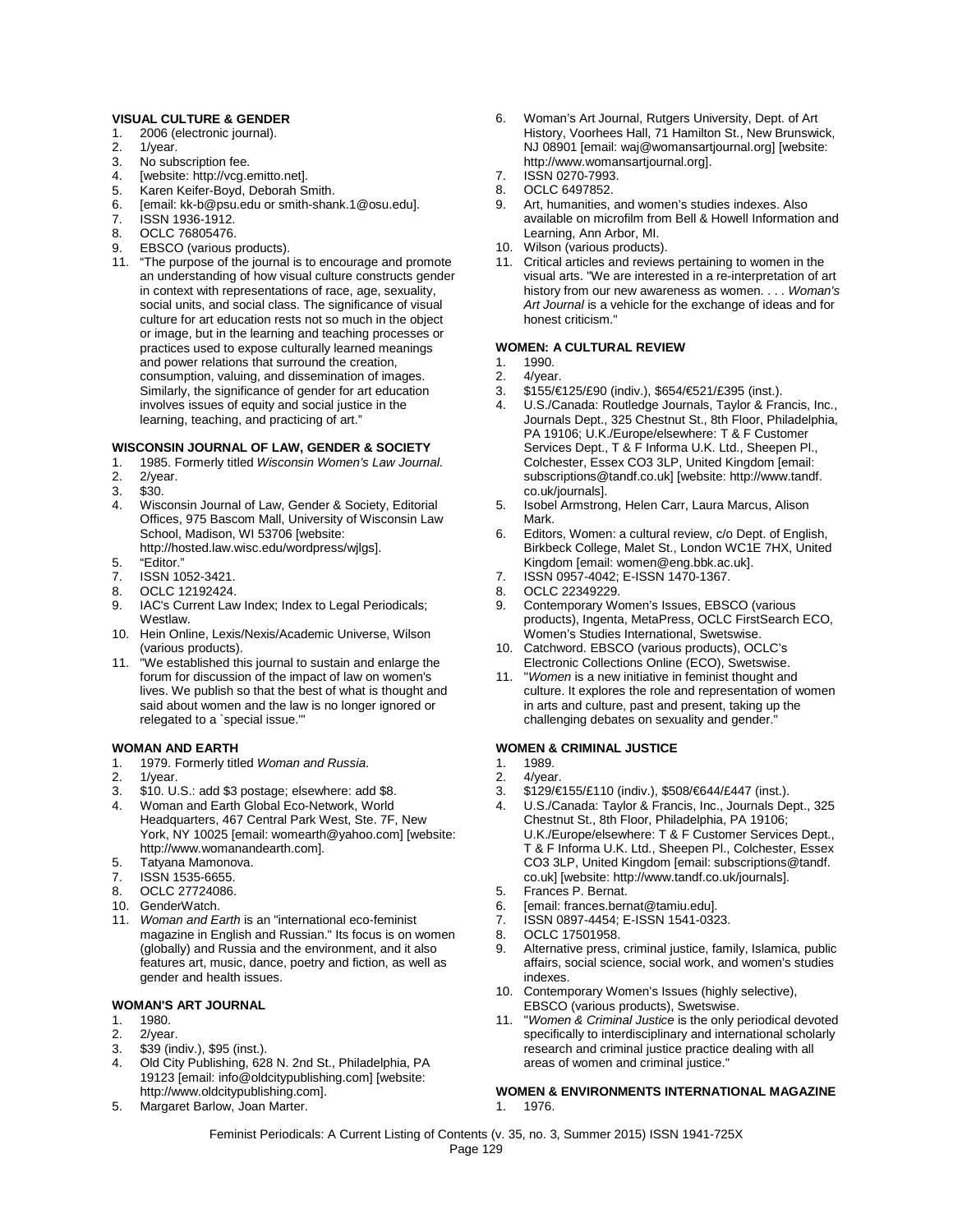- 2. 2/year.
- 3. U.S./Canada: CN\$26 (indiv. 2 yrs.), CN\$35 (inst. 1 yr.); elsewhere: US\$24/CN\$32 (indiv. 2 yrs.), US\$35/CN\$52.50 (inst. 1 yr.).
- 4. Women & Environments International Magazine, Faculty of Environmental Studies, HNES Building Rm 234, York University, 4700 Keele St., Toronto, Ontario M3J 1P3, Canada [email: weimag@yorku.ca] [website: http://www.yorku.ca/weimag/index.html].
- 5. Editorial Committee.
- 7. ISSN 1499-1993.<br>8. OCLC 7966483.
- OCLC 7966483.
- 9. Alternative press, Canadian, social science, and women's studies indexes.
- 10. EBSCO (various products), Swetswise.
- 11. "*Women & Environments* provides feminist perspectives on women's multiple relations to their social, built and natural environments through research, theory, professional practice and community experience."

#### **WOMEN & HEALTH**

- 1. 1976.
- 2. 8/year.<br>3. \$279/€
- 3. \$279/€279/£214 (indiv.), \$1,696/€1,688/£1,299 (inst.).
- 4. U.S./Canada: Taylor & Francis, Inc., Journals Dept., 325 Chestnut St., 8th Floor, Philadelphia, PA 19106; U.K./Europe/elsewhere: T & F Customer Services Dept., T & F Informa U.K. Ltd., Sheepen Pl., Colchester, Essex CO3 3LP, United Kingdom [email: subscriptions@tandf. co.uk] [website: http://www.tandf.co.uk/journals].
- 5. Ellen B. Gold.
- 6. Ellen B. Gold, Div. of Epidemiology, Dept. of Public Health Sciences, University of California Davis, One Shields Ave., TB 168, Davis, CA 95616 [email: womenandhealth@ucdavis.edu].
- 7. ISSN 0363-0242; E-ISSN 1541-0331
- 8. OCLC 2337206.
- 9. Alcohol/alcohol problems, education, family, health, legal, medical, nursing, population, psychology, science, social science, social work, and women's studies indexes.
- 10. Dow Jones Interactive, EBSCO (various products), OCLC FirstSearch ECO.
- 11. Feature articles; research; bibliographies; book reviews; news and notes.

#### **WOMEN & LANGUAGE**

- 1. 1975.
- 2. 2/year.<br>3 North 4
- 3. North America: \$25 (indiv.), \$45 (inst.); elsewhere: \$35 (indiv.), \$55 (inst.).
- 4. Patty Sotirin, Women & Language, Dept. of Humanities, Michigan Technological University, 1400 Townsend Dr., Houghton, MI 49931-1295 [email: pjsotiri@mtu.edu] [website: http://www.womenandlanguage.org].
- 5. Patty Sotirin.
- 6. Book reviews: Erika Kirby [email: erikakirby@ creighton.edu]; media reviews: Allyson Jule [email: allyson.jule@twu.ca].
- 7. ISSN 8755-4550.
- 8. OCLC 11313029.
- 9. MLA, Women's Studies International, Women's Studies Index.
- 10. Contemporary Women's Issues, Dow Jones Interactive, EBSCO (various products),Gale Group (various products), ProQuest (various products), Wilson (various products).
- 11. "*Women & Language* is an interdisciplinary research periodical and newsletter, associated with the Organization for the Study of Communication Language and Gender, which seeks to provide a feminist forum for

those interested in communication, language and gender. It raises questions on the construction of gender and the interconnections among sex, gender, race, class, and heterosexual hegemony with regard to symbolic communications and the impacts of masculinist communication paradigms. *Women & Language* welcomes completed research, essays, personal narratives, poetry, as well as work in progress and information sharing on conferences, publications, and so on. It includes contributions from all disciplines, and particularly looks for interdisciplinary work."

### **WOMEN & MUSIC: A JOURNAL OF GENDER & CULTURE**

- 1. 1997.
- 2. 1/year.
- 3. U.S.: \$35 (indiv.), \$63 (inst.); elsewhere: \$41 (indiv.), \$69 (inst.).
- 4. University of Nebraska Press, 1111 Lincoln Mall, Lincoln, NE 68588-0630 [email: journals@unlnotes.unl.edu] [website: http:// www.nebraskapress.unl.edu].
- 5. Suzanne G. Cusick.<br>6. Suzanne G. Cusick.
- 6. Suzanne G. Cusick, Women and Music, NYU Faculty of Arts & Sciences, 24 Waverly Pl. Rm 268, New York, NY 10003 [email: suzanne.cusick@nyu.edu]; books for review: Stephanie Jensen-Moulton, Women and Music, Brooklyn College Conservatory of Music, 2900 Bedford Ave., Brooklyn, NY 11210 [email: SJensenMoulton@ brooklyn.cuny.edu].
- 7. ISSN 1090-7505.
- 8. OCLC 35452326.
- 9. IBR, IBZ, International Index to Music Periodicals, Music Index, RILM Abstracts of Music Literature.
- 11. "Published for the International Alliance for Women in Music, *Women & Music* seeks to further the understanding of the relationships among gender, music, and culture, with special attention being given to the concerns of women."

#### **WOMEN & PERFORMANCE: A JOURNAL OF FEMINIST THEORY**

- 1. 1983.
- 2. 3/year.
- 3. \$45/€35/£24 (indiv.), \$209/€167/£114 (inst.).
- 4. U.S./Canada: Routledge Journals, Taylor & Francis, Inc., Journals Dept., 325 Chestnut St., 8th Floor, Philadelphia, PA 19106; U.K./Europe/elsewhere: T & F Customer Services Dept., T & F Informa U.K. Ltd., Sheepen Pl., Colchester, Essex CO3 3LP, United Kingdom [email: subscriptions@tandf.co.uk] [website: http://www.tandf. co.uk/journals].
- 5. Editorial Collective.
- 6. Women & Performance, 665 Broadway, Rm 611, New York, NY 10012 [email: submissions@ womenandperformance.org]; book reviews: [email: reviews@womenandperformance.org] [website: http://www.womenandperformance.org].
- 7. ISSN 0740-770X; E-ISSN 1748-5819.
- 
- 8. OCLC 9855579.<br>9. Alternative press Alternative press, language/literary, and women's studies indexes.
- 11. "*Women & Performance* is a feminist journal devoted to the study of theater, dance, film, music, video, ritual and performance art. It includes discussions of feminist aesthetics, photo essays, interviews, historical material, reviews and scripts. Women & Performance encourages dialogue among performers and theorists."

# **WOMEN & THERAPY: A FEMINIST QUARTERLY**

- 1. 1982.
- 2. 4/year.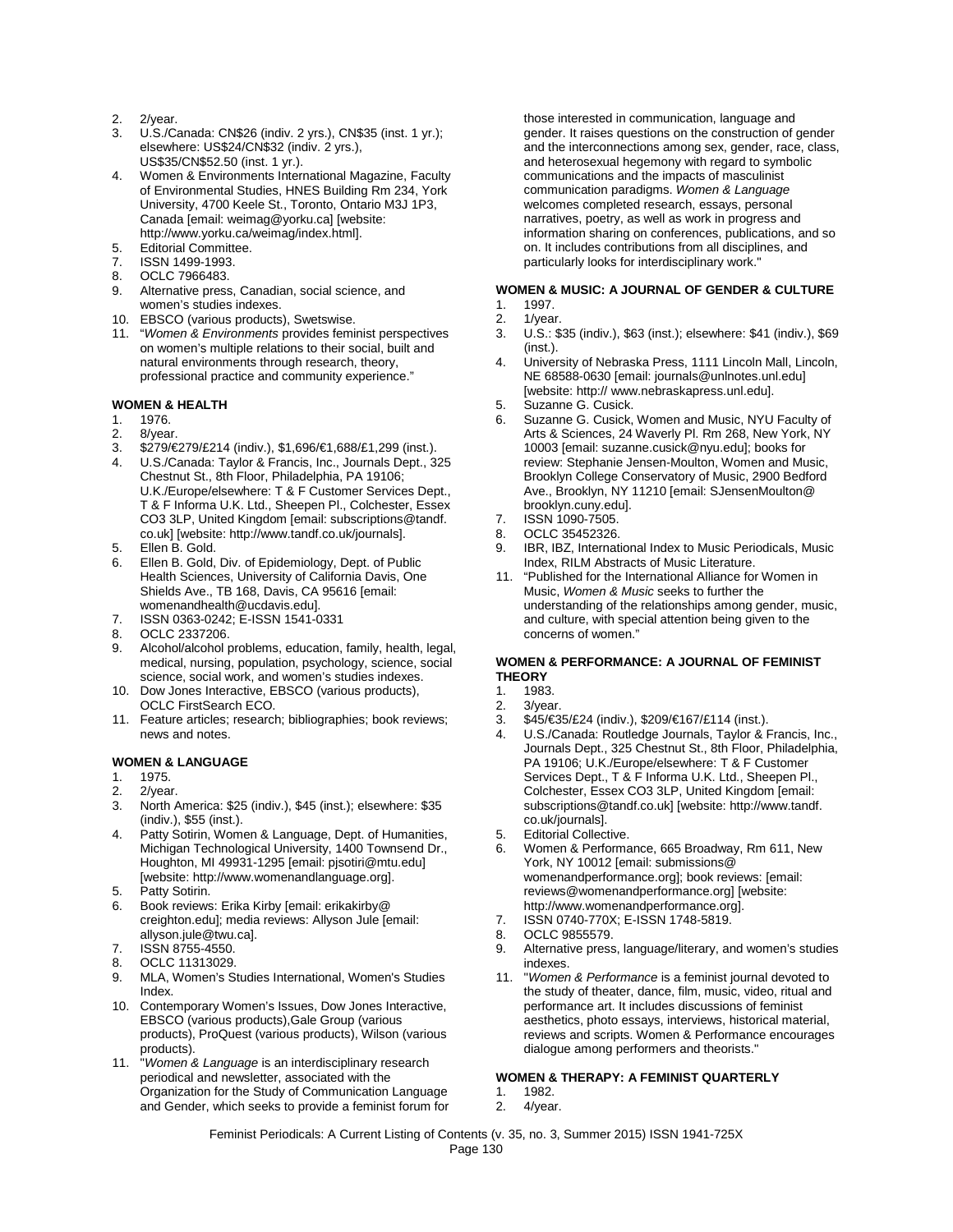- 3. \$175/€175/£135 (indiv.), \$992/€988/£758 (inst.).
- 4. U.S./Canada: Taylor & Francis, Inc., Journals Dept., 325 Chestnut St., 8th Floor, Philadelphia, PA 19106; U.K./Europe/elsewhere: T & F Customer Services Dept., T & F Informa U.K. Ltd., Sheepen Pl., Colchester, Essex CO3 3LP, United Kingdom [email: subscriptions@tandf. co.uk] [website: http://www.tandf.co.uk/journals].
- 5. Ellyn Kaschak.
- 6. Ellyn Kaschak, Psychology Dept., San Jose State University, One Washington Sq., San Jose, CA 95192 [email: kaschak.wt@sbcglobal.net].
- 7. ISSN 0270-3149; E-ISSN 1541-0315.
- 8. OCLC 6394106.<br>9. Alternative press
- Alternative press, counseling, family, health, legal, mental health, nursing, psychology, social science, raumatic stress, violence, and women's studies indexes.
- 10 Dow Jones Interactive, EBSCO (various products), OCLC FirstSearch ECO, ProQuest (various products), Swetswise.
- 11. "*Women and Therapy* is the only professional journal that focuses entirely on the complex interrelationship between women and the therapeutic experience. The journal is devoted to descriptive, theoretical, clinical, empirical, and multicultural perspectives on the topic of women and therapy. Women comprise the overwhelming majority of clients in therapy. Yet there has been little emphasis on this area in the training of therapists or in the professional literature. *Women & Therapy* is designed to fill this void of information."

# **WOMEN, GENDER, AND FAMILIES OF COLOR**

- 2013.
- 2.  $2$ /year.<br>3. Indiv.:
- Indiv.: print, \$30; online, \$30; print & online: \$40. Insti.: print, \$70; online, \$70; print & online: \$90.
- 4. Prof. Jennifer Hamer, Dept. of American Studies, University of Kansas, 211 Bailey Hall, Lawrence, KS 66045 [email: journals@illinois.edu] [website: http://www. Press.uillinois.edu/journals/wgfc.html].
- 5. Jennifer F. Hamer.
- 6. [email: jhamer@ku.edu
- ISSN 2326-0939.
- 11. *"Women, Gender, and Families of Color* is a multidisciplinary journal that centers on the study of Black, Latina, Indigenous, and Asian American women, gender, and families. Within this framework, the journal encourages theoretical and empirical research from history, the social and behavioral sciences, and humanities including comparative and transnational research and analyses of domestic social, political, economic, and cultural policies and practices within the United States*."*

#### **WOMEN IN ACTION**

- 1. 1984.
- 2. 3/year.<br>3. Americ
- 3. Americas/Africa/Caribbean/Europe: \$35; Asia/Middle East/Pacific: \$30; Philippines: PhP300.
- 4. Women in Action: Isis International-Manila, 3 Marunong St. Barangay Central, Quezon City 1100, Philippines [email: communications@isiswomen.org] [website: http:// www.isiswomen.org].
- Cai Yiping.
- 7. ISSN 1011-5048.
- 8. OCLC 4286732.
- 9. Women's Studies International, Women's Studies Index.
- 10. InfoTrac (Gale Group).
- 11. ISIS International's *Women in Action* "gives in-depth coverage to the issues women around the world are working on: development, health, work, violence against

women, media, communication, methods of organization, models for action, networking and more. . . . Each issue is produced jointly by Isis International and one or more Third World women's groups." Articles, editorials, conference reports, resource guides.

#### **WOMEN IN FRENCH STUDIES**

- 1. 1993.<br>2. 2/year
- 2. 2/year.<br>3. U.S./Ca
- U.S./Canada: \$28; elsewhere: \$48.
- 4. Maureen Perry, c/o University of Southern Maine, Lewiston-Auburn, 51 Westminster St., Lewiston, ME 04240 [email: mperry@usm.maine.edu] [website: http://www.womeninfrench.org].
- 5. Dawn M. Cornelio.
- 6. Dawn M. Cornelio [email: dcorneli@uoguelph.ca].
- 
- 7. ISSN 1077-825X. OCLC 29631629.
- 
- 9. MLA Bibliography.<br>11. Women in French 11. *Women in French Studies* seeks "to publish research on women writing in French, on women in French or Francophone cultures and other domains of feminist criticism."

#### **WOMEN IN GERMAN YEARBOOK: FEMINIST STUDIES IN GERMAN LITERATURE & CULTURE**

- 1. 1985.<br>2. 1/yea
- 2. 1/year.<br>3. U.S.: \$
- 3. U.S.: \$37 (indiv.), \$66 (inst.); elsewhere: \$37 (indiv.), \$72 (inst.).
- 4. University of Nebraska Press, 1111 Lincoln Mall, Lincoln, NE 68588-0630 [email: journals@unlnotes.unl.edu] [website: http://www.nebraskapress.unl.edu].
- 5. Margarete Lamb-Faffelberger, Elizabeth Ametsbichler.
- 6. Margarete Lamb-Faffelberger, Dept. of Foreign Lang. & Lit., 433 Pardee Hall, Lafayette College, Easton, PA 18042 [email: lambfafm@lafayette.edu] and Elizabeth Ametsbichler, Dept. of Modern & Classical Lang. & Lit., LA 332, University of Montana, Missoula, MT 59812 [email: liz.ametsbichler@mso.umt.edu] [website: http://www.womeningerman.org].
- 7. ISSN 1058-7446.
- OCLC: 12869456.
- 10. Contemporary Women's Issues, EBSCO (various products), Gale Group (various products), Project Muse.
- 11. *Women in German Yearbook* focuses on "feminist approaches to all aspects of German literary, cultural, and language studies, including teaching."

#### **WOMEN IN HIGHER EDUCATION**

- 1. 1992.
- 2. 12/year.<br>3 Print: \$7
	- Print: \$79; electronic: \$37; print & electronic: \$91.
- 4. Wiley, One Montgomery Street, Suite 1200, San Francisco, CA 94104 [email: jbsubs@ wiley.com] [website: http://www.wihe.com].
- 5. Liana Silva-Ford, PhD.
- 6. [email: editor@wihe.com].
- ISSN 1060-8303.
- 8. OCLC 25065894.
- 9. Educational Resources Information Center (ERIC).
- 10. Contemporary Women's Issues, Gale Group (various products).
- 11. "*Women in Higher Education* aims to enlighten, encourage, empower, and enrich women on campus by facilitating the integration of women administrators and faculty, staff and students to win acceptance of women's styles and values on campus and in society."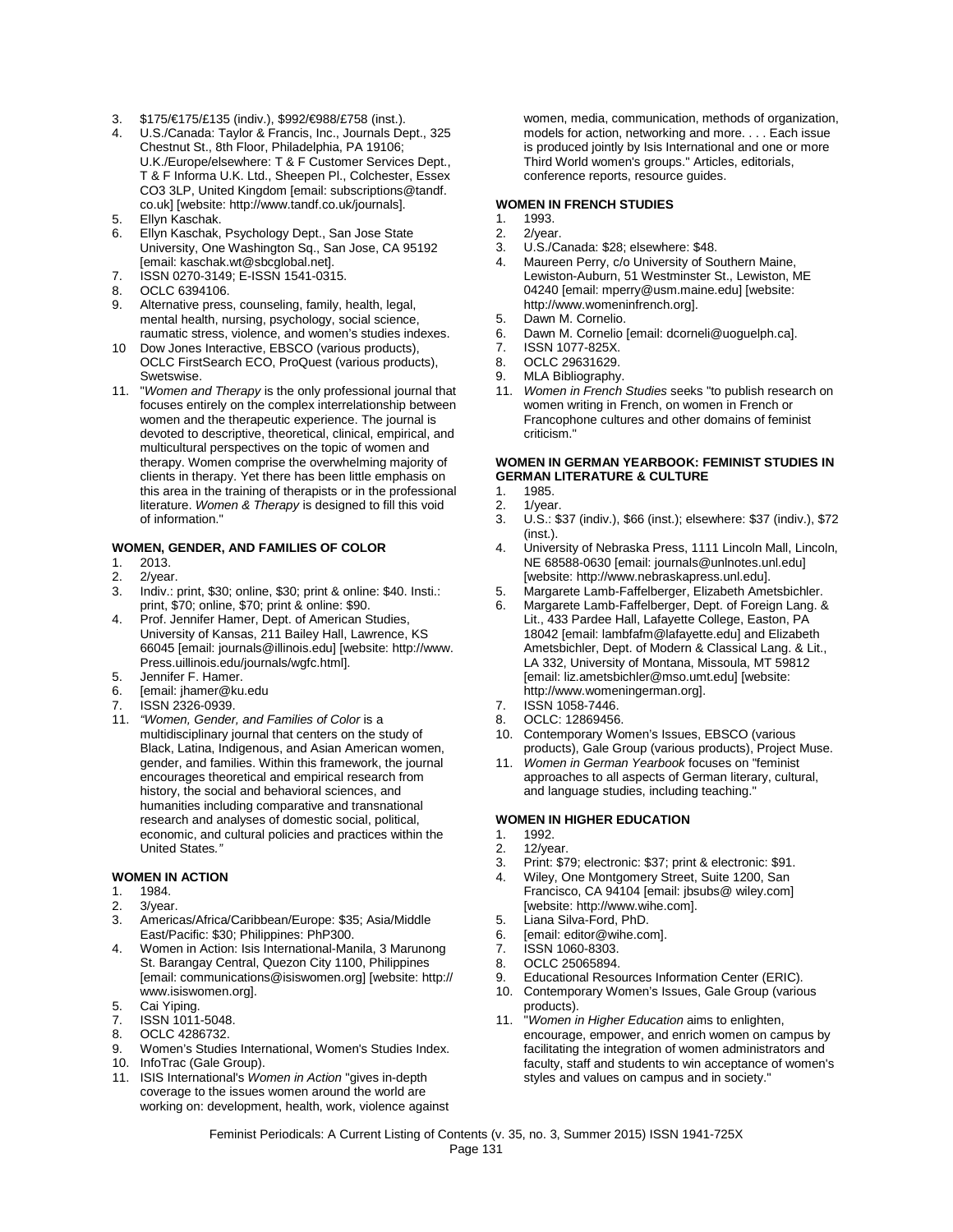#### **WOMEN IN JUDAISM: A MULTIDISCIPLINARY JOURNAL**

- 1. 1997 (electronic journal).<br>2. 2/year.
- 2/year.
- 3. No subscription fee.<br>4. [website: http://wiuda
- 4. [website: http://wjudaism.library.utoronto.ca/index.php/ wjudaism].
- 5. Dina Ripsman Eylon.
- 6. 8000 Bathurst St., Unit 1, PO Box 30077, Thornhill,
- Ontario L4J 0C6, Canada [dina.eylon@utoronto.ca]. 7. ISSN 1209-9392.
- 9. RAMBI, Index to Jewish Periodicals, MLA.
- 11. "*Women in Judaism: A Multidisciplinary Journal* is an academic, refereed journal published exclusively on the Internet, and devoted to scholarly debate on genderrelated issues in Judaism."

#### **WOMEN IN SPORT & PHYSICAL ACTIVITY JOURNAL**

- 1. 1992 (print); 2004 (electronic journal).
- 2. 2/year.<br>3. \$30 (in
- \$30 (indiv.), \$50 (inst.).
- 4. National Association for Girls and Women in Sport, WSPAJ, 1900 Association Dr., Reston, VA 20191 [website: http://www.aahperd.org].
- 5. Ann Boyce.
- 6. [email: wspaj@aahperd.org].<br>7 ISSN 1063-6161
- ISSN 1063-6161.
- 8. OCLC 26085230.
- 10. Contemporary Women's Issues, GenderWatch InfoTrac, ProQuest (various products).
- 11. "*Women in Sport & Physical Activity Journal* is a peerreviewed journal that serves readers by providing a forum for women-centered issues and approaches to sport and physical activity. The journal consists of original data-based research, review essays, creative writing, book reviews, commentaries, letters and responses, and other scholarly writings relative to sport and physical activity. Contributions across all disciplines are welcomed, in addition to a variety of approaches and viewpoints. Emphases of the journal are the development of theory about women and their physicality, the gender issues relevant to women in sport and physical activity, feminist re-conceptualizations of existing knowledge, and action-oriented research. Contributions for the journal are sought throughout the world and from traditional and non-traditional settings."

## **WOMEN'S HEALTH AND URBAN LIFE: AN INTERNATIONAL & INTERDISCIPLINARY JOURNAL**

- 1. 2002.<br>2. 2/yea
- 2. 2/year.<br>3. Canad
- 3. Canada: CN\$40 (student), CN\$50 (indiv.), CN\$85 (inst.); elsewhere: US\$40 (student), US\$50 (indiv.), US\$85 (inst.).
- 4. Aysan Sev'er, Dept. of Sociology, University of Toronto at Scarborough, 1265 Military Trail, Scarborough, Ontario M1C 1A4, Canada [email: sever@utsc.utoronto.ca] [website: http://www.utsc.utoronto.ca/~womenshealth/ womenshealth/Home.html].
- Aysan Se'ver.
- 7. ISSN 1499-0369.
- 11. "*Women's Health and Urban Life* addresses a whole range of topics that directly or indirectly affect both the physical and mental health of girls and teen-aged and adult women living in urban or urbanizing pockets of the world. The orientation of the journal is critical, feminist and social scientific. The journal accepts both quantitative and qualitative, and both theoretical and empirical articles on health, reproduction and global issues."

#### **WOMEN'S HISTORY REVIEW**

## 1. 1992.<br>2. 5/year

- 5/year.
- 3.  $$100/\text{E}38$  (indiv.),  $$673/\text{E}36$ /£431 (inst.).<br>4. U.S./Canada: Routledge Journals, Taylor & Fr
- 4. U.S./Canada: Routledge Journals, Taylor & Francis, Inc., Journals Dept., 325 Chestnut St., 8th Floor, Philadelphia, PA 19106; U.K./Europe/elsewhere: T & F Customer Services Dept., T & F Informa U.K. Ltd., Sheepen Pl., Colchester, Essex CO3 3LP, United Kingdom [email: subscriptions@tandf.co.uk] [website: http://www.tandf. co.uk/journals].
- 5. June Purvis.
- June Purvis, Women's History Review, School of Social and Historical Studies, University of Portsmouth, Milldam, Burnaby Rd., Portsmouth PO1 3AS, United Kingdom [email: june.purvis@port.ac.uk]; North America: Pamela Scully, Dept. of Women's Studies, 550 Asbury Circle, 128 Candler Library, Emory University, Atlanta, GA 30322 [email: pamela.scully@emory.edu]; Australia/Far East: Joy Damousi, Dept. of History, University of Melbourne, Parkville, Victoria 3052, Australia [email: j.damousi@ history.unimelb.edu.au]; books for review: Hannah Barker, School of Arts, Histories and Cultures, University of Manchester, Oxford Rd., Manchester M13 9PL, United Kingdom [email:
- Hannah.Barker@manchester.ac.uk]. 7. ISSN 0961-2025; E-ISSN 1747-583X.
- 8. OCLC 25943278.
- 9. EBSCO (various products), Swetswise.
- 11. *Women's History Review* "publishes contributions from a range of disciplines (women's studies, history, sociology, cultural studies, literature, political science, anthropology and philosophy) that further feminist knowledge and debate about women and/or gender relations in history. The time span covered by the journal includes the twentieth century as well as earlier times."

#### **WOMEN'S REPRODUCTIVE HEALTH**

- 1. 2014.
- 2. 2/year.<br>3 Online:
- 3. Online: \$170 (inst.), Print & Online: \$194 (inst.); Print Only: \$95 (indiv.).
- 4. Taylor & Francis Group, 530 Walnut St., Suite 850, Philadelphia, PA 19106 [email: hannah.neckner@taylorandfrancis.com] [website: http://www.tandfonline.com].
- 5. Joan C. Chrisler, PhD.
- 6. Women's Reproductive Health,270 Mohegan Ave., New London, CT 06320 [email jcchr@conncoll.edu] [website: http://www.tandfonline.com/uwrh].
- 7. ISSN 2329-3691 (print); 2329-3713 (online).
- 10. Scopus.<br>11 "Womer
- 11. "*Women's Reproductive Health* is dedicated to the improvement of reproductive health and well-being across the lifespan for all women. The range of appropriate material is broad, including: menarche, menstruation, menopause, pregnancy, birthing, breastfeeding, miscarriage, infertility, assisted reproductive technologies, contraception and abortion, reproductive cancers, sexually transmitted infections, and disorders related to reproductive events. The scope of the journal is international and interdisciplinary with feminist perspectives. This journal is a publication of the society for menstrual cycle research."

#### **WOMEN'S REVIEW OF BOOKS**

- 1. 1983.<br>2 6/year
- 2.  $6$ /year.<br>3. North  $\beta$
- North America: \$42 (indiv.), \$119 (inst.); elsewhere: \$99/€99/¥10,300 (indiv.), \$166/€125/¥14,444 (inst.).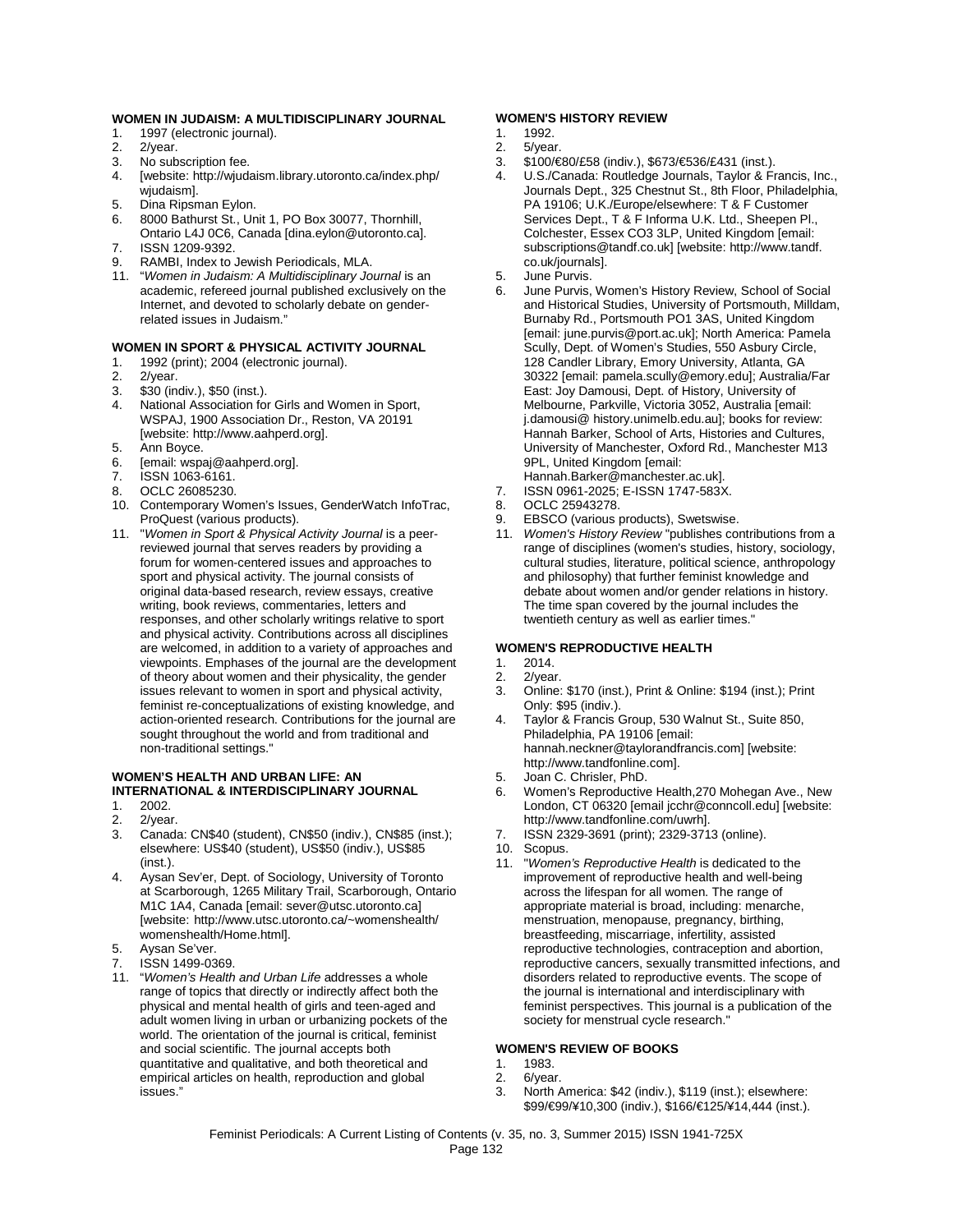- 4. Old City Publishing, Inc., 628 N. Second St., Philadelphia, PA 19123 [email: ian@oldcitypublishing. com] [website: http://www.oldcitypublishing.com].
- 5. Amy Hoffman.
- 6. Women's Review of Books, Wellesley Centers for Women CHE, Wellesley College,106 Central St., Wellesley, MA 02481 [email: ahoffman@wellesley.edu] [website: http://www.wcwonline.org/womensreview].
- 7. ISSN 0738-1433.
- 8. OCLC 9529447.
- 9. Alternative press, book review, humanities and women's studies indexes. Also available on microfilm from Bell & Howell Information and Learning, Ann Arbor, MI.
- 10. Contemporary Women's Issues, EBSCO (various products).
- 11. "In-depth review of current books, in all fields, by and/or about women."

#### **WOMEN'S RIGHTS LAW REPORTER**

- 1. 1970.
- 2. 4/year.<br>3 \$25.6st
- \$25 (student), \$30 (indiv.), \$50 (inst.). Outside U.S.: add \$6 postage.
- 4. Women's Rights Law Reporter, Rutgers Law School, 123 Washington St., Newark, NJ 07102 [email: wrlr.editors@ gmail.com].
- 5. "Editor."
- ISSN 0085-8269.
- 8. OCLC 1795817.
- 9. Alternative Press Index, Current Law Index, Index to Legal Periodicals, Legal Contents, Legal Resource Index, Public Affairs Information Service (PAIS), Sociological Abstracts, Women's Studies International, Women's Studies Index. Also available on microfilm from Bell & Howell Information and Learning, Ann Arbor, MI.
- 10. Hein Online, Lexis/Nexis Academic Universe.
- 11. Full-length and feature articles, comments, review essays, book reviews and bibliographies on all areas of the law affecting women's rights and sex discrimination.

#### **WOMEN'S STUDIES: AN INTERDISCIPLINARY JOURNAL**

- 1. 1972.
- 2. 8/year.<br>3. \$335/€
- 3. \$335/€270/£200 (indiv.), \$1,412/€1,126/£868 (inst.).
- 4. U.S./Canada: Routledge Journals, Taylor & Francis, Inc., Journals Dept., 325 Chestnut St., 8th Floor, Philadelphia, PA 19106; U.K./Europe/elsewhere: T & F Customer Services Dept., T & F Informa U.K. Ltd., Sheepen Pl., Colchester, Essex CO3 3LP, United Kingdom [email: subscriptions@tandf.co.uk] [website: http://www.tandf. co.uk/journals].
- 5. Wendy Martin.
- Wendy Martin, Claremont Graduate University, Dept. of English, Blaisdell House, 143 E. 10th St., Claremont, CA 91711 [email: womstudj@cgu.edu].
- 7. ISSN 0049-7878; E-ISSN 1547-7045.
- 8. OCLC 1791887.
- 9. Anthropology, communications, current contents, family, film, humanities, social science, and women's studies indexes.
- 10. EBSCO (various products), Gale Group (various products), Ingenta, OCLC FirstSearch ECO, Swetswise.
- 11. "Women's Studies provides a forum for the presentation of scholarship and criticism about women in the fields of literature, history, art, sociology, law, political science, economics, anthropology and the sciences." Also includes poetry.

#### **WOMEN'S STUDIES IN COMMUNICATION**

1. 1977.

- 2. 2/year.
- 3. \$64/€52/£38 (indiv.), \$147/€118/£90 (inst.).
- 4. U.S./Canada: Taylor & Francis, Inc., Journals Dept., 325 Chestnut St., 8th Floor, Philadelphia, PA 19106; U.K./Europe/elsewhere: T & F Customer Services Dept., T & F Informa U.K. Ltd., Sheepen Pl., Colchester, Essex CO3 3LP, United Kingdom [email: subscriptions@tandf. co.uk] [website: http://www.tandf.co.uk/journals].
- 5. Valeria Fabj.<br>6. Iemail: wsic@
- [email: wsic@lynnuniversity.net]; book reviews: Kyra Pearson [email: kpearson@lmu.edu] [website: http://www.orwac.org].
- 7. ISSN 0749-1409.<br>8 OCLC 8848461
- OCLC 8848461.
- 9. Index to Journals in Communication Studies, Women's Studies International, Women's Studies Index. Also available on microfilm from Bell & Howell Information and Learning, Ann Arbor, MI.
- 10. Contemporary Women's Issues, EBSCO (various products), Factiva, Gale Group (various products), ProQuest (various products, Wilson (various products).
- 11. "To publish material related to gender and communication deriving from any perspective, including interpersonal communication, small group communication, organizational communication, the mass media, and rhetoric."

# **WOMEN'S STUDIES INTERNATIONAL FORUM**

- 1. 1978.<br>2. 6/yea
- 2. 6/year.<br>3. Europe
- 3. Europe/Iran: €46 (student), €141 (indiv.), €763 (inst.); Japan: ¥6,200 (student), ¥18,900 (indiv.), ¥101,200 (inst.); elsewhere: US\$53 (student), US\$160 (indiv.), US\$854 (inst.).
- 4. Americas: Journals Customer Service, 3251 Riverport Ln., Maryland Heights, MO 63043 [email: JournalCustomerService-usa@elsevier.com]; Europe/ Middle-East/Africa: Journals Customer Service, The Boulevard, Langford Ln., Kidlington OX5 1GB, United Kingdom [email: JournalsCustomerServiceEMEA@ elsevier.com]; Asia Pacific: Journals Customer Service, 3 Killiney Rd. #08-01, Winsland House I, Singapore 239519 [email: JournalsCustomerServiceAPAC@ elsevier.com] [website: http://www.elsevier.com]; Japan: Journals Customer Service, 4F Higashi Azabu, 1 Chome Bldg., 1-9-15 Higashi Azabu, Minato-ku, Tokyo 106- 0044, Japan [email: JournalsCustomerServiceJapan@ elsevier.com] [website: http://japan.elsevier.com].
- 5. Kalwant Bhopal.
- 6. Kalwant Bhopal, School of Education, University of Southampton, Highfield, Southampton SO17 1BJ, United Kingdom [email: K.Bhopal@soton.ac.uk].
- 7. ISSN 0277-5395.<br>8. OCLC 7590245.
- 8. OCLC 7590245.<br>9. Alternative press
- Alternative press, history, humanities, psychology, social science, and women's studies indexes.
- 10. EBSCO (various products), Elsevier (various products), Ingenta, Swetswise.
- 11. Research communications; review articles; book reviews. The journal strives to reflect the multidisciplinary, international field of women's studies, both inside and out of academia. It also aims to acknowledge cultural differences and at the same time to encourage an international exchange based on a shared feminist framework.

#### **WOMEN'S STUDIES JOURNAL**

- 1. 1984 (print); 2008 (electronic).
- 2. 2/year.
- 3. No subscription fee.